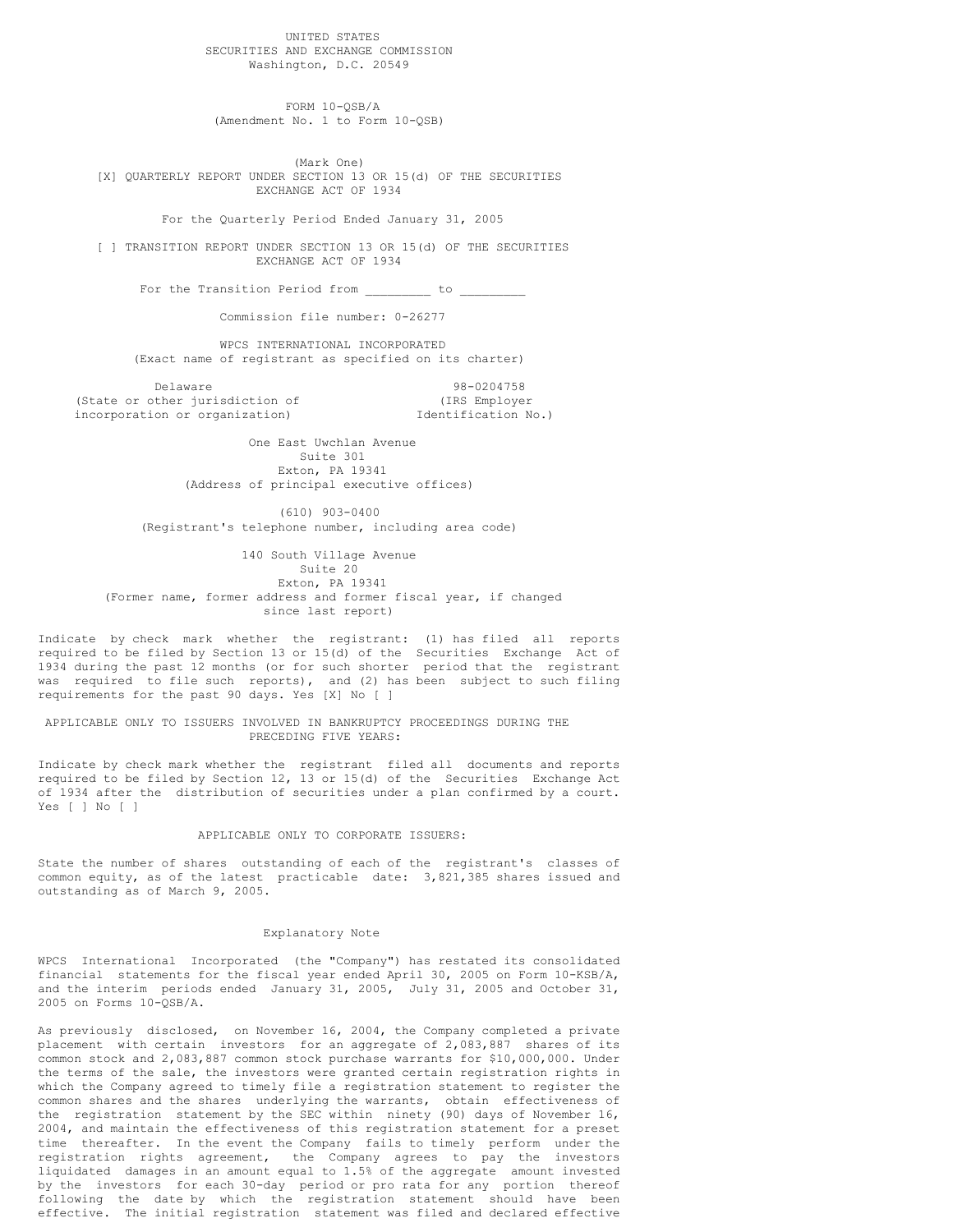by the SEC within the allowed time and the Company has maintained the effectiveness of the registration statement to date, and has not been required to pay any liquidated damages in connection with the filing or on-going effectiveness of the registration statement.

The Emerging Issues Task Force ("EITF") is currently reviewing the accounting for securities with liquidated damages clauses as stated in EITF 05-04, "The Effect of a Liquidated Damages Clause on a Freestanding Financial Instrument Subject to EITF 00-19." There are currently several views as to how to account for this type of transaction and the EITF has not yet reached a consensus. In accordance with EITF 00-19, "Accounting for Derivative Financial Instruments Indexed To, and Potentially Settled in the Company's Own Stock," and EITF 05-04, because the maximum potential liquidated damages for failure to maintain an effective registration statement is greater than the difference between the fair value of registered and unregistered shares, the value of the common stock subject to such registration rights should be classified as temporary equity. Additionally, in accordance with EITF 00-19 and the terms of the above warrants, the fair value of the warrants should be recorded as a liability, with an offsetting reduction to shareholders' equity. The warrant liability is initially measured at fair value using the Black-Scholes option pricing model, and is then re-valued at each reporting date, with changes in the fair value reported as non-cash charges or credits to earnings.

The SEC recently announced its preferred interpretation of the accounting for common stock and warrants with registration rights under EITF 00-19. The SEC concluded that for agreements containing registration rights where significant liquidated damages could be required to be paid to the holder of the instrument in the event the issuer fails to maintain the effectiveness of a registration statement for a preset time period, the common stock subject to such liquidated damages does not meet the tests required for shareholders' equity classification, and accordingly must be reflected between liabilities and shareholders' equity in the balance sheet until the conditions are eliminated. In analyzing instruments under EITF 00-19, the SEC concluded that the likelihood or probability related to the failure to maintain an effective registration statement is not a factor.

Historically, the Company classified the common stock and warrants with registration rights described above as shareholders' equity, as it believed these securities met the requirements necessary to record them as shareholders' equity. After further review in accordance with the SEC's recent preferred interpretation of EITF 00-19 as it relates to these common shares and warrants subject to registration rights, the Company has concluded that its financial statements for the year ended April 30, 2005, and interim periods ended January 31, 2005, July 31, 2005, and October 31, 2005, will be restated. The restatement includes the reclassification of common stock subject to registration rights from shareholders' equity and into temporary equity, and the reclassification of the liability for the fair value of the warrants out of shareholders' equity and into warrant liability as of the closing date (November 16, 2004).

This Amendment No. 1 on Form 10-QSB/A ( the "Form 10-QSB/A") to the Company's Quarterly Report on Form 10-QSB for the quarterly period ended January 31, 2005, initially filed with the Securities and Exchange Commission ( the "SEC") on March 17, 2005, is being filed to reflect restatements of the Company's Consolidated Balance Sheet as of January 31, 2005 and the related Consolidated Statements of Operations, Shareholders' Equity and Cash Flows for the three and nine months ended January 31, 2005. For a more detailed description of these restatements, see Note 2, "Restatement for Equity Issued with Registration Rights".

2

For the convenience of the reader, this Form 10-QSB/A sets forth the original Form 10-QSB in its entirety. However, this Form 10-QSB/A only amends and restates Items 1 and 2, in each case as a result of, and to reflect, the restatement. No other information in the original Form 10-QSB is amended hereby. In addition, pursuant to the rules of the SEC, the original Form 10-QSB has been amended to contain currently dated certifications from the Company's Chief Executive Officer and Chief Financial Officer, as required by Sections 302 and 906 of the Sarbanes-Oxley Act of 2002.

3

 $<$ TABLE> <CAPTION>

INDEX

PART I FINANCIAL INFORMATION

 $<$ S $>$  $\langle C \rangle$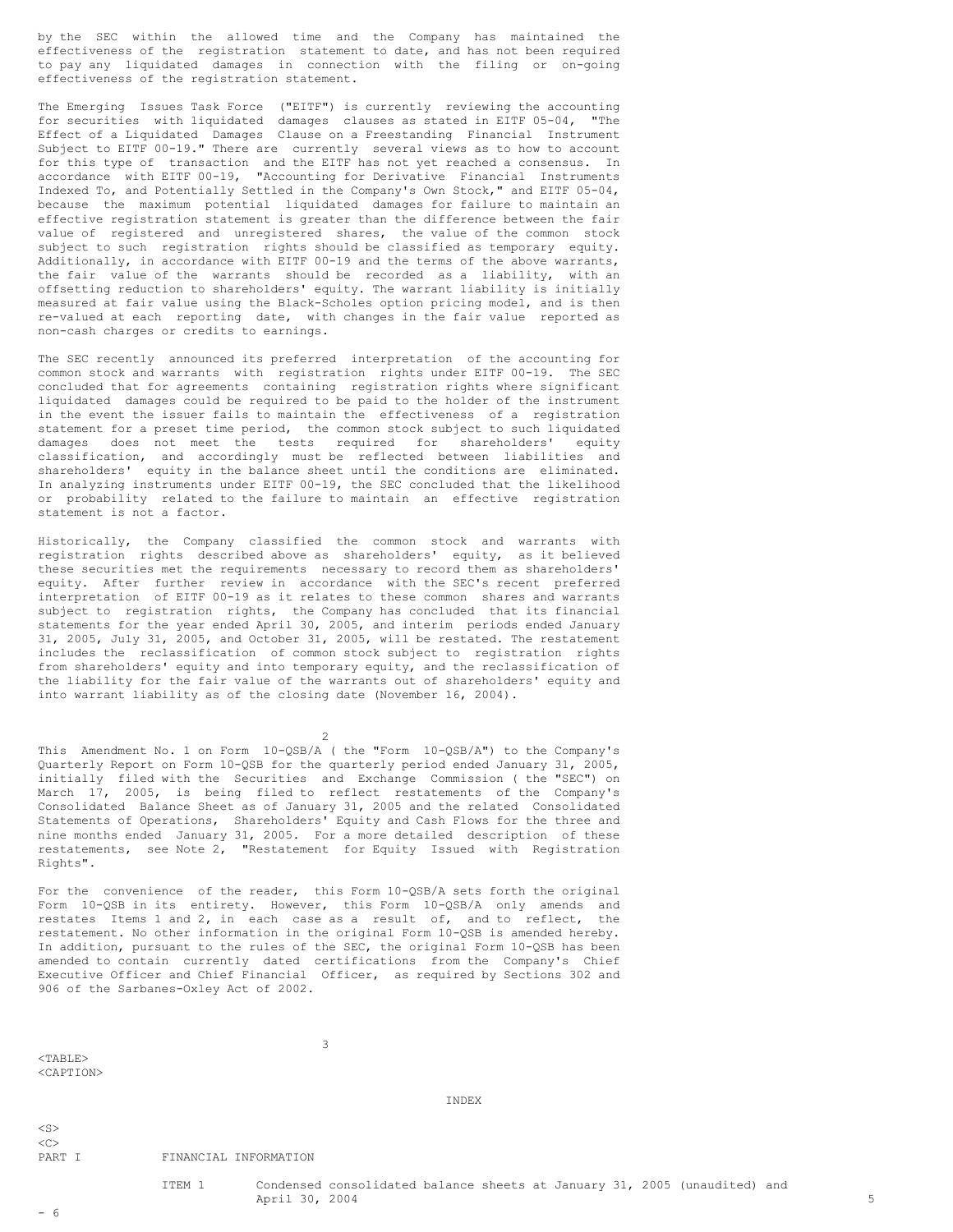|                                |                           | Condensed consolidated statements of operations for the three and nine<br>months ended January 31, 2005 and 2004 (unaudited) |                   |     |
|--------------------------------|---------------------------|------------------------------------------------------------------------------------------------------------------------------|-------------------|-----|
| 7                              |                           |                                                                                                                              |                   |     |
| 8                              |                           | Condensed consolidated statement of shareholders' equity for the nine<br>months ended January 31, 2005 (unaudited)           |                   |     |
| $-10$                          |                           | Condensed consolidated statements of cash flows for the nine months ended<br>January 31, 2005 and 2004 (unaudited)           |                   | 9   |
| $-21$                          |                           | Notes to unaudited condensed consolidated financial statements                                                               |                   | 11  |
| $-32$                          | ITEM 2                    | Management's Discussion and Analysis of Financial Condition and Results of<br>Operations                                     |                   | 22  |
| 33                             | ITEM 3                    | Controls and Procedures                                                                                                      |                   |     |
| PART II                        | OTHER INFORMATION         |                                                                                                                              |                   |     |
|                                | ITEM 1                    | Legal proceedings                                                                                                            |                   |     |
| 34                             | ITEM 2                    | Unregistered sales of equity securities and use of proceeds                                                                  |                   |     |
| 34                             | ITEM 3                    | Defaults upon senior securities                                                                                              |                   |     |
| 34                             | ITEM 4                    | Submission of matters to a vote of security holders                                                                          |                   |     |
| 34                             | ITEM 5                    | Other information                                                                                                            |                   |     |
| 34                             | ITEM 6                    | Exhibits                                                                                                                     |                   |     |
| 35                             |                           |                                                                                                                              |                   |     |
| 36                             | SIGNATURES                |                                                                                                                              |                   |     |
|                                | CERTIFICATIONS            |                                                                                                                              |                   |     |
| $\langle$ /TABLE>              |                           |                                                                                                                              |                   |     |
|                                |                           |                                                                                                                              |                   |     |
|                                |                           | 4<br>WPCS INTERNATIONAL INCORPORATED AND SUBSIDIARIES                                                                        |                   |     |
|                                |                           | CONDENSED CONSOLIDATED BALANCE SHEETS<br>ASSETS                                                                              |                   |     |
| $<$ TABLE $>$                  |                           |                                                                                                                              |                   |     |
| <caption></caption>            |                           |                                                                                                                              |                   |     |
| April 30,                      |                           |                                                                                                                              | January 31,       |     |
| 2004                           |                           |                                                                                                                              | 2005              |     |
| ---------------                |                           |                                                                                                                              | ----------------- |     |
| (Note 1)                       |                           |                                                                                                                              | (Unaudited)       |     |
| $<$ S $>$<br><<>               |                           |                                                                                                                              | <<                |     |
| CURRENT ASSETS:                | Cash and cash equivalents |                                                                                                                              | \$<br>2,294,544   | -\$ |
| 1,984,636                      |                           | Accounts receivable, net of allowance of \$58,779 at January 31, 2005 and \$61,779                                           |                   |     |
| at April 30, 2004<br>5,909,879 |                           |                                                                                                                              | 8,990,505         |     |
| 2,123,031                      |                           | Costs and estimated earnings in excess of billings on uncompleted contracts                                                  | 2,165,362         |     |
| Inventory<br>104,799           |                           |                                                                                                                              | 795,809           |     |
| Prepaid expenses<br>264,076    |                           |                                                                                                                              | 319,086           |     |
| 60,000                         | Deferred income taxes     |                                                                                                                              | 72,000            |     |
| --------------                 |                           |                                                                                                                              |                   |     |
| 10,446,421                     | Total current assets      |                                                                                                                              | 14,637,306        |     |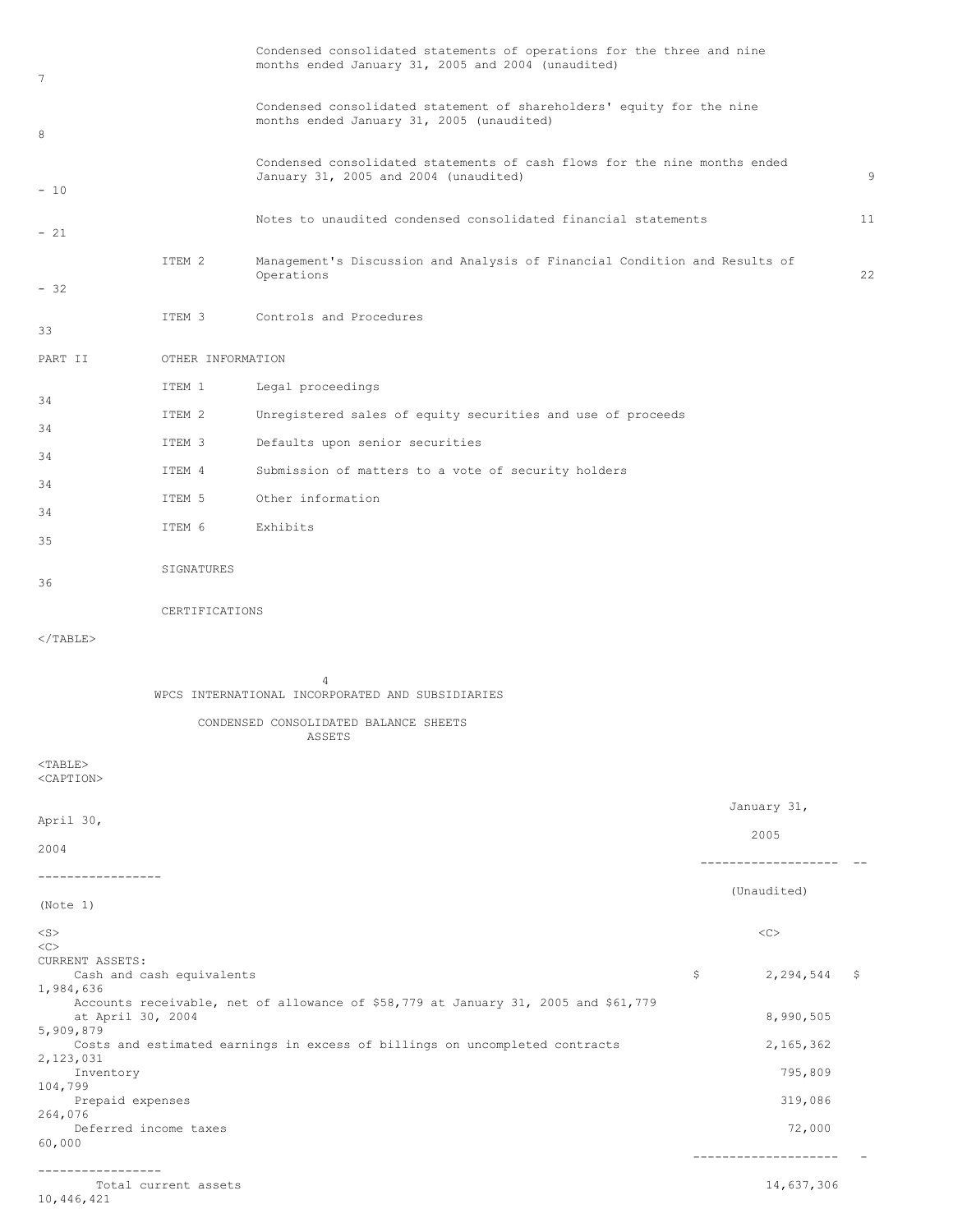| PROPERTY AND EQUIPMENT, net<br>1,005,760                                                             | 1,615,594                         |  |
|------------------------------------------------------------------------------------------------------|-----------------------------------|--|
| CUSTOMER LISTS<br>603,333                                                                            | 681,750                           |  |
| BACKLOG                                                                                              | 32,500                            |  |
| GOODWILL<br>8,681,870                                                                                | 13,649,794                        |  |
| OTHER ASSETS<br>144,713                                                                              | 180,924<br>-------------------    |  |
| -----------------<br>Total assets                                                                    | \$<br>$30,797,868$ \$             |  |
| 20,882,097                                                                                           | -------------------               |  |
| -------------------<br>$\langle$ /TABLE>                                                             |                                   |  |
| The accompanying notes are an integral part of these condensed consolidated<br>financial statements. |                                   |  |
| 5<br>WPCS INTERNATIONAL INCORPORATED AND SUBSIDIARIES                                                |                                   |  |
| CONDENSED CONSOLIDATED BALANCE SHEETS (continued)                                                    |                                   |  |
| LIABILITIES AND SHAREHOLDERS' EQUITY                                                                 |                                   |  |
| <table><br/><caption></caption></table>                                                              |                                   |  |
| APRIL 30,                                                                                            | JANUARY 31,                       |  |
| 2004                                                                                                 | 2005                              |  |
| -----------------                                                                                    | ----------------------            |  |
| (Note 1)                                                                                             | (Unaudited)                       |  |
| <s></s>                                                                                              | (Note 2)<br><<                    |  |
| <<><br>CURRENT LIABILITIES:                                                                          |                                   |  |
| Borrowings under lines of credit<br>551,000                                                          | \$<br>$353,131$ \$                |  |
| Current maturities of capital lease obligation<br>2,534                                              | 2,731                             |  |
| Current maturities of loans payable<br>94,056                                                        | 177,016                           |  |
| Accounts payable and accrued expenses<br>4,732,200                                                   | 5,998,043                         |  |
| Billings in excess of costs and estimated earnings on uncompleted contracts                          | 1,515,607                         |  |
| 2,162,452<br>Due to shareholders                                                                     | 73,245                            |  |
| 88,157<br>Income taxes payable                                                                       | 119,523                           |  |
| 223,753<br>Deferred income taxes<br>196,100                                                          | 219,000                           |  |
| -----------------                                                                                    | -------------------               |  |
| Total current liabilities                                                                            | 8,458,296                         |  |
| 8,050,252                                                                                            |                                   |  |
| Capital lease obligation, net of current portion<br>2,073                                            |                                   |  |
| Loans payable, net of current portion<br>170,362                                                     | 348,277                           |  |
| Due to shareholders, net of current portion                                                          | 1,026,755                         |  |
| 1,026,755<br>Deferred income taxes                                                                   | 290,000                           |  |
| 344,900<br>Warrant liability                                                                         | 4,249,332                         |  |
| -----------------<br>Total liabilities                                                               | -------------------<br>14,372,660 |  |
|                                                                                                      |                                   |  |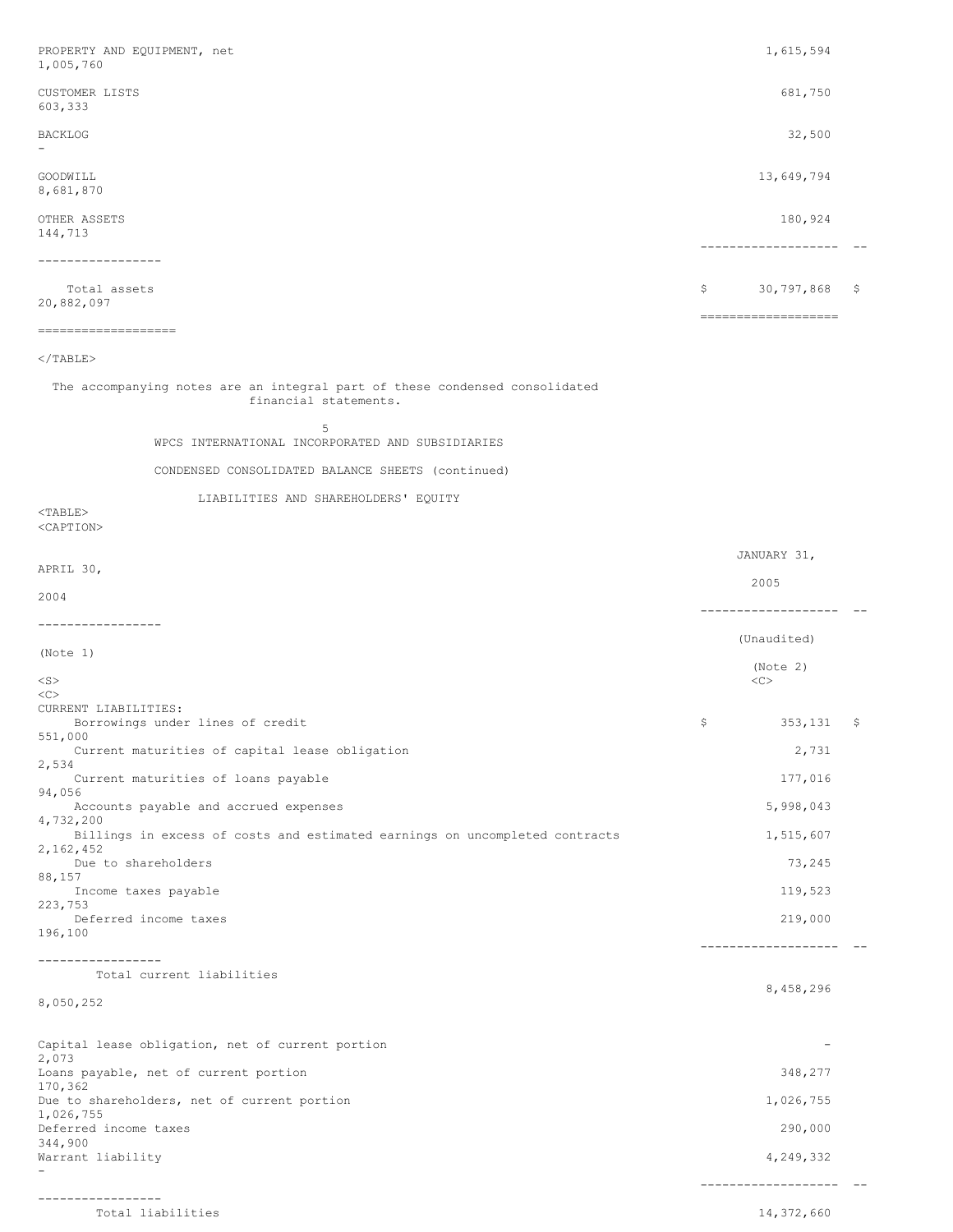9,594,342

|                                                                                                                                                                               | -------------------   |  |
|-------------------------------------------------------------------------------------------------------------------------------------------------------------------------------|-----------------------|--|
|                                                                                                                                                                               |                       |  |
| COMMITMENTS AND CONTINGENCIES                                                                                                                                                 |                       |  |
| COMMON STOCK WITH REGISTRATION RIGHTS:<br>Common stock subject to continuing registration, \$0.0001 par value,<br>2,083,337 shares issued and outstanding at January 31, 2005 | 5,755,960             |  |
| . <u>.</u> .                                                                                                                                                                  |                       |  |
| SHAREHOLDERS' EOUITY:                                                                                                                                                         |                       |  |
| Preferred Stock - \$0.0001 par value, 5,000,000 shares authorized, none issued                                                                                                |                       |  |
| Common Stock - $$0.0001$ par value, 75,000,000 shares authorized, 1,737,498<br>shares issued and outstanding at January 31, 2005 and April 30, 2004,<br>respectively<br>174   | 174                   |  |
| Additional paid-in capital<br>11,993,387                                                                                                                                      | 11,966,499            |  |
| Unearned consulting services<br>(38, 559)                                                                                                                                     |                       |  |
| Accumulated deficit<br>(667, 247)                                                                                                                                             | (1, 297, 425)         |  |
| Total shareholders' equity<br>11,287,755                                                                                                                                      | 10,669,248            |  |
|                                                                                                                                                                               |                       |  |
| Total liabilities and shareholders' equity<br>20,882,097                                                                                                                      | \$<br>$30,797,868$ \$ |  |
| --------------------                                                                                                                                                          | sessessessessessesses |  |

# $<$ /TABLE>

The accompanying notes are an integral part of these condensed consolidated financial statements.

> 6 WPCS INTERNATIONAL INCORPORATED AND SUBSIDIARIES

CONDENSED CONSOLIDATED STATEMENTS OF OPERATIONS (Unaudited)

# <TABLE> <CAPTION>

| Ended                                                                   |                             | Three Months Ended                    | Nine Months                           |  |                |    |
|-------------------------------------------------------------------------|-----------------------------|---------------------------------------|---------------------------------------|--|----------------|----|
|                                                                         | January 31,<br>2005<br>2004 |                                       | January 31,<br>2005                   |  |                |    |
| 2004                                                                    |                             |                                       |                                       |  |                |    |
| $<$ S $>$<br><<                                                         |                             | (Note 2)<br><<                        | <<                                    |  | (Note 2)<br><< |    |
| <b>REVENUE</b><br>13,874,616                                            | \$                          | 11,440,977 \$ 4,552,300 \$ 29,015,396 |                                       |  |                | \$ |
| COSTS AND EXPENSES:<br>Cost of revenue                                  |                             | 8,547,327                             | 3, 444, 374 21, 881, 729              |  |                |    |
| 10,084,508<br>Selling, general and administrative expenses<br>3,956,611 |                             | 2,511,539                             | 1, 416, 104                           |  | 6, 312, 547    |    |
| Depreciation and amortization<br>254,214                                |                             | 183,745                               | 99,999                                |  | 430,438        |    |
|                                                                         |                             |                                       |                                       |  |                |    |
| Total costs and expenses<br>14,295,333                                  |                             |                                       | 11, 242, 611 4, 960, 477 28, 624, 714 |  |                |    |
|                                                                         |                             |                                       |                                       |  |                |    |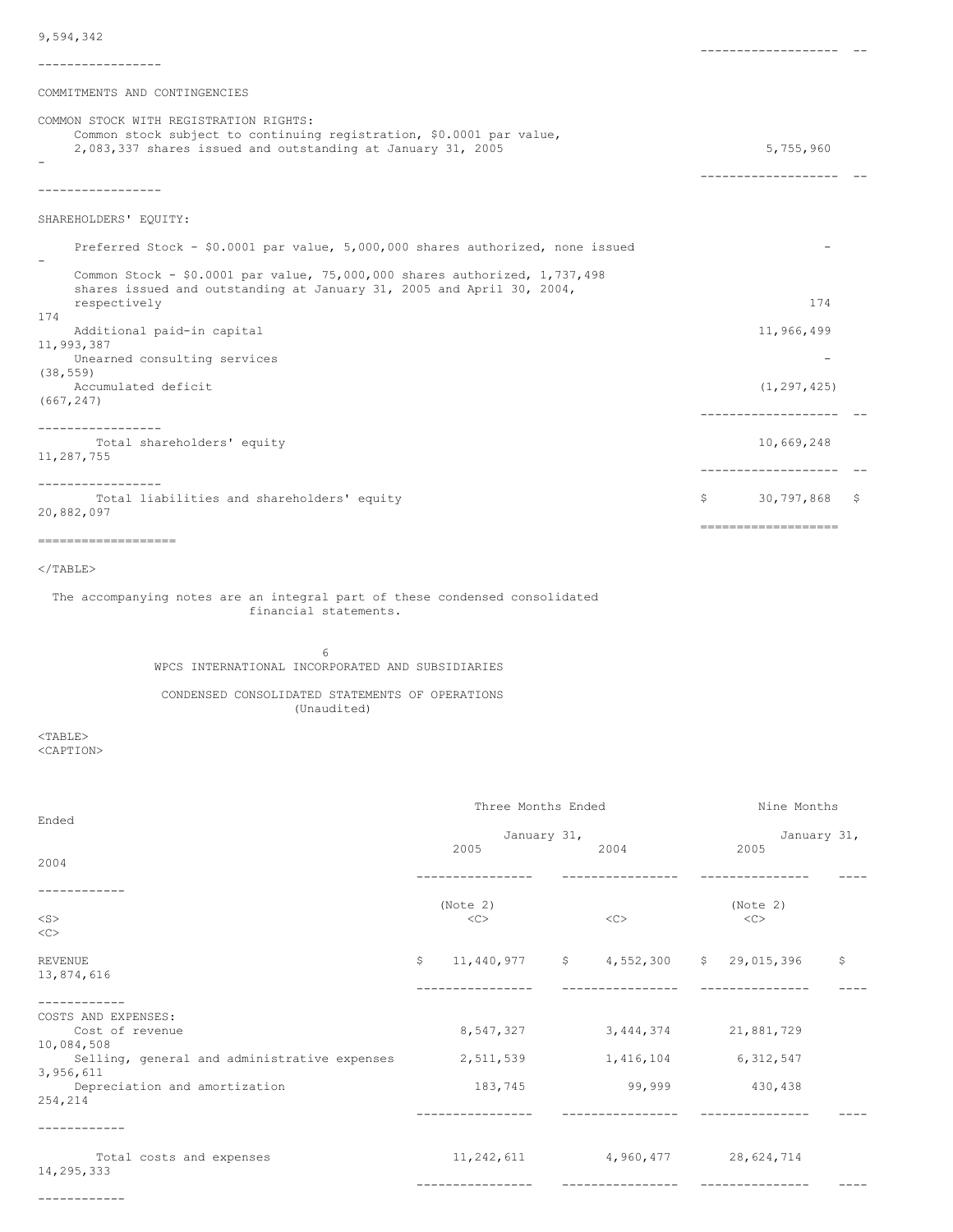| OPERATING INCOME (LOSS)<br>(420, 717)                                                                        |                                                             |                                                           |                      | 198,366    | (408, 177)                                                  | 390,682                    |     |
|--------------------------------------------------------------------------------------------------------------|-------------------------------------------------------------|-----------------------------------------------------------|----------------------|------------|-------------------------------------------------------------|----------------------------|-----|
| OTHER EXPENSE:                                                                                               |                                                             |                                                           |                      |            |                                                             |                            |     |
| Interest expense<br>9,410                                                                                    |                                                             |                                                           |                      | 5,862      | 1,214                                                       | 18,625                     |     |
| Loss on fair value of warrants                                                                               |                                                             |                                                           |                      | 840,499    | $\sim$ $-$                                                  | 840,499                    |     |
| ------------                                                                                                 |                                                             |                                                           |                      |            | ----------------                                            |                            |     |
| LOSS BEFORE INCOME TAX PROVISION (BENEFIT)<br>(430, 127)                                                     |                                                             |                                                           |                      | (647, 995) | $(409, 391)$ $(468, 442)$                                   |                            |     |
| Income tax provision (benefit)<br>4,200                                                                      |                                                             |                                                           | ----------------     | 89,841     | (86, 800)<br>----------------                               | 161,736<br>--------------- |     |
| ------------<br>NET LOSS<br>(434, 327)                                                                       |                                                             |                                                           | \$                   | (737, 836) | $$$ (322,591)                                               | \$ (630, 178)              | \$  |
| ================                                                                                             |                                                             |                                                           | =================    |            | -----------------                                           | ================           |     |
| Basic and diluted net loss per common share<br>(0.30)                                                        |                                                             |                                                           | $\frac{1}{2}$ (0.21) |            | \$ (0.19)                                                   | $\frac{1}{2}$ (0.27)       | -\$ |
| ================<br>Basic and diluted weighted average number of<br>common shares outstanding<br>1,464,482   |                                                             |                                                           |                      |            | 3, 458, 516 1, 677, 974 2, 311, 171                         |                            |     |
| $<$ /TABLE>                                                                                                  |                                                             |                                                           |                      |            |                                                             |                            |     |
| The accompanying notes are an integral part of these condensed consolidated                                  |                                                             | financial statements.                                     |                      |            |                                                             |                            |     |
|                                                                                                              |                                                             | 7                                                         |                      |            |                                                             |                            |     |
| WPCS INTERNATIONAL INCORPORATED AND SUBSIDIARIES<br>CONDENSED CONSOLIDATED STATEMENT OF SHAREHOLDERS' EQUITY |                                                             |                                                           |                      |            |                                                             |                            |     |
|                                                                                                              |                                                             | FOR THE NINE MONTHS ENDED JANUARY 31, 2005<br>(UNAUDITED) |                      |            |                                                             |                            |     |
| $TABLE$<br><caption></caption>                                                                               |                                                             |                                                           |                      |            |                                                             |                            |     |
|                                                                                                              |                                                             |                                                           |                      |            |                                                             |                            |     |
| Total                                                                                                        |                                                             |                                                           |                      |            |                                                             |                            |     |
| Shareholders'                                                                                                | Preferred Stock Common Stock Paid-In Consulting Accumulated |                                                           |                      |            | Additional Unearned                                         |                            |     |
|                                                                                                              |                                                             |                                                           |                      |            |                                                             |                            |     |
| Equity                                                                                                       |                                                             |                                                           |                      |            | Shares Amount Shares Amount Capital Services Deficit        |                            |     |
| --- --------------<br>$<$ S $>$<br><<                                                                        | $<<$ $>$                                                    | < <c></c>                                                 |                      |            | $\langle C \rangle$ $\langle C \rangle$ $\langle C \rangle$ | $<<$ $>$                   | <<  |
| BALANCE, APRIL 30, 2004<br>(Note 1)<br>$(667, 247)$ \$ 11,287,755                                            |                                                             | $\mathsf{S}$                                              |                      |            | $-$ 1,737,498 \$ 174 \$11,993,387 \$ (38,559) \$            |                            |     |
| Common Stock<br>issuance costs<br>(26, 888)                                                                  |                                                             |                                                           |                      |            | $-$ (26,888)                                                |                            |     |
| Amortization of<br>unearned consulting<br>services                                                           |                                                             |                                                           |                      |            | $ -$                                                        | 38,559                     |     |
| $-38,559$                                                                                                    |                                                             |                                                           |                      |            |                                                             |                            |     |
| Net loss<br>$(630, 178)$ $(630, 178)$                                                                        |                                                             |                                                           |                      |            | ------------ ----------- -----------                        |                            |     |

 $<$ /TABLE>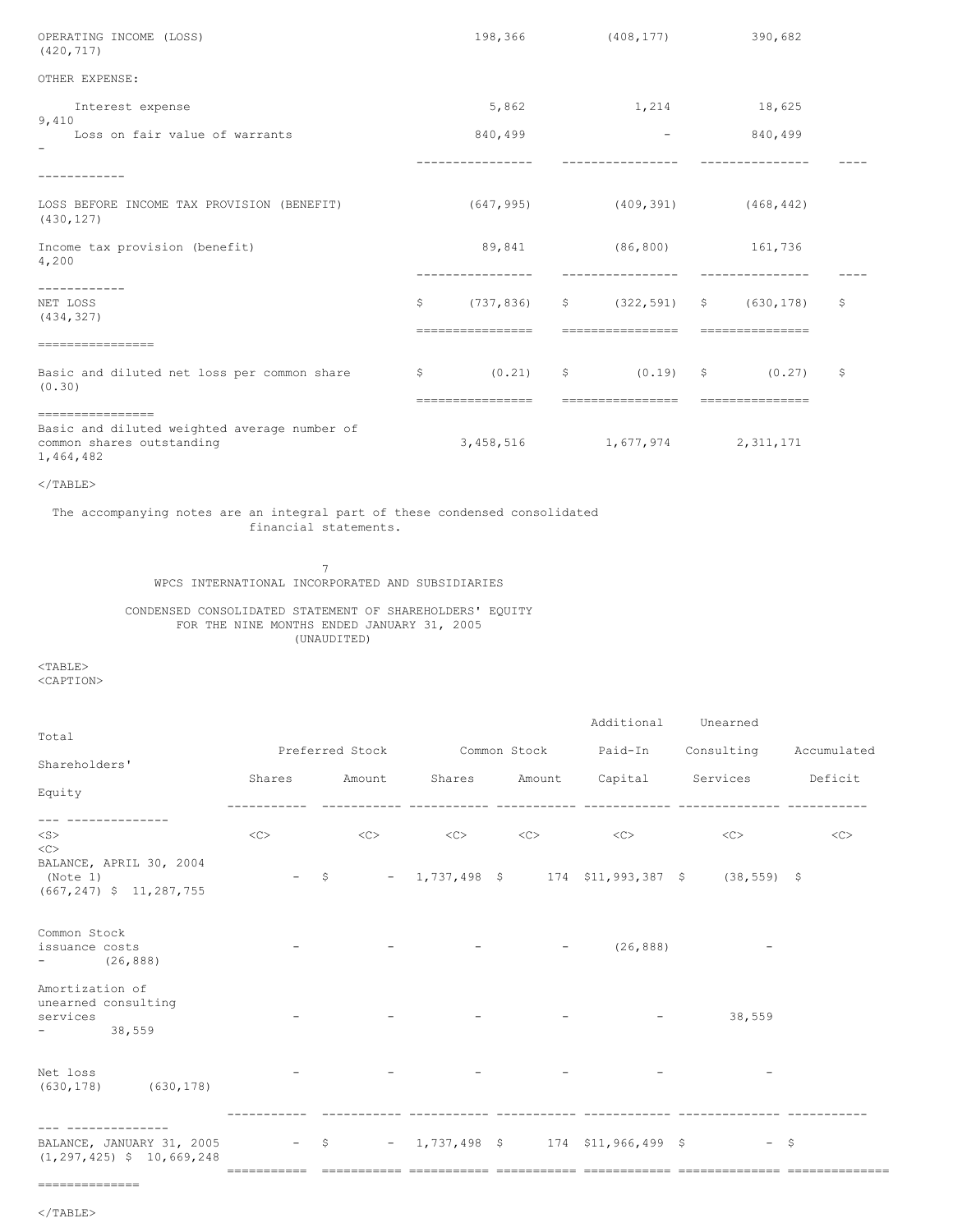8

WPCS INTERNATIONAL INCORPORATED AND SUBSIDIARIES

CONDENSED CONSOLIDATED STATEMENTS OF CASH FLOWS (Unaudited)

#### <TABLE> <CAPTION>

Nine Months Ended January 31, 2005 2004 ------------------- -- ----------------- (Note 2) <S> <C>  $<$ OPERATING ACTIVITIES : Net loss  $\zeta$  (630,178)  $\zeta$  (630,178)  $\zeta$ (434,327) Adjustments to reconcile net loss to net cash (used in) provided by operating activities: Depreciation and amortization 430,438 254,214 Fair value of warrant liability 840,499 - Provision for doubtful accounts  $-$ 35,669 Amortization of unearned consulting services 38,559 187,620 Deferred income taxes (65,948) (86,800) Changes in operating assets and liabilities, net of effects of acquisitions: Accounts receivable (945,873) (349,310) Costs and estimated earnings in excess of billings on uncompleted contracts (42,331) (332,808) Inventory (446,957) 5,451 Prepaid expenses 15,437  $(30, 134)$ <br>Other assets Other assets (30,211) (11,536) Accounts payable and accrued expenses 132,907 255,801 Billings in excess of costs and estimated earnings on uncompleted contracts (646,845) 658,377 Income taxes payable (103,643) (4,183) ------------------- -- ----------------- NET CASH (USED IN) PROVIDED BY OPERATING ACTIVITIES (1,454,146) 148,034 ------------------- -- ----------------- INVESTING ACTIVITIES: Acquisition of property and equipment (151,114) (57,142) Acquisition of Clayborn, net of cash received (822,381) Acquisition of Quality, net of cash received (6,709,678) - Acquisition earn-out and other transaction costs (113,518) (394,211) ------------------- -- ----------------- NET CASH USED IN INVESTING ACTIVITIES (6,974,310)

------------------- --

FINANCING ACTIVITIES:

-----------------

(1,273,734)

Repayment of advances from officers  $-$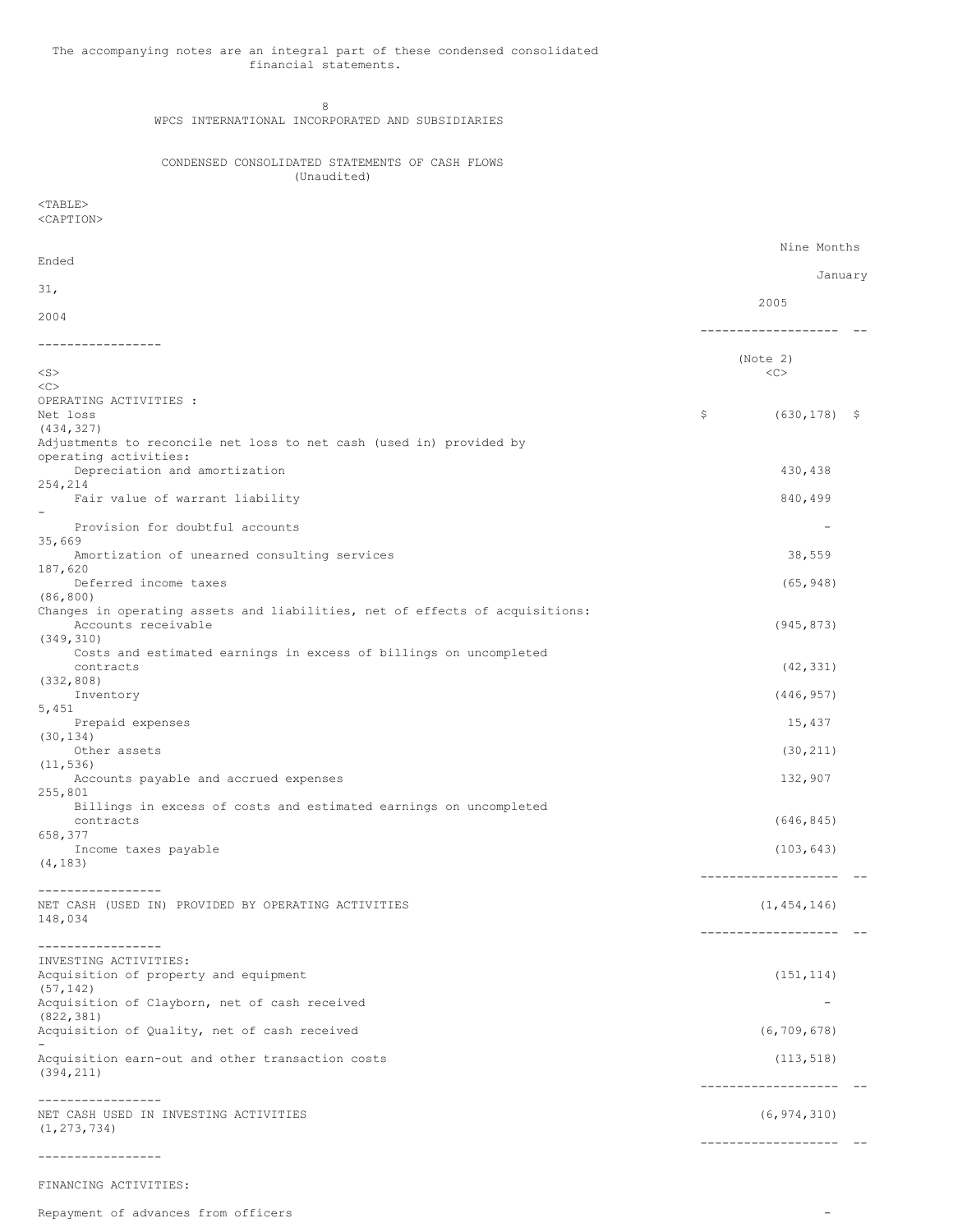| (100, 000)<br>Net proceeds from issuance of common stock with registration rights                    |     | 9,164,793                                |     |
|------------------------------------------------------------------------------------------------------|-----|------------------------------------------|-----|
| 2,204,691<br>Common stock issuance costs                                                             |     | (26, 888)                                |     |
| (Repayments) borrowings under lines of credit                                                        |     | (332, 998)                               |     |
| 100,000<br>Repayments of loans payable                                                               |     | (64, 667)                                |     |
| (150, 417)<br>Payments of capital lease obligations                                                  |     | (1, 876)                                 |     |
| (1, 699)                                                                                             |     | ------------------                       |     |
| ----------------<br>NET CASH PROVIDED BY FINANCING ACTIVITIES<br>2,052,575                           |     | 8,738,364                                |     |
| -----------------<br>NET INCREASE IN CASH AND CASH EQUIVALENTS                                       |     | 309,908                                  |     |
| 926,875<br>CASH AND CASH EQUIVALENTS, BEGINNING OF PERIOD<br>167,547                                 |     | 1,984,636<br>--------------------        |     |
| ----------------<br>CASH AND CASH EQUIVALENTS, END OF PERIOD<br>1,094,422                            | \$. | $2, 294, 544$ \$<br>-------------------- |     |
| ===================<br>$\langle$ /TABLE>                                                             |     |                                          |     |
| The accompanying notes are an integral part of these condensed consolidated<br>financial statements. |     |                                          |     |
| 9<br>WPCS INTERNATIONAL INCORPORATED AND SUBSIDIARIES                                                |     |                                          |     |
| CONDENSED CONSOLIDATED STATEMENTS OF CASH FLOWS (continued)<br>(Unaudited)                           |     |                                          |     |
| $<$ TABLE $>$                                                                                        |     |                                          |     |
| <caption></caption>                                                                                  |     |                                          |     |
| Ended                                                                                                |     | Nine Months                              |     |
| 31,                                                                                                  |     | January                                  |     |
| 2004                                                                                                 |     | 2005                                     |     |
| -----------------                                                                                    |     | -----------------------                  |     |
| $<$ S $>$<br><<                                                                                      |     | < <sub></sub>                            |     |
| SUPPLEMENTAL DISCLOSURE OF CASH FLOW INFORMATION:                                                    |     |                                          |     |
|                                                                                                      |     |                                          |     |
| Cash paid during the period for:<br>Interest                                                         | \$  | 20,439                                   | \$. |
| 11,134<br>Income taxes                                                                               | \$  | 424,708                                  | \$  |
| 105,456<br>SCHEDULE OF NON-CASH INVESTING AND FINANCING ACTIVITIES:                                  |     |                                          |     |
| Issuance of common stock in connection with acquisition of Clayborn<br>867,468                       | \$  |                                          | \$  |
| Conversion of Series C preferred stock to common stock<br>179                                        | \$  |                                          | \$  |
| Unpaid earn-out consideration relating to acquisitions<br>1,203,016                                  | \$  |                                          | \$  |
| Issuance of notes for property and equipment<br>$\overline{\phantom{0}}$                             | \$  | 139,033                                  | \$  |

 $\rm <$  /TABLE  $>$ 

The accompanying notes are an integral part of these condensed consolidated financial statements.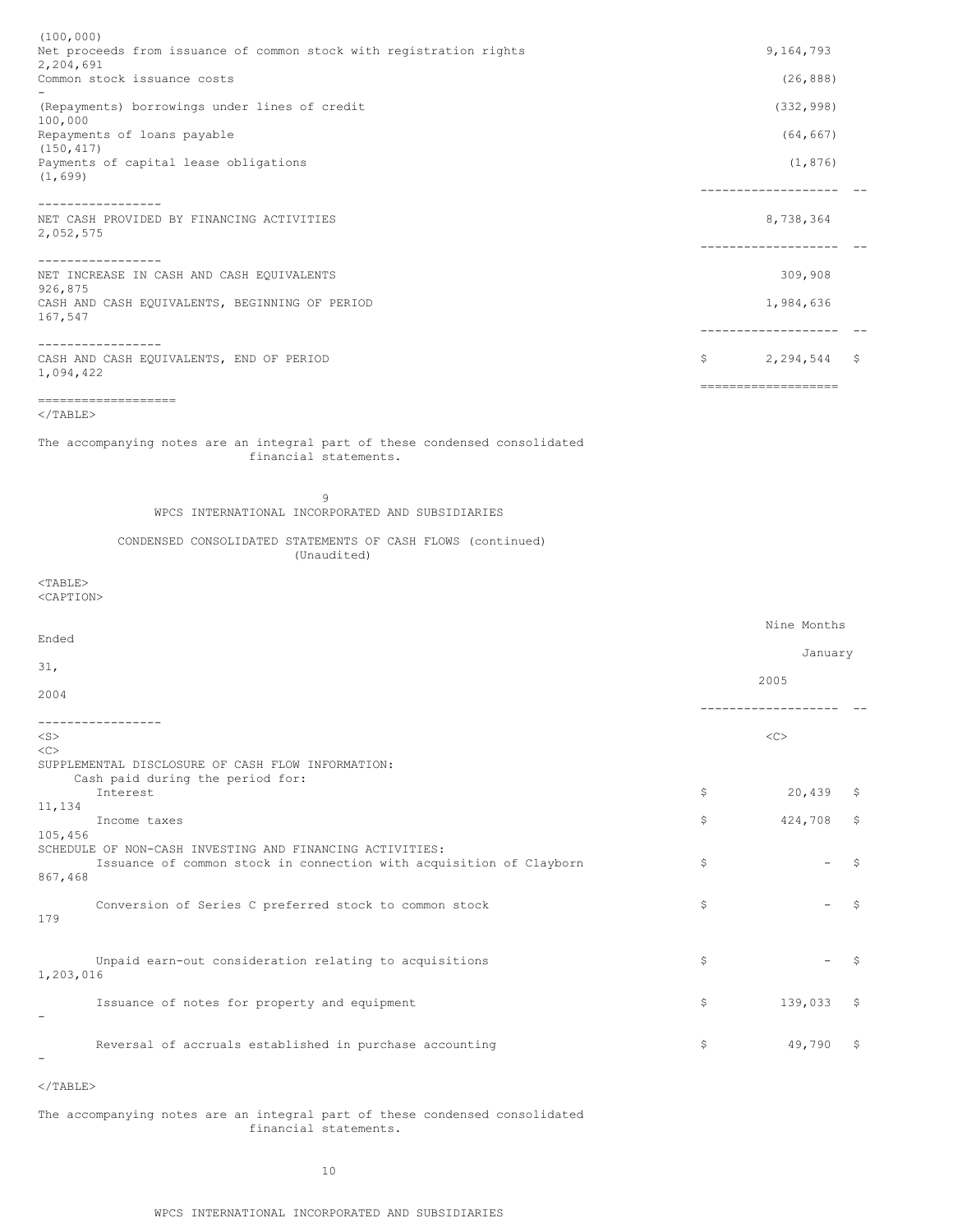# NOTES TO CONDENSED CONSOLIDATED FINANCIAL STATEMENTS (Unaudited)

# NOTE 1 - BASIS OF PRESENTATION

The accompanying unaudited condensed consolidated financial statements have been prepared pursuant to the rules and regulations of the Securities and Exchange Commission ("SEC") for quarterly reports on Form 10-QSB and do not include all of the information and footnote disclosures required by accounting principles generally accepted in the United States of America. Accordingly, the unaudited condensed consolidated financial statements should be read in conjunction with the Company's audited consolidated financial statements and notes thereto for the fiscal year ended April 30, 2004 included in the Company's annual report on Form 10-KSB. The accompanying unaudited condensed consolidated financial statements reflect all adjustments (consisting of normal recurring adjustments) which are, in the opinion of the management, considered necessary for a fair presentation of financial position, results of operations and cash flows for the interim periods. Operating results for the three and nine month periods ended January 31, 2005 are not necessarily indicative of the results that may be expected for the fiscal year ending April 30, 2005. Certain reclassifications have been made to prior period financial statements to conform to the current presentation.

The accompanying unaudited condensed consolidated financial statements include the accounts of WPCS International Incorporated ("WPCS") and its wholly-owned subsidiaries, WPCS Incorporated , Invisinet, Inc. ("Invisinet"), Walker Comm, Inc. ("Walker"), Clayborn Contracting Group, Inc. ("Clayborn") from August 22, 2003 (date of acquisition), Heinz Corporation ("Heinz") from April 2, 2004 (date of acquisition), and Quality Communications & Alarm Company ("Quality") from November 24, 2004 (date of acquisition), collectively the "Company".

The Company is an engineering company that focuses on the implementation requirements of wireless technology and specialty communication systems. The company provides a range of services including site design, product integration, security, structured cabling, construction, project management and technical support.

Effective January 10, 2005, a majority of the Company's shareholders approved a one-for-twelve reverse stock split of the Company's common stock, decreasing the number of issued and outstanding shares of common stock from 20,849,976 shares to 1,737,498 shares. The par value of the common stock was not affected by the reverse stock split and remains at \$0.0001 per share. Consequently, the reverse stock split has been reflected retroactively in the accompanying financial statements and notes for all periods presented and all applicable references as to the number of common shares and per share information, stock options, warrants and market prices have been restated to reflect this reverse stock split. In addition, shareholders' equity has been restated for all periods presented for the aggregate par value of the number of common shares that were reclassified to additional paid-in capital as a result of the reverse stock split.

On August 22, 2003, the Company acquired all of the outstanding shares of Clayborn in exchange for an aggregate of 68,871 newly issued shares of the Company's common stock with a fair value of approximately \$868,000 and \$900,000 cash consideration. An additional \$1,100,000 is due by September 30, 2007, payable in quarterly distributions, by payment to the Clayborn shareholders of 50% of the quarterly post-tax profits, as defined, of Clayborn and a final payment of any remaining balance on that date.

On April 2, 2004, the Company acquired all of the outstanding common stock of Heinz for \$1,000,000, as follows: (1) \$700,000 of the Company's common stock, based on the closing price of its common stock on March 30, 2004 of \$11.76 per share, for an aggregate of 59,524 newly issued shares of the Company's common stock and (2) \$300,000 total cash consideration, of which \$100,000 was paid at closing and a \$200,000 non-interest bearing promissory note. Of the \$200,000, \$75,000 is payable on the first and second anniversaries of the closing date and \$50,000 is payable on the third anniversary of the closing date.

On November 24, 2004, the Company acquired all of the outstanding common stock of Quality for approximately \$6,700,000 in cash, subject to adjustment.

11

## WPCS INTERNATIONAL INCORPORATED AND SUBSIDIARIES

## NOTES TO CONDENSED CONSOLIDATED FINANCIAL STATEMENTS (Unaudited)

NOTE 2 - RESTATEMENT FOR EQUITY ISSUED WITH REGISTRATION RIGHTS

On November 16, 2004, the Company completed a private placement with certain investors for an aggregate of 2,083,887 shares of its common stock and 2,083,887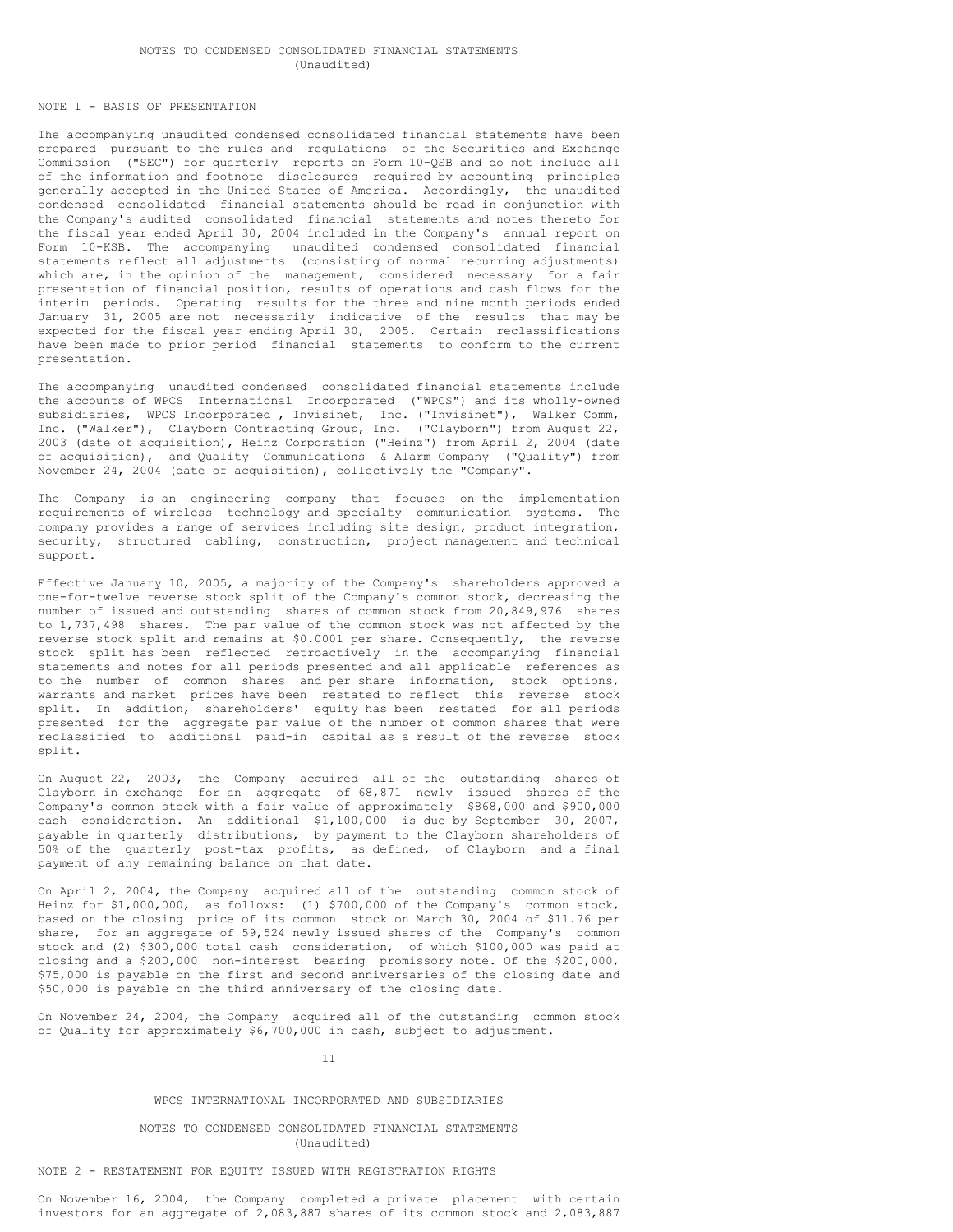common stock purchase warrants for \$10,000,000. Under the terms of the sale, the investors were granted certain registration rights in which the Company agreed to timely file a registration statement to register the common shares and the shares underlying the warrants, obtain effectiveness of the registration statement by the SEC within ninety (90) days of November 16, 2004, and maintain the effectiveness of this registration statement for a preset time thereafter. In the event the Company fails to timely perform under the registration rights agreement, the Company agrees to pay the investors liquidated damages in an amount equal to 1.5% of the aggregate amount invested by the investors for each 30-day period or pro rata for any portion thereof following the date by which the registration statement should have been effective. The initial registration statement was filed and declared effective by the SEC within the allowed time and the Company has maintained the effectiveness of the registration statement to date, and has not been required to pay any liquidated damages in connection with the filing or on-going effectiveness of the registration statement.

The Emerging Issues Task Force ("EITF") is currently reviewing the accounting for securities with liquidated damages clauses as stated in EITF 05-04, "The Effect of a Liquidated Damages Clause on a Freestanding Financial Instrument Subject to EITF 00-19." There are currently several views as to how to account for this type of transaction and the EITF has not yet reached a consensus. In accordance with EITF 00-19, "Accounting for Derivative Financial Instruments Indexed To, and Potentially Settled in the Company's Own Stock," and EITF 05-04, because the maximum potential liquidated damages for failure to maintain an effective registration statement is greater than the difference between the fair value of registered and unregistered shares, the value of the common stock subject to such registration rights should be classified as temporary equity. Additionally, in accordance with EITF 00-19 and the terms of the above warrants, the fair value of the warrants should be recorded as a liability, with an offsetting reduction to shareholders' equity. The warrant liability is initially measured at fair value using the Black-Scholes option pricing model, and is then re-valued at each reporting date, with changes in the fair value reported as non-cash charges or credits to earnings.

The SEC recently announced its preferred interpretation of the accounting for common stock and warrants with registration rights under EITF 00-19. The SEC concluded that for agreements containing registration rights where significant liquidated damages could be required to be paid to the holder of the instrument in the event the issuer fails to maintain the effectiveness of a registration statement for a preset time period, the common stock subject to such liquidated damages does not meet the tests required for shareholders' equity classification, and accordingly must be reflected between liabilities and shareholders' equity in the balance sheet until the conditions are eliminated. In analyzing instruments under EITF 00-19, the SEC concluded that the likelihood or probability related to the failure to maintain an effective registration statement is not a factor.

Historically, the Company classified the common stock and warrants with registration rights described above as shareholders' equity, as it believed these securities met the requirements necessary to record them as shareholders' equity. After further review in accordance with the SEC's recent preferred interpretation of EITF 00-19 as it relates to these common shares and warrants subject to registration rights, the Company has concluded that its financial statements for the year ended April 30, 2005, and interim periods ended January 31, 2005, July 31, 2005, and October 31, 2005, will be restated. The restatement includes the reclassification of common stock subject to registration rights from shareholders' equity and into temporary equity, and the reclassification of the liability for the fair value of the warrants from shareholders' equity and into warrant liability as of the closing date (November 16, 2004).

Based on the above determination, as of January 31, 2005, the Company reclassified \$5,755,960 from shareholders equity and into temporary equity. In addition, the Company measured the initial fair value of the warrants on the closing date at \$3,408,833 and reclassified the fair value of the warrants from shareholders' equity and into warrant liability. At the end of each reporting period, the value of the warrants is re-measured based on the fair value of the underlying shares, and changes to the warrant liability and related "gain or loss in fair value of the warrants" is recorded as a non-cash charge or credit to earnings. The warrant liability will be reclassified to shareholders' equity when the Company is no longer subject to performance under the registration rights agreement.

12

#### WPCS INTERNATIONAL INCORPORATED AND SUBSIDIARIES

## NOTES TO CONDENSED CONSOLIDATED FINANCIAL STATEMENTS (Unaudited)

At January 31, 2005, the warrant liability increased to \$4,249,332 due principally to the increase in the market value of the Company's common stock. The fair value of the warrants was estimated using the Black-Scholes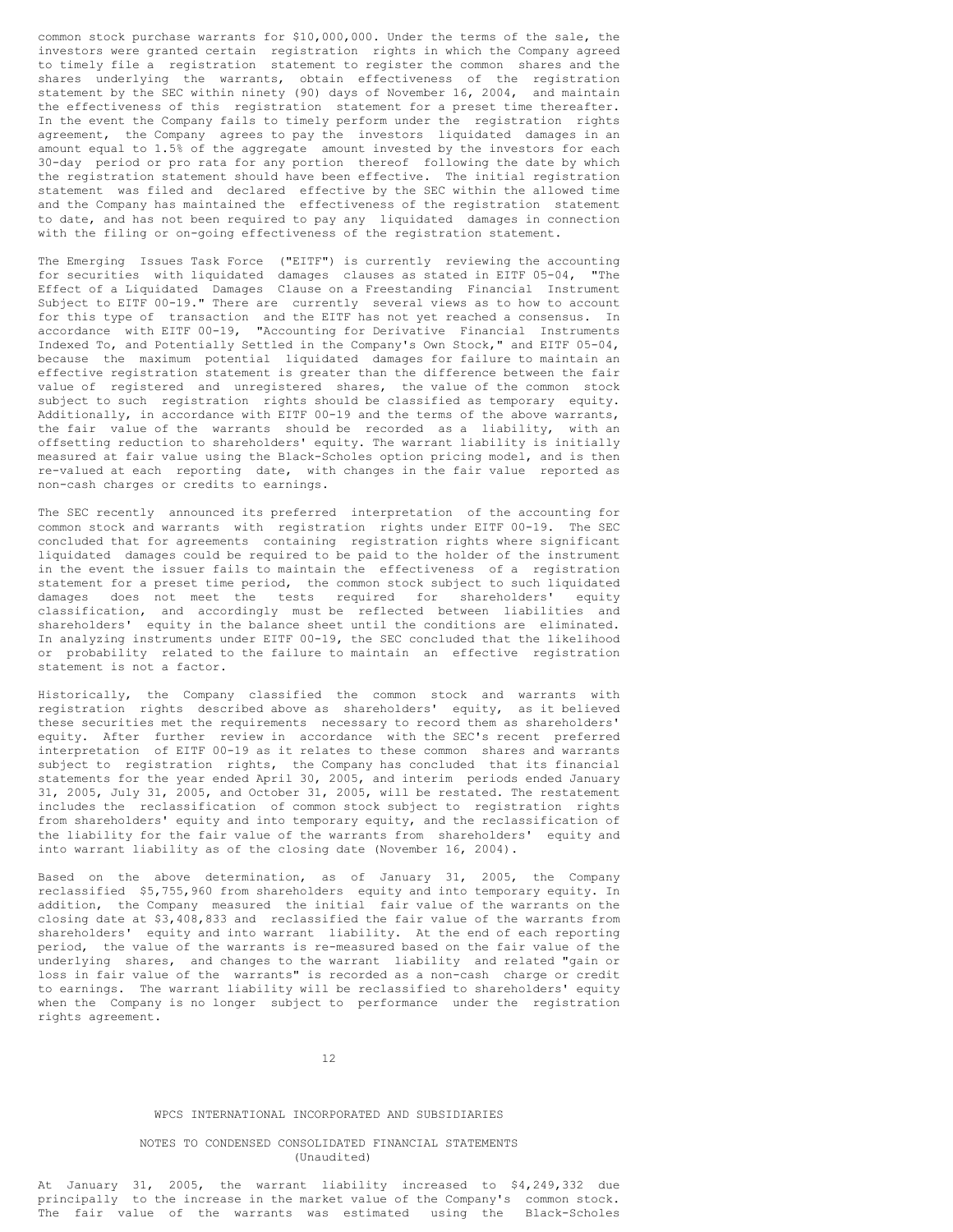option-pricing model, with the following assumptions for the three months ended January 31, 2005: risk-free interest rate of 3.91% to 3.92%, dividend yield of 0%, expected life of 6.79 to 7.0 years and volatility rate of 42.1% were used.

As a result, for the three months ended January 31, 2005, the Company recorded a non-cash loss on fair value of warrants of \$840,499. The increase in the loss on fair value of warrants is due principally to the increase in the market value of the common stock of the Company. The non-cash loss on fair value of warrants has no effect on the Company's cash flows or liquidity.

#### NOTE 3 - SUMMARY OF SELECTED SIGNIFICANT ACCOUNTING POLICIES

A summary of selected significant accounting policies consistently applied in the preparation of the accompanying condensed consolidated financial statements follows (additional policies are set forth in the Company's annual report on Form 10-KSB):

# Goodwill

In accordance with the guidelines of Statement of Financial Standards ("SFAS") No. 142, "Goodwill and Other Intangible Assets," goodwill and indefinite-lived intangible assets are no longer amortized but are assessed for impairment on at least an annual basis. SFAS No. 142 also requires that intangible assets with estimable useful lives be amortized over their respective estimated useful lives to their estimated residual values, and reviewed for impairment.

SFAS No. 142 requires that goodwill be tested for impairment upon adoption and at least annually thereafter, utilizing a two-step methodology. The initial step requires the Company to determine the fair value of the business acquired (reporting unit) and compare it to the carrying value, including goodwill, of such business (reporting unit). If the fair value exceeds the carrying value, no impairment loss would be recognized. However, if the carrying value of the reporting unit exceeds its fair value, the goodwill of the unit may be impaired. The amount, if any, of the impairment is then measured in the second step.

The Company determined the fair value of the businesses acquired for purposes of this test primarily by using a discounted cash flow valuation technique. Significant estimates used in the valuation include estimates of future cash flows, both future short-term and long-term growth rates, and estimated cost of capital for purposes of arriving at a discount factor. The Company performs its annual impairment test during the fourth quarter absent any interim impairment indicators.

Changes in goodwill during the nine months ended January 31, 2005 are as follows:

| Ending balance, January 31, 2005                        | S. | 13,649,794 |
|---------------------------------------------------------|----|------------|
|                                                         |    |            |
| Quality acquisition                                     |    | 5,227,874  |
| Heinz acquisition cost adjustments                      |    | (217, 409) |
| Transaction costs                                       |    | 7.249      |
| Reversal of accruals established in purchase accounting |    | (49, 790)  |
| Beginning balance, May 1, 2004                          |    | 8.681.870  |

13

## WPCS INTERNATIONAL INCORPORATED AND SUBSIDIARIES

#### NOTES TO CONDENSED CONSOLIDATED FINANCIAL STATEMENTS (Unaudited)

## Revenue recognition

The Company generates its revenue by providing project engineering and deployment services for wireless infrastructure services and specialty communication systems The Company provides a range of engineering services including, site design, construction, product integration, structured cabling, network security, project management and technical support.

The Company records revenue and profit on these contracts on a percentage-of-completion basis using the cost-to-cost method. Contracts in process are valued at cost plus accrued profits less earned revenues and progress payments on uncompleted contracts. Contracts are generally considered substantially complete when engineering is completed and/or site construction is completed. The Company includes in operations pass-through revenue and costs on cost-plus contracts, which are customer-reimbursable materials, equipment and subcontractor costs, when the Company determines that it is responsible for the engineering specification, procurement and management of such cost components on behalf of the customer.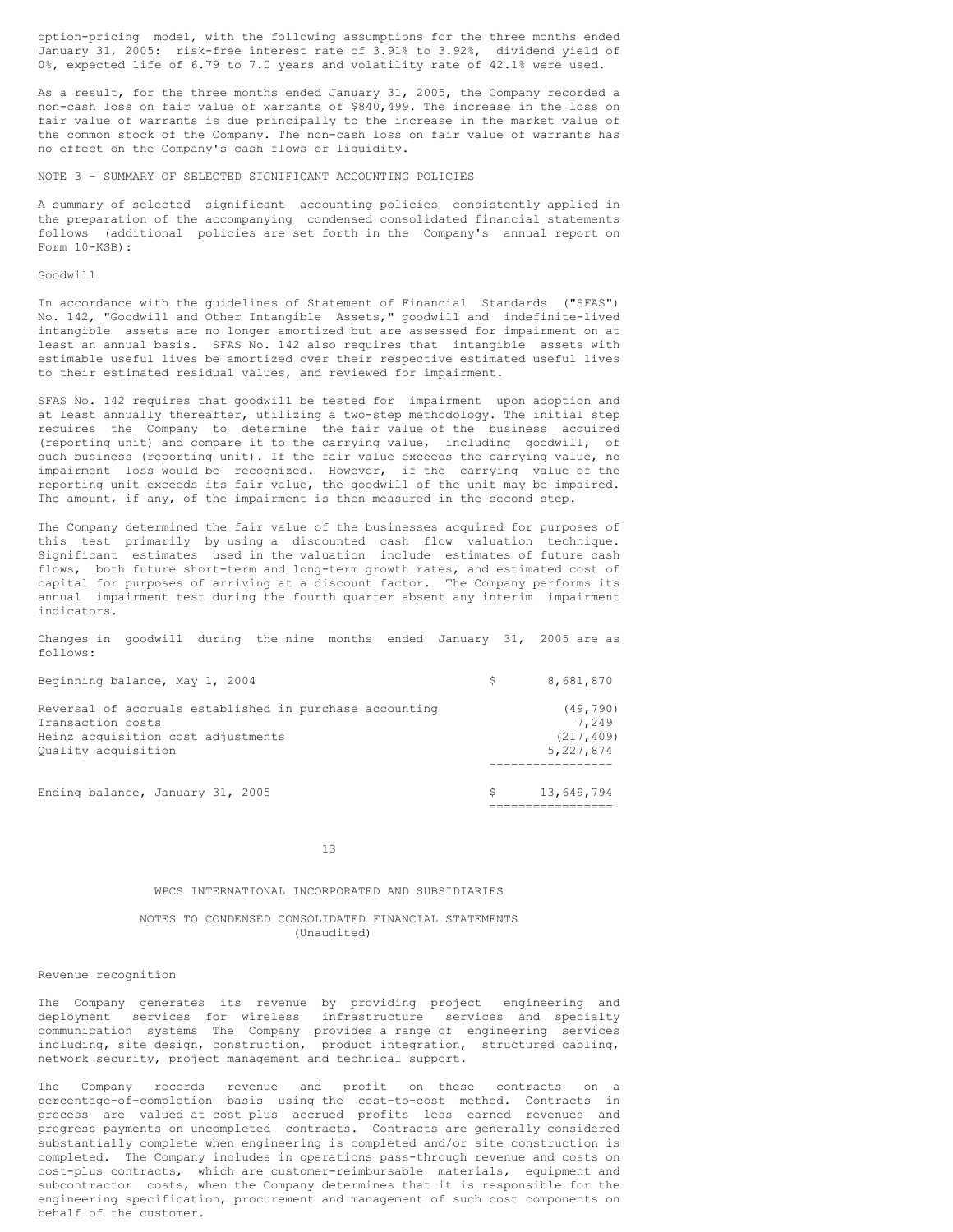The Company has numerous contracts that are in various stages of completion. Such contracts require estimates to determine the appropriate cost and revenue recognition. Cost estimates are reviewed monthly on a contract-by-contract basis, and are revised periodically throughout the life of the contract such that adjustments to profit resulting from revisions are made cumulative to the date of the revision. Significant management judgments and estimates, including the estimated cost to complete projects, which determines the project's percent complete, must be made and used in connection with the revenue recognized in the accounting period. Current estimates may be revised as additional information becomes available. If estimates of costs to complete long-term contracts indicate a loss, provision is made currently for the total loss anticipated.

#### Earnings (Loss) Per Share

Earnings (loss) per common share is computed pursuant to SFAS No. 128, "Earnings Per Share" ("EPS"). Basic income (loss) per share is computed as net income (loss) divided by the weighted average number of common shares outstanding for the period. Diluted EPS reflects the potential dilution that could occur from common stock issuable through stock options, restrictive stock awards, warrants and other convertible securities.

At January 31, 2005, the Company had 394,024 stock options and 2,509,121 warrants outstanding. At January 31, 2004, the Company had 263,540 stock options and 425,784 warrants outstanding.

#### Equity Issued with Registration Rights

In connection with sales of our common stock and warrants to certain investors during the third fiscal quarter ended January 31, 2005, the Company granted certain registration rights that provide for liquidated damages in the event of failure to timely perform under the agreements. Although the common stock purchase agreement does not provide for net-cash settlement, the existence of liquidated damages provides for a defacto net-cash settlement option. Therefore, common stock subject to such liquidated damages does not meet the tests required for shareholders' equity classification, and accordingly has been reflected between liabilities and equity in the accompanying consolidated balance sheet until such time as the conditions are eliminated.

## Warrant Liability

In connection with the sale of certain equity instruments during the third fiscal quarter ended January 31, 2005, as described above, the Company issued freestanding warrants. Although the terms of the warrants do not provide for net-cash settlement, in certain circumstances, physical or net-share settlement is deemed to not be within the Company's control and, accordingly, the Company is required to account for these freestanding warrants as a derivative financial instrument liability, rather than as shareholders' equity.

14

## WPCS INTERNATIONAL INCORPORATED AND SUBSIDIARIES

## NOTES TO CONDENSED CONSOLIDATED FINANCIAL STATEMENTS (Unaudited)

The warrant liability is initially measured and recorded at its fair value, and is then re-valued at each reporting date, with changes in the fair value reported as non-cash charges or credits to earnings. For warrant-based derivative financial instruments, the Black-Scholes option pricing model is used to value the warrant liability.

The classification of derivative instruments, including whether such instruments should be recorded as liabilities or as equity, is re-assessed at the end of each reporting period. Derivative instrument liabilities are classified in the balance sheet as current or non-current based on whether or not net-cash settlement of the derivative instrument could be required within 12 months of the balance sheet date.

The Company does not use derivative instruments to hedge exposures to cash flow, market, or foreign currency risks.

# Use of Estimates

In preparing financial statements in conformity with accounting principles generally accepted in the United States of America, management is required to make estimates and assumptions that affect the reported amounts of assets and liabilities and the disclosure of contingent assets and liabilities at the date of the financial statements and revenues and expenses during the reporting period. The most significant estimates relate to the calculation of percentage of completion on uncompleted contracts, allowance for doubtful accounts,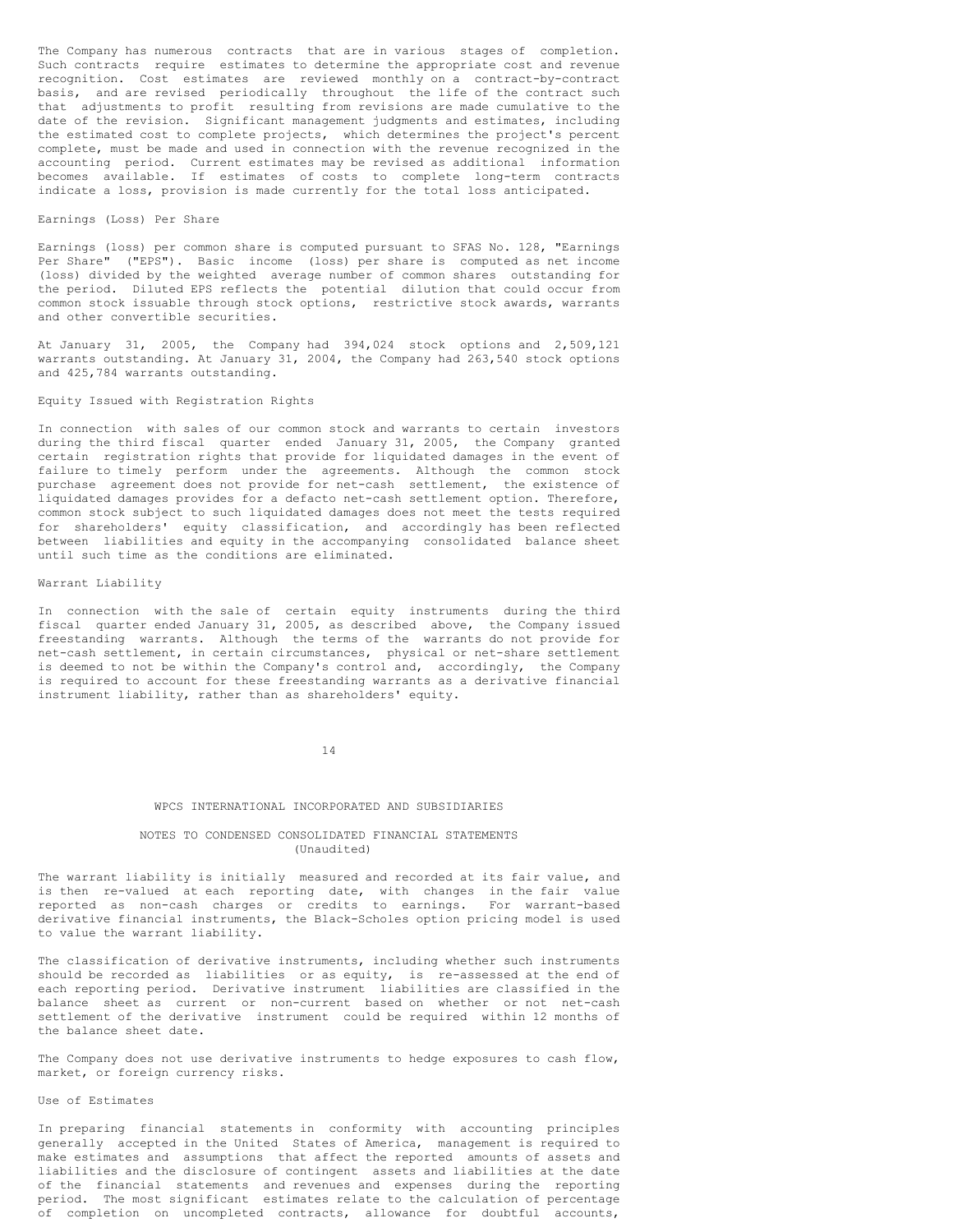valuation of inventory, useful life of customer lists, deferred tax valuation allowance and the fair values of the assets and liabilities of purchased businesses. Actual results could differ from those estimates.

# NOTE 4- ACQUISITIONS

In accordance with SFAS No. 141, "Business Combinations," acquisitions are accounted for under the purchase accounting method of accounting. Under the purchase method of accounting, assets acquired and liabilities assumed are recorded at their estimated fair values. Goodwill is recorded to the extent the merger consideration, including certain acquisition and closing costs, exceeds the fair value of the net identifiable assets acquired at the date of the merger.

## Clayborn

On August 22, 2003, the Company completed a merger with Clayborn, a California corporation. The acquisition of Clayborn gives the Company expertise in engineering and deployment services for specialty communication systems and additional wireless opportunities to pursue.

The aggregate consideration paid by the Company for Clayborn was approximately \$2,932,000. The Company acquired all of the issued and outstanding shares of Clayborn in exchange for \$900,000 cash consideration and \$64,000 of transaction costs, and 826,446 newly issued shares of the Company's common stock with a fair value of approximately \$868,000 based on the average value of the Company's common stock as of a few days before and after the merger terms were agreed to and announced. An additional \$1,100,000 is due by September 30, 2007, payable in quarterly distributions, by payment to the Clayborn shareholders of 50% of the quarterly post tax profits of Clayborn.

15

#### WPCS INTERNATIONAL INCORPORATED AND SUBSIDIARIES

#### NOTES TO CONDENSED CONSOLIDATED FINANCIAL STATEMENTS (Unaudited)

The purchase price allocation has been determined as follows:

| Assets purchased:             |                 |
|-------------------------------|-----------------|
| Cash                          | \$<br>134,218   |
| Accounts receivable           | 575,804         |
| Costs in excess of billings   | 231,562         |
| Income tax refunds receivable | 104,765         |
| Inventory                     | 39,000          |
| Fixed assets                  | 444,126         |
| Backlog                       | 13,500          |
| Customer list                 | 245,000         |
| Other assets                  | 97,669          |
| Goodwill                      | 1,775,447       |
|                               | 3,661,091       |
| Liabilities assumed:          |                 |
| Accounts payable              | (294, 992)      |
| Accrued expenses              | (136, 119)      |
| Notes payable                 | (184, 611)      |
| Deferred tax liability        | (113, 800)      |
|                               | (729, 522)      |
| Purchase price                | \$<br>2,931,569 |
|                               | ____________    |

#### Heinz

On April 2, 2004, the Company acquired all of the issued and outstanding common stock of Heinz for \$1,000,000, as follows: (1) \$700,000 of the Company's common stock, based on the closing price of our common stock on March 30, 2004 of \$11.76 per share, for an aggregate of 59,524 newly issued shares of the Company's common stock and (2) \$300,000 total cash consideration, of which \$100,000 was paid at closing and a \$200,000 non-interest bearing promissory note. Of the \$200,000, \$75,000 is payable on the first and second anniversaries of the closing date and \$50,000 is payable on the third anniversary of the closing date. The purchase price includes the present value of the note totaling \$182,648, discounted at 5%. The initial current and long-term discounted present value at April 2, 2004 of this note was \$71,429 and \$111,219, respectively.

Heinz is a St. Louis, Missouri based provider of in-building wireless infrastructure services for both cellular and WiFi applications, including consulting, integration and installation services for wireless infrastructure. In addition, Heinz has performed fixed wireless services, structured cabling,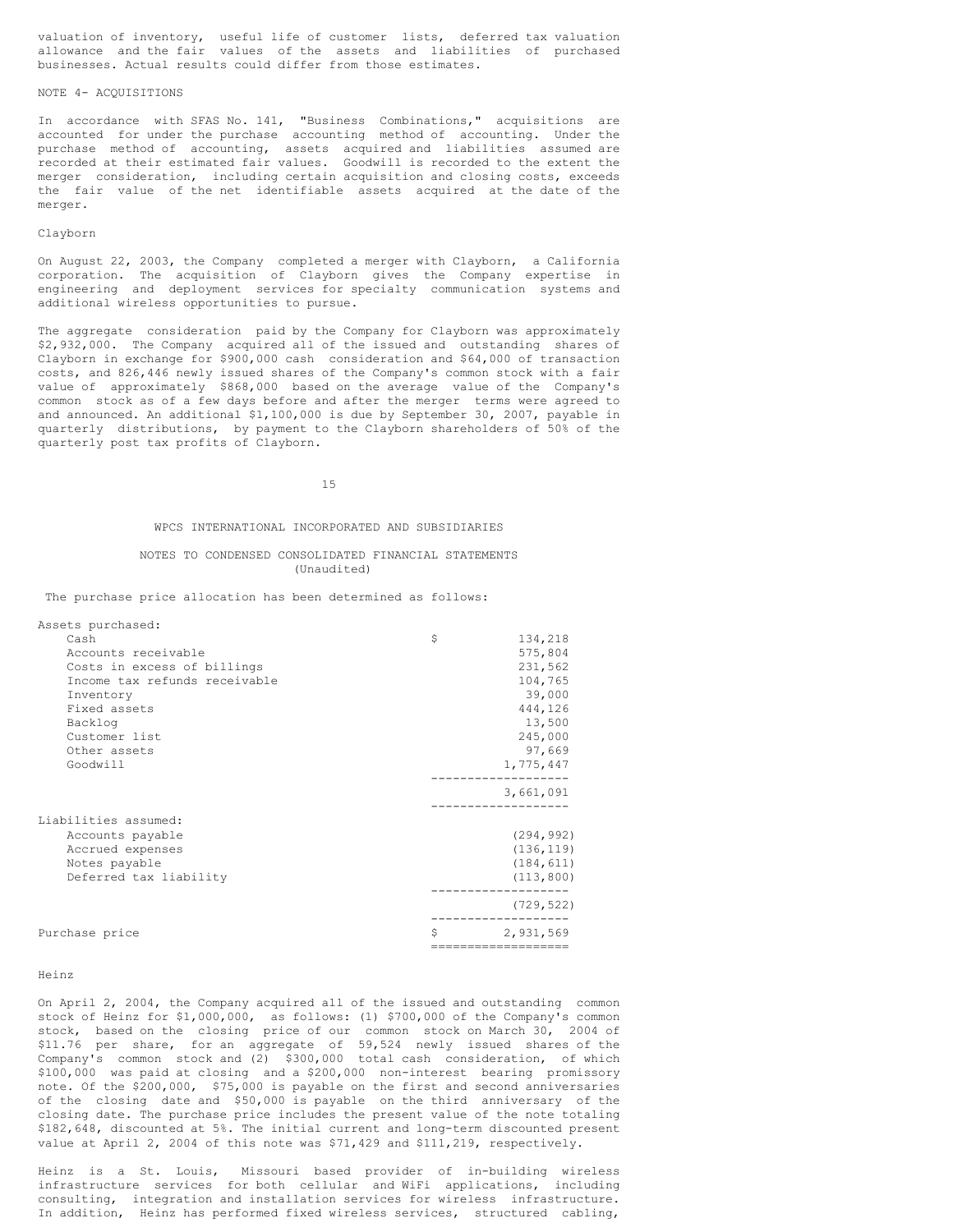and cellular base station equipment installation and testing. The acquisition of Heinz gives the Company additional project engineering expertise for wireless infrastructure services, broadens its customer base, and expands its geographical presence in the Midwest.

A valuation of certain assets was initially completed, including property and equipment, backlog, list of major customers, and the Company internally determined the fair value of its other assets and liabilities. In determining the fair value of acquired assets, standard valuation techniques were used including the market and cost approaches. The initial purchase price allocation has been adjusted as a result of final valuation during the three months ended January 31, 2005, with fixed assets increasing in value by \$24,000, customer lists being valued at \$220,000 and backlog being valued at \$65,000, resulting in a decrease in goodwill by these combined amounts. Accordingly, a deferred tax liability of \$91,000 was recorded since the amortization of customer lists and backlog is not available as a tax deduction to the Company. The aggregate changes resulted in goodwill being decreased to approximately \$803,000 as of the acquisition date.

16

## WPCS INTERNATIONAL INCORPORATED AND SUBSIDIARIES

#### NOTES TO CONDENSED CONSOLIDATED FINANCIAL STATEMENTS (Unaudited)

The purchase price allocation, as adjusted, has been determined as follows:

| Assets purchased:           |                  |
|-----------------------------|------------------|
| Cash                        | \$<br>8,052      |
| Accounts receivable         | 603,435          |
| Costs in excess of billings | 103,459          |
| Fixed assets                | 47,440           |
| Customer lists              | 220,000          |
| Backlog                     | 65,000           |
| Other assets                | 71,128           |
| Goodwill                    | 803,208          |
|                             | 1,921,722        |
| Liabilities assumed:        |                  |
| Accounts payable            | (494, 503)       |
| Accrued expenses            | (130, 694)       |
| Line of credit              | (90,000)         |
| Notes payable               | (80, 942)        |
| Billings in excess of cost  | (29, 223)        |
| Deferred tax liability      | (91,000)         |
|                             | (916, 362)       |
| Purchase price              | \$<br>1,005,360  |
|                             | ---------------- |

## Quality

On November 24, 2004, the Company acquired all of the outstanding shares of Quality for \$6,700,000 in cash, subject to adjustment. Based on the preliminary information currently available, the acquisition resulted in goodwill of approximately \$5,228,000. Upon completion of a formal purchase price allocation, there may be a decrease in the amount assigned to goodwill and a corresponding increase in tangible or other intangible assets.

Quality is a Lakewood, New Jersey based provider of specialty communication services. The acquisition of Quality gives the Company additional project engineering expertise for specialty communication opportunities, broadens its customer base especially in the public safety sector and gaming industry, and expands its geographic presence in the Northeastern United States. The financing for this transaction was completed through the issuance of common stock as described in Note 9.

NOTES TO CONDENSED CONSOLIDATED FINANCIAL STATEMENTS (Unaudited)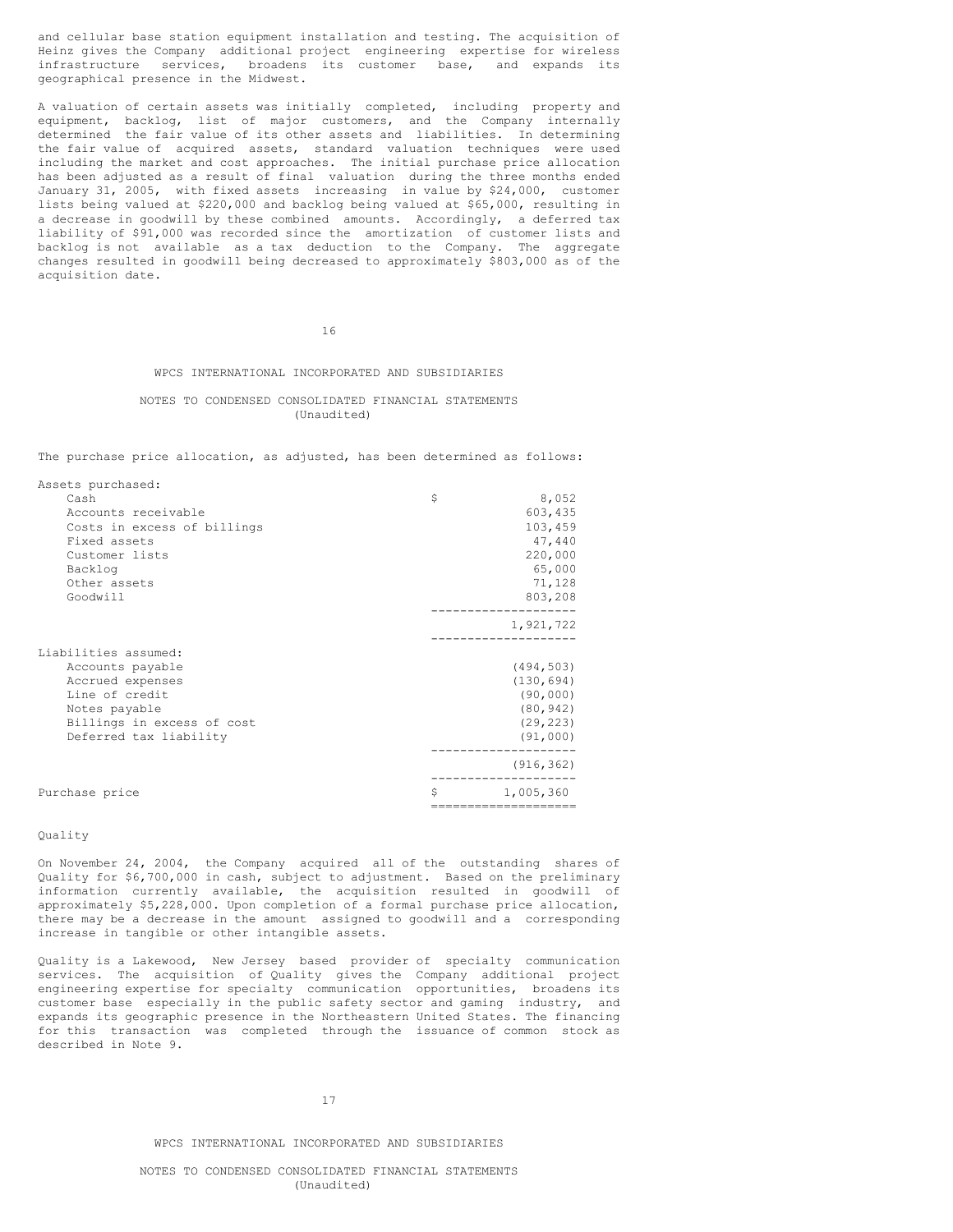The preliminary purchase price allocation has been determined as follows:

| Assets purchased:         |                         |
|---------------------------|-------------------------|
| Cash                      | \$<br>163,674           |
| Accounts receivable       | 2,136,753               |
| Inventory                 | 244,053                 |
| Fixed assets              | 526,346                 |
| Prepaid expenses          | 70,447                  |
| Other assets              | 6,000                   |
| Goodwill                  | 5,227,874               |
|                           | 8,375,147               |
| Liabilities assumed:      |                         |
| Accounts payable          | (912, 736)              |
| Accrued expenses          | (271, 991)              |
| Deferred income taxes     | (21, 948)               |
| Income taxes payable      | 587                     |
| Line of credit borrowings | (135, 129)              |
| Notes payable             | (160, 578)              |
|                           | (1, 501, 795)           |
| Purchase price            | \$<br>6,873,352         |
|                           | ----------------------- |

The following unaudited pro forma financial information presents the combined results of operations of the Company and Quality as if the acquisition had occurred on May 1, 2004, and the Company, Clayborn, Heinz and Quality, as if the acquisitions had occurred on May 1, 2003, after giving effect to certain adjustments, including the issuance of the Company's common stock to Clayborn and Heinz as part of the purchase price. The pro forma financial information does not necessarily reflect the results of operations that would have occurred had the Company, Clayborn, Heinz, and Quality been a single entity during these periods.

<sup>&</sup>lt;TABLE> <CAPTION>

| months ended                                                                                                |    | Three months ended | Nine          |                |
|-------------------------------------------------------------------------------------------------------------|----|--------------------|---------------|----------------|
|                                                                                                             |    | January 31,        | January 31,   | January 31,    |
| January 31,                                                                                                 |    | 2005               | 2004          | 2005           |
| 2004                                                                                                        |    |                    |               |                |
|                                                                                                             |    |                    |               |                |
| $<$ S $>$                                                                                                   |    | <<                 | <<            | <<             |
| <<                                                                                                          |    |                    |               |                |
| Revenue<br>\$24,714,651                                                                                     | \$ | 12,323,719         | \$7,414,956   | \$36,394,749   |
| Net loss<br>$($ \$326,672)                                                                                  |    | (5779, 766)        | ( \$227, 077) | $($ \$547,047) |
| Weighted average number of shares used in calculation:<br>Basic and diluted net loss per share<br>3,676,214 |    | 3,820,835          | 3,820,835     | 3,820,835      |
| Pro forma net loss per common share<br>Basic and diluted<br>(50.09)                                         |    | (50.20)            | (50.06)       | (50.14)        |

 $<$ /TABLE>

For all acquisitions, customer lists are amortized over a period of five years and backlog is amortized over a period of one year from the date of acquisition. The Company recorded amortization expense related to customer lists and backlog of \$85,000 and \$27,000 for the three months ended January 31, 2005 and 2004, respectively, and \$163,000 and \$81,000 for the nine months ended January 31, 2005 and 2004, respectively. Any future goodwill impairments are not deductible for income tax purposes.

18

## WPCS INTERNATIONAL INCORPORATED AND SUBSIDIARIES

# NOTES TO CONDENSED CONSOLIDATED FINANCIAL STATEMENTS (Unaudited)

NOTE 5 - COSTS AND ESTIMATED EARNINGS ON UNCOMPLETED CONTRACTS

Costs and estimated earnings on uncompleted contracts consist of the following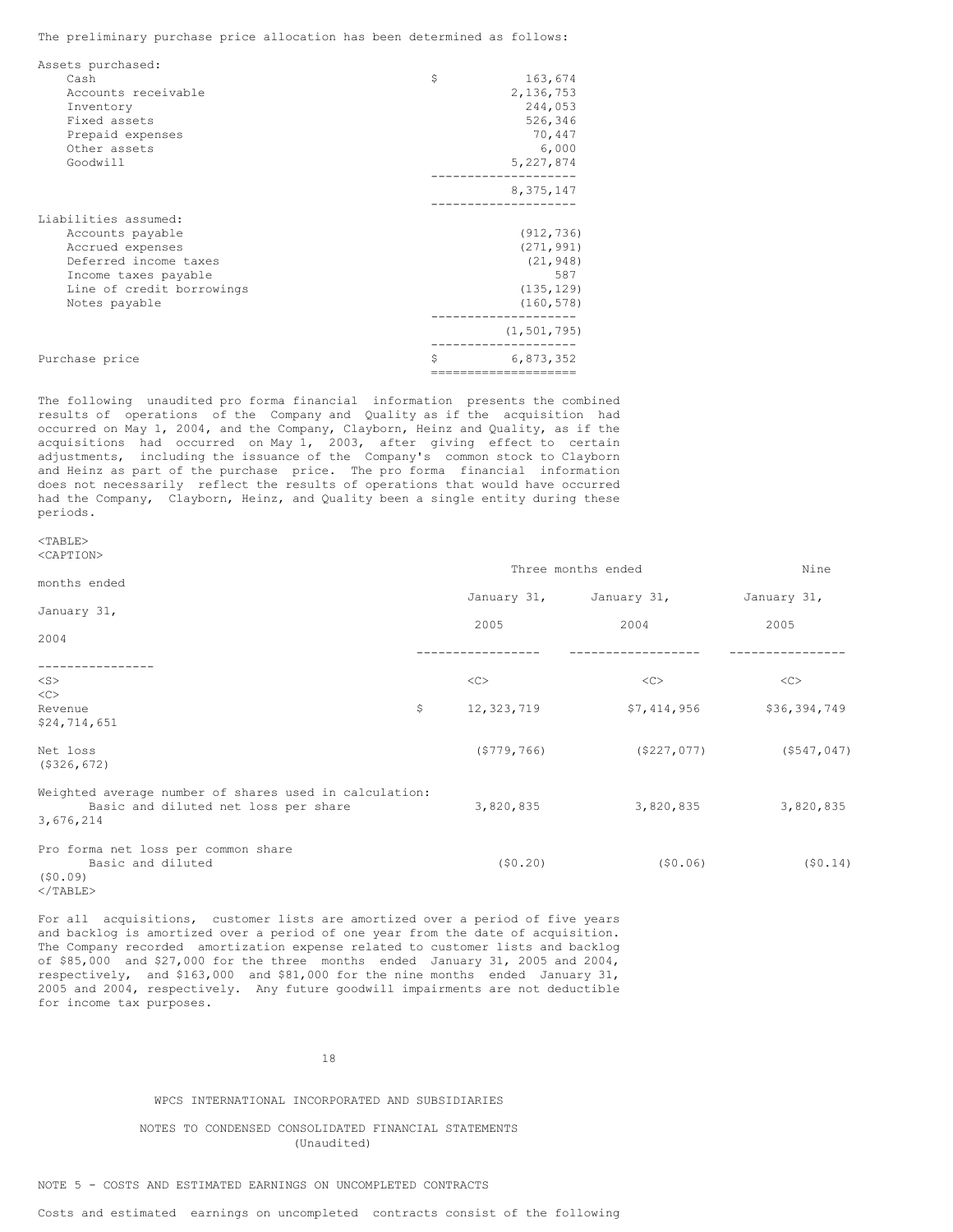| Costs incurred on uncompleted contracts<br>Estimated contract profit           | \$            | 20,892,557<br>4,678,857    |
|--------------------------------------------------------------------------------|---------------|----------------------------|
| Less: billings to date                                                         |               | 25,571,414<br>24, 921, 659 |
| Net costs in excess                                                            |               | \$649,755                  |
| Costs and estimated earnings in excess of billings                             | $\mathcal{S}$ | 2,165,362                  |
| Billings in excess of costs and estimated earnings<br>on uncompleted contracts |               | 1,515,607                  |
| Net costs in excess                                                            | \$            | 649.755                    |

#### NOTE 6 - RELATED PARTY TRANSACTIONS

In connection with the acquisition of Walker, the Company assumed a ten-year lease with trusts, of which certain officers of the Company are the trustees, for a building and land located in Fairfield, California, which is occupied by its Walker subsidiary. For the nine months ended January 31, 2005, \$66,000 was paid as rent for this lease.

In connection with the acquisition of Clayborn, an additional \$1,100,000 is due by September 30, 2007, payable in quarterly distributions to the Clayborn shareholders, by payment of 50% of the quarterly post tax profits, as defined, of Clayborn and the payment of the remainder on that date.

## NOTE 7 - LINE OF CREDIT

Walker maintains a revolving line of credit facility with a commercial bank, with a borrowing limit up to 70% of eligible Walker accounts receivable. As of January 31, 2005, the borrowing base was \$700,000 and the outstanding balance was approximately \$353,000. Effective August 30, 2004, the amount available to Walker was decreased from \$1,200,000 to \$700,000 to support a \$500,000 letter of credit issued in favor of Walker's surety bonding company. In August 2004, Walker was awarded a contract of approximately \$5,000,000, which required performance and payment bonds. In order to provide the bonds, the surety bonding company required a letter of credit for 10% of the total contract award. The line of credit is collateralized by all of Walker's accounts receivable, inventory and equipment and bears interest at the Wall Street Journal Prime Index Rate plus 1.5% (6.75% as of January 31, 2005). In addition, the Company and certain executive officers of the Company have personally guaranteed this line of credit facility. This line is subject to annual renewal and matures on July 30, 2005. Accrued interest is payable monthly.

## NOTE 8 - STOCK OPTION PLAN

The Company established a nonqualified stock option plan pursuant to which options to acquire a maximum of 5,000,000 shares of the Company's common stock were reserved for grant (the "2002 Plan"). Under the terms of the 2002 Plan, the options, which expire one to five years after grant, are exercisable at prices equal to the fair market value of the stock at the date of the grant and become exercisable in accordance with terms established at the time of the grant. At January 31, 2005, there were 4,605,976 shares available for grant under the 2002 Plan.

The Company applies the intrinsic value method in accounting for its stock-based compensation plan. Had the Company measured compensation under the fair value based method for stock options granted and amortized the cost over the related vesting period, the Company's net loss attributable to common shareholders and net loss per share attributable to common shareholders would have been as follows:

19

#### WPCS INTERNATIONAL INCORPORATED AND SUBSIDIARIES

NOTES TO CONDENSED CONSOLIDATED FINANCIAL STATEMENTS (Unaudited)

 $<$ TABLE> <CAPTION>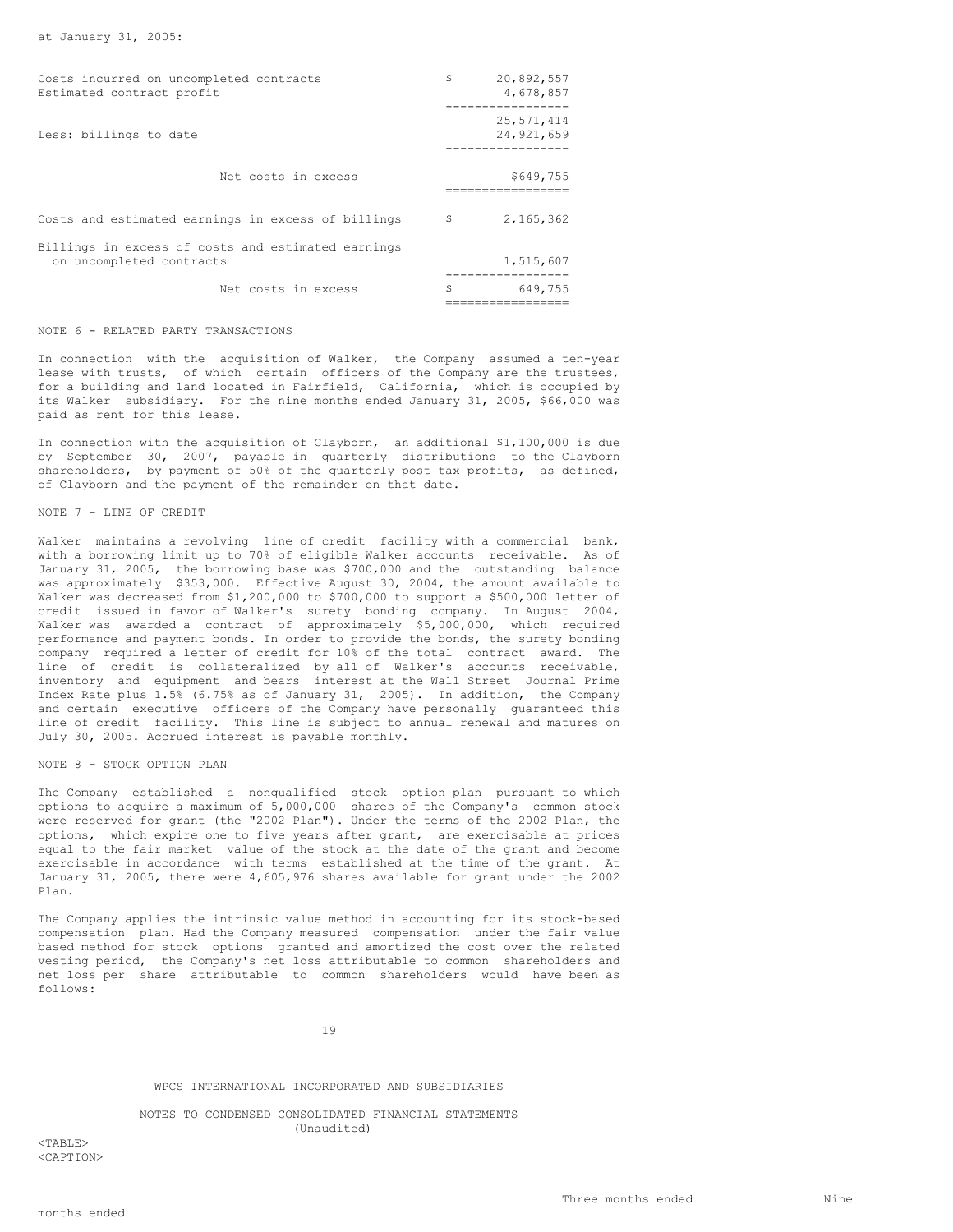|                                                                    | January 31,   |                             |                |
|--------------------------------------------------------------------|---------------|-----------------------------|----------------|
| January 31,                                                        | 2005          | 2004                        | 2005           |
| 2004                                                               |               |                             |                |
| $- -$<br>------                                                    | ---------     |                             | ---------      |
| $<$ S $>$                                                          | <<            | <<                          | <<             |
| <<                                                                 |               |                             |                |
| Net loss, as reported<br>( \$434, 327)                             |               | $(5737, 836)$ $(5322, 591)$ | ( \$630, 178)  |
| Deduct: total stock-based employee compensation expense determined |               |                             |                |
| under fair value based method for all awards, net of tax           | (35, 866)     | (51, 653)                   |                |
| $(394, 346)$ $(202, 413)$                                          |               |                             |                |
|                                                                    |               |                             |                |
| --------                                                           |               |                             |                |
| Net loss, Pro forma<br>$($ \$636,740)                              | ( \$773, 702) | (5374, 244)                 | (51, 024, 524) |
|                                                                    | ===========   | ----------                  |                |
| ==========<br>============                                         |               |                             |                |
| Basic and diluted net loss per share                               |               |                             |                |
| As reported                                                        | (50.21)       | (50.19)                     | (50.27)        |
| (50, 30)<br>Pro forma                                              |               |                             |                |
| (50.44)<br>(50.43)                                                 | (50.22)       | (50.22)                     |                |

 $<$ /TABLE>

The fair value of each option grant was estimated on the date of grant using the Black-Scholes Option pricing model with the following assumptions. For the nine months ended January 31, 2005, risk-free interest rate range of 3.51% to 3.64%, dividend yield of 0%, expected life of 5 years and volatility range 42.1% to 44.9% were used. For the nine months ended January 31, 2004, risk-free interest rate range of 2.1% to 3.6%, dividend yield of 0%, expected life of 5 years and volatility range 71.0% to 73.2% were used.

As a result of amendments to SFAS 123, "Accounting for Stock-Based Compensation", the Company will be required to expense the fair value of employee stock options beginning with its fiscal quarter ending April 30, 2006.

#### NOTE 9 - SHAREHOLDERS' EQUITY

On November 16, 2004, the Company sold an aggregate of \$10,000,000 of the Company's common stock and common stock purchase warrants to eight investors. The Company sold an aggregate of 2,083,337 shares of common stock and 2,083,337 of warrants to the investors. The common stock and the warrants were issued in a private placement transaction pursuant to Section 4(2) under the Securities Act of 1933. Pursuant to the terms of sale, the Company filed a resale registration statement on December 30, 2004 covering the common stock and the common stock issuable upon exercise of the warrants, which was declared effective by the SEC on January 18, 2005.

Each warrant is exercisable for a period of five years at a price of \$8.40 per share, subject to certain adjustments. The exercise price of the warrants is subject to adjustment for subsequent lower price issuances by the Company, as well as customary adjustment provisions for stock splits, combinations, dividends and the like. The warrants are callable by the Company, upon 30 days notice, should the common stock trade at or above \$25.20 per share for 25 out of 30 consecutive trading days. A maximum of 20% of the warrants may be called in any three-month period.

The Company paid the placement agent of the offering a cash fee of \$650,000 or 6.5% of the proceeds of the offering. In addition, the placement agent received warrants to purchase 62,500 shares of common stock, exercisable for a period of five years at an exercise price of \$4.80 per share. The Company also paid a finders' fee of \$100,000 to another third party in connection with the offering and incurred other related costs of \$112,095. Accordingly, the Company received net proceeds of \$9,137,905 from the offering.

In connection with the sale of the common stock and warrants, the Company effectuated a one-for-twelve reverse stock split of its outstanding common stock on January 10, 2005. The Company also agreed to seek listing of its equity on the Nasdaq SmallCap Stock Market.

 $20$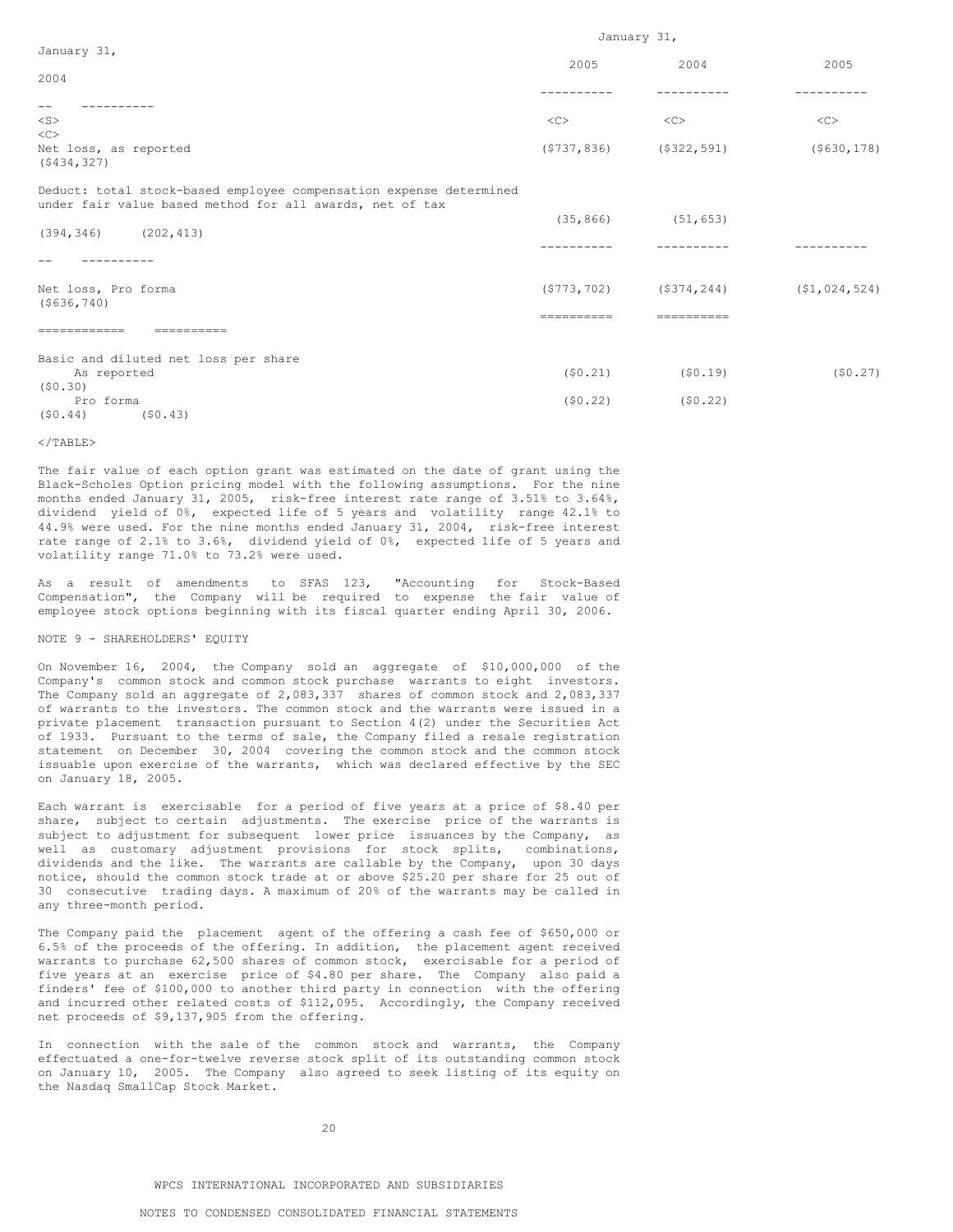## (Unaudited)

#### NOTE 10 - SEGMENT REPORTING

The Company's reportable segments are determined and reviewed by management based upon the nature of the services, the external customers and customer industries and the sales and distribution methods used to market the products. The Company has two reportable segments: wireless infrastructure services and specialty communication systems. Management evaluates performance based upon income (loss) before income taxes. Corporate includes corporate salaries and external professional fees, such as accounting, legal and investor relations costs which are not allocated to the other segments. Corporate assets include cash, prepaid expenses, fixed assets and deferred tax assets.

Segment results as of and for the three and nine months ended January 31, 2005 and 2004 are as follows: <TABLE> <CAPTION>

| 2004                                 |                                 | Three Months Ended January 31, 2005                   |            |                              |                                      | Three Months Ended January 31,   |           |  |
|--------------------------------------|---------------------------------|-------------------------------------------------------|------------|------------------------------|--------------------------------------|----------------------------------|-----------|--|
| Communication                        | Corporate<br>Total              | Wireless<br>Specialty<br>Infrastructure Communication |            | Total                        | Corporate                            | Wireless<br>Infrastructure       | Specialty |  |
| $<$ S $>$<br><<<br>Revenue           | <<<br>\$<br>$-$ \$              | <<<br>$1,558,958$ \$                                  | <<         | <<<br>9,882,019 \$11,440,977 | <<<br>\$<br>$\overline{\phantom{a}}$ | $<<$ $<$ $>$<br>754,477 \$<br>\$ | <<        |  |
| 3,797,823<br>Income (loss)<br>before | \$4,552,300                     |                                                       |            |                              |                                      |                                  |           |  |
| income taxes<br>$( $139, 606)$ \$    | $$(1,077,995)$ \$<br>(409, 391) | $39,149$ \$                                           | 390,851 \$ | (647, 995)                   | $$(201, 467)$ \$                     | $(68, 318)$ \$                   |           |  |

|                                                  |                                                       |             | As of/For the Nine Months Ended January 31, 2005 |                      |                          |               | As of/For the Nine Months Ended |                              |
|--------------------------------------------------|-------------------------------------------------------|-------------|--------------------------------------------------|----------------------|--------------------------|---------------|---------------------------------|------------------------------|
| January 31, 2004                                 |                                                       | Wireless    | Specialty                                        |                      |                          |               | Wireless                        | Specialty                    |
| Total                                            | Corporate                                             |             | Infrastructure Communication                     | Total                | Corporate                |               |                                 | Infrastructure Communication |
|                                                  |                                                       |             |                                                  |                      |                          |               |                                 |                              |
| Revenue<br>11,397,499 \$13,874,616               | \$.                                                   | $-$ \$      | $6, 766, 465$ \$ 22, 248, 931 \$29, 015, 396 \$  |                      | $\overline{\phantom{a}}$ | $\mathcal{S}$ | $2,477,117$ \$                  |                              |
| Income (loss)<br>before                          |                                                       |             |                                                  |                      |                          |               |                                 |                              |
| 335,459 \$ (430,127)                             | income taxes $\frac{1}{2}(1, 753, 156)$ \$ 856,804 \$ |             |                                                  | 427,910 \$ (468,442) | \$(777,028) \$           |               | $11,442$ \$                     |                              |
| Goodwill<br>$6, 335, 049$ \$ 7,967,593           | \$.                                                   | $ \sqrt{5}$ | 2,435,752 \$ 11,214,042 \$13,649,794 \$          |                      | $ \sqrt{S}$              |               | $1,632,544$ \$                  |                              |
| 11,991,946 \$15,122,388<br>$\epsilon$ /TARLE $>$ | Total assets $$2,687,680$ \$                          |             | 5,490,960 \$22,619,228 \$30,797,868              |                      | \$348,873                | $\mathsf{S}$  | $2,781,569$ \$                  |                              |

21

# WPCS INTERNATIONAL INCORPORATED AND SUBSIDIARIES

# MANAGEMENT'S DISCUSSION AND ANALYSIS OF FINANCIAL CONDITION AND RESULTS OF OPERATIONS

The following discussion should be read in conjunction with the unaudited condensed consolidated financial statements and notes thereto set forth in Item 1 of this Quarterly Report. In addition to historical information, this discussion and analysis contains forward-looking statements that involve risks, uncertainties and assumptions, which could cause actual results to differ materially from Management's expectations. Factors that could cause differences include, but are not limited to, expected market demand for the Company's services, fluctuations in pricing for materials, and competition.

#### Overview

WPCS International Incorporated is an engineering company that focuses on the implementation requirements of wireless technology and specialty communication systems. The company provides a range of services including, site design, product integration, security, structured cabling, construction and project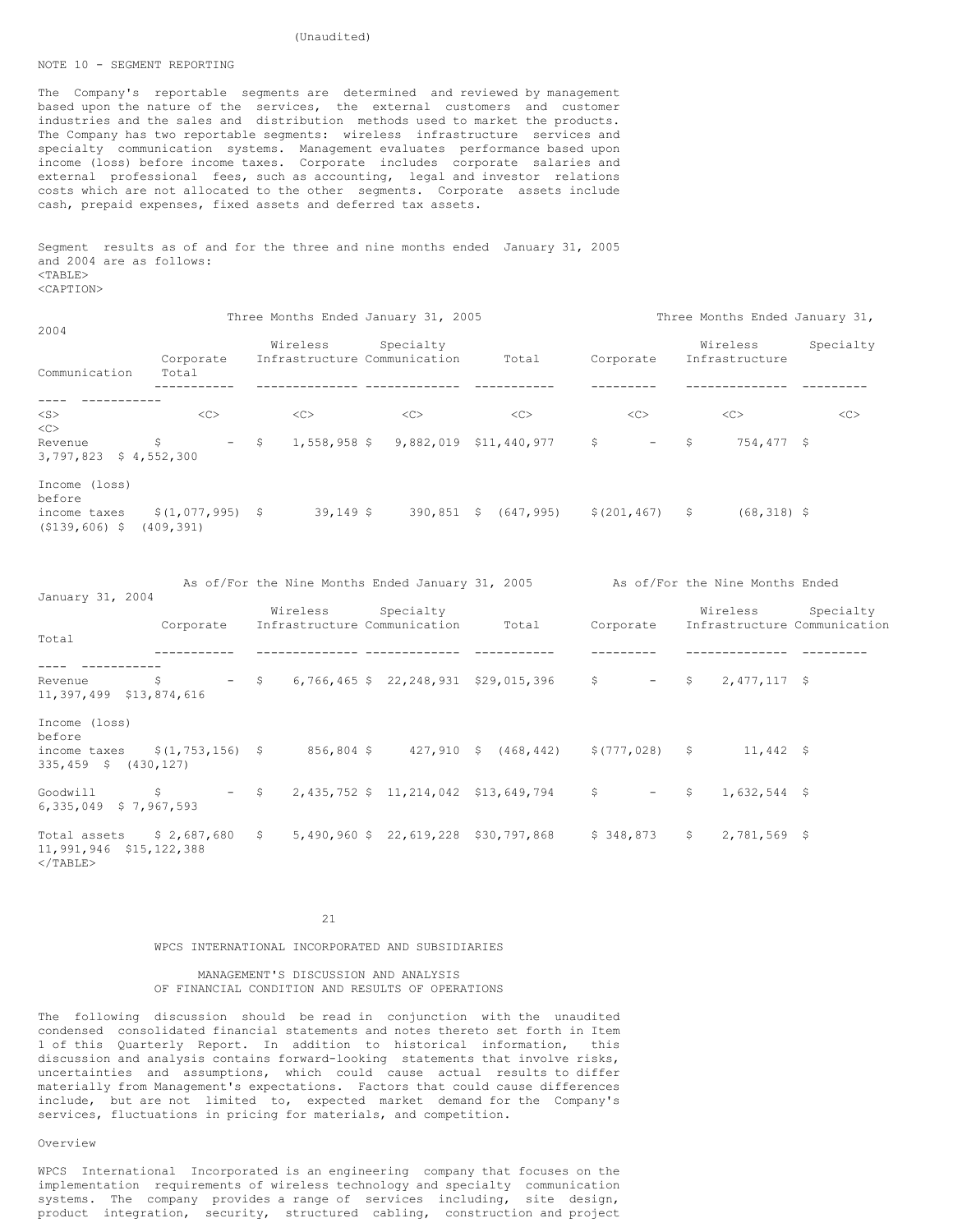As a result of the acquisitions of Invisinet, Inc. on November 13, 2002 and Walker Comm, Inc. on December 31, 2002, we experienced significant growth in our overall business and commenced operations in two segments, specialty communication systems and wireless infrastructure services. With the acquisitions of Clayborn Contracting Group, Inc. and Heinz Corporation in fiscal 2004 and Quality Communications & Alarm Company in fiscal 2005, we experienced additional growth in each of these segments.

## Results of Operations

Management currently considers the following events, trends and uncertainties to be important to understand its results of operations and financial condition:

- For the three months ended January 31, 2005, revenue was approximately \$11.4 million compared to \$4.6 million for the same period a year ago. The increase in revenue for the three months was attributable to organic growth expansion of customer base and new contract awards of approximately \$3.3 million and strategic acquisitions of approximately \$3.5 million. For the nine months ended January 31, 2005, revenue was approximately \$29.0 million compared to \$13.9 million for the same period a year ago. The increase in revenue for the nine months was attributed to organic growth of approximately \$7.5 million and strategic acquisitions of approximately \$7.6 million.
- o The Company operates in two segments, specialty communication systems and wireless infrastructure services. With the acquisition of Clayborn in the second quarter of fiscal 2004 and Quality in the third quarter of fiscal 2005, we experienced additional expansion of the specialty communication segment. With the acquisition of Heinz in the fourth quarter of fiscal 2004, we experienced additional expansion of the wireless infrastructure segment.
- For the three months ended January 31, 2005, the specialty communication segment represents approximately 86% of total revenue, and wireless infrastructure services represent approximately 14% of total revenue. For the nine months ended January 31, 2005, the specialty communication segment represents approximately 77% of total revenue, and wireless infrastructure services represent approximately 23% of total revenue.
- o Our primary goal is to focus on organic growth. We will also consider strategic acquisitions of companies familiar with wireless infrastructure and specialty communication systems. The goal for any future acquisition will be to expand the product and service offerings, to strengthen our project services capabilities, expand our customer base and add accretive revenue and earnings.
- o As of January 31, 2005, our backlog is approximately \$17.4 million. Our backlog is comprised of the uncompleted portion of services to be performed under job-specific contracts or purchase orders. We expect this backlog to be fully recognized as revenue within the next eight months.

22

WPCS INTERNATIONAL INCORPORATED AND SUBSIDIARIES

MANAGEMENT'S DISCUSSION AND ANALYSIS OF FINANCIAL CONDITION AND RESULTS OF OPERATIONS

- o Our selling, general and administrative expenses decreased as a percentage of revenue for the three and nine months ended January 31, 2005, as compared to the same period in the prior year.
- o In connection with sales of our common stock and warrants to certain investors during the third fiscal quarter ended January 31, 2005, we granted certain registration rights that provide for liquidated damages in the event of failure to timely perform under the agreements. The SEC recently announced its preferred interpretation of the accounting for common stock and warrants with registration rights under EITF 00-19. The SEC concluded that for agreements containing registration rights where significant liquidated damages could be required to be paid to the holder of the instrument in the event the issuer fails to maintain the effectiveness of a registration statement for a preset time period, the common stock subject to such liquidated damages does not meet the tests required for shareholders' equity classification, and accordingly must be been reflected as temporary equity in the consolidated balance sheet until the conditions are eliminated. In analyzing instruments under EITF 00-19, the SEC concluded that the likelihood or probability related to the failure to maintain an effective registration statement is not a factor.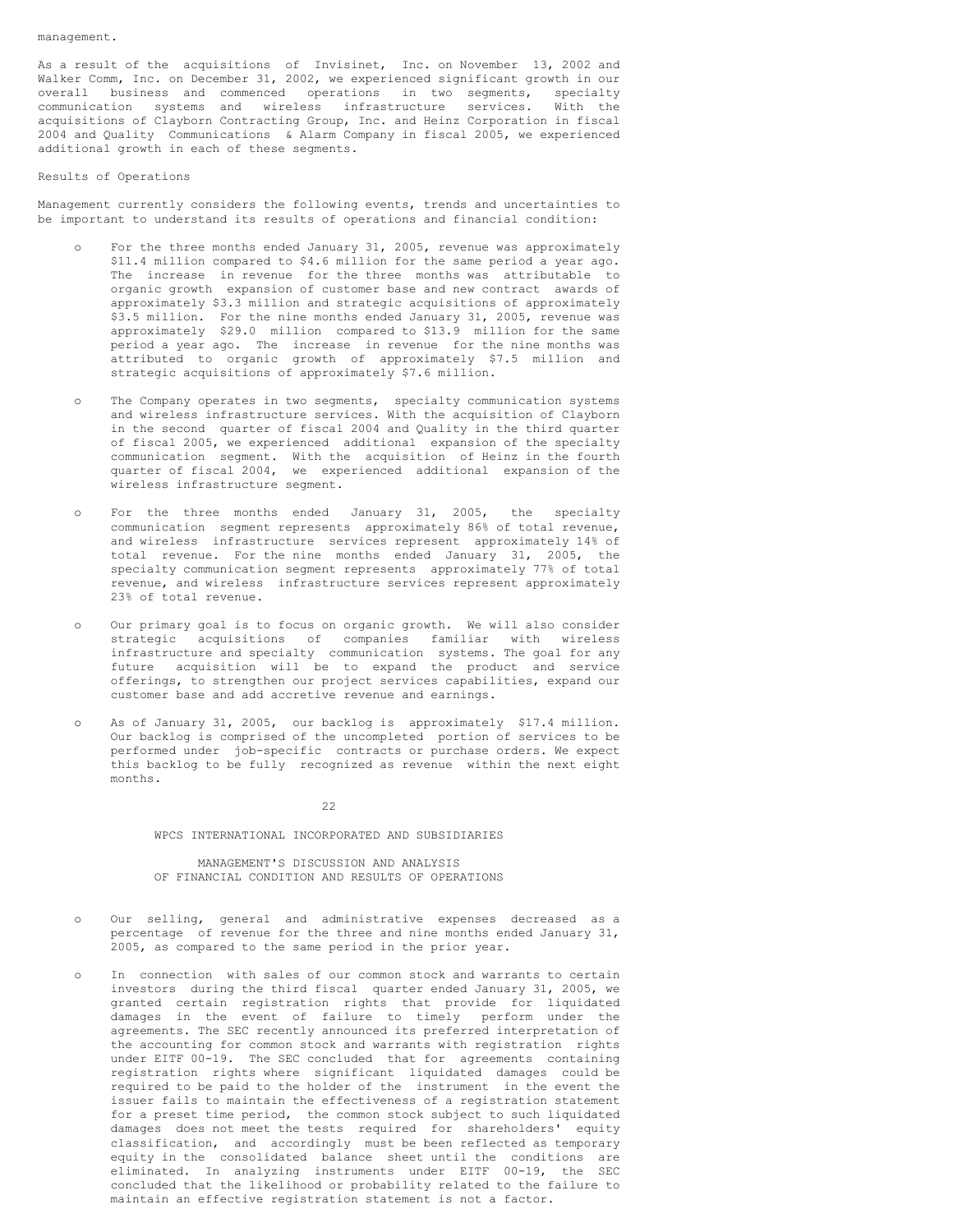Historically, we classified the common stock and warrants with registration rights described above as shareholders' equity, as we believed these securities met the requirements necessary to record them as shareholders' equity. After further review in accordance with the SEC's recent preferred interpretation of EITF 00-19 as it relates to these common shares and warrants subject to registration rights, we have concluded that our financial statements for the year ended April 30, 2005, and interim periods ended January 31, 2005, July 31, 2005, and October 31, 2005, will be restated. The restatement includes the reclassification of common stock subject to registration rights from shareholders' equity and into temporary equity, and the reclassification of the liability for the fair value of the warrants from shareholders' equity and into warrant liability as of the closing date (November 16, 2004).

Based on the above determination, as of January 31, 2005, we reclassified \$5,755,960 from shareholders equity and into temporary equity.In addition, we measured the initial fair value of the warrants on the closing date at \$3,408,833 and reclassified the fair value of the warrants from shareholders' equity and into warrant liability. At the end of each reporting period, the value of the warrants is re-measured based on the fair value of the underlying shares, and changes to the warrant liability and related "gain or loss in fair value of the warrants" is recorded as a non-cash charge or credit to earnings. The warrant liability will be reclassified to shareholders' equity when we are no longer subject to performance under the registration rights agreement.

At January 31, 2005, the warrant liability increased to \$4,249,332 due principally to the increase in the market value our common stock. The fair value of the warrants was estimated using the Black-Scholes option-pricing model, with the following assumptions for the three months ended January 31, 2005: risk-free interest rate of 3.91% to 3.92%, dividend yield of 0%, expected life of 6.79 to 7.0 years and volatility rate of 42.1% were used.

As a result, for the three months ended January 31, 2005, we recorded a non-cash loss on fair value of warrants of \$840,499. The increase in the loss on fair value of warrants is due principally to the increase in the market value of the common stock of the Company. The non-cash loss on fair value of warrants has no effect on our cash flows or liquidity.

23

WPCS INTERNATIONAL INCORPORATED AND SUBSIDIARIES

MANAGEMENT'S DISCUSSION AND ANALYSIS OF FINANCIAL CONDITION AND RESULTS OF OPERATIONS

THREE MONTHS ENDED JANUARY 31, 2005 Consolidated results for the three months ended January 31, 2005 and 2004 are as follows. <TABLE> <CAPTION>

|                                |                                              | Three Months Ended<br>January 31,<br>2005 |            |                     | 2004            |    |  |
|--------------------------------|----------------------------------------------|-------------------------------------------|------------|---------------------|-----------------|----|--|
|                                |                                              |                                           |            |                     |                 |    |  |
| $<$ S $>$<br>REVENUE<br>100.0% |                                              | \$<br><<><br>11,440,977 100.0%            | $<<$ C $>$ | $\ddot{\mathsf{S}}$ | <<<br>4,552,300 | << |  |
|                                |                                              |                                           |            |                     |                 |    |  |
|                                | COSTS AND EXPENSES:<br>Cost of revenue       | 8,547,327                                 | 74.7%      |                     | 3,444,374       |    |  |
| 75.7%<br>31.1%                 | Selling, general and administrative expenses | 2,511,539                                 | 22.0%      |                     | 1,416,104       |    |  |
| 2.2%                           | Depreciation and amortization                | 183,745                                   | 1.6%       |                     | 99,999          |    |  |
| $- - -$                        |                                              |                                           |            |                     |                 |    |  |
|                                | Total costs and expenses                     | 11,242,611 98.3%                          |            |                     | 4,960,477       |    |  |

109.0%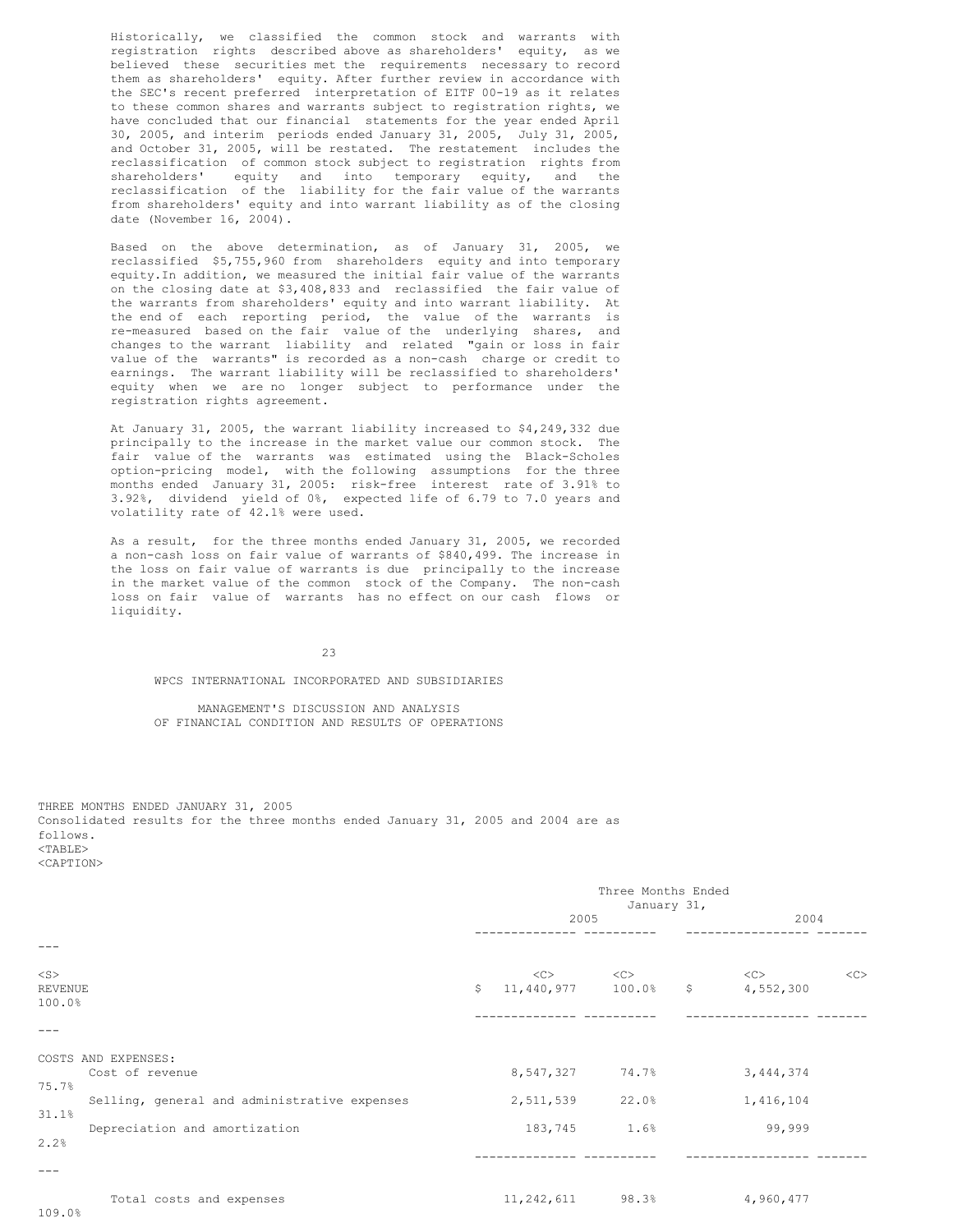| $---$                                               |                             |              |                                        |
|-----------------------------------------------------|-----------------------------|--------------|----------------------------------------|
| OPERATING INCOME (LOSS)<br>(9.0%                    |                             |              | 198,366 1.7% (408,177)                 |
| OTHER EXPENSE:                                      |                             |              |                                        |
| Interest expense<br>0.0%                            |                             | $5,862$ 0.0% | 1,214                                  |
| Loss on fair value of warrants<br>0.0%              | 840,499                     | 7.3%         | $\qquad \qquad -$                      |
| $- - -$                                             |                             |              |                                        |
| LOSS BEFORE INCOME TAX PROVISION (BENEFIT)<br>(9.0% | $(647, 995)$ $(5.6%$        |              | (409, 391)                             |
| Income tax provision (benefit)<br>(1.9)             |                             | 89,841 0.8%  | (86, 800)                              |
| ---                                                 |                             |              |                                        |
| NET LOSS<br>$(7.1$ $)$                              | \$<br>===================== |              | $(737, 836)$ $(6.4\%)$ \$ $(322, 591)$ |
| ==========                                          |                             |              |                                        |

 $<$ /TABLE $>$ 

Revenue

We generate our revenue by providing project engineering and deployment services for wireless infrastructure services and specialty communication systems. We provide a range of engineering services including site design, construction, product integration, structured cabling, network security, project management and technical support.

Revenue for the three months ended January 31, 2005 was approximately \$11,441,000, as compared to \$4,552,000 for the three months ended January 31, 2004. The increase in revenue for the three months was attributable to organic growth expansion of customer base and new contract awards of approximately \$3.3 million from Walker and Clayborn, and approximately \$3.5 million from the acquisitions of Heinz and Quality.

Total revenue from the specialty communication segment for the three months ended January 31, 2005 and 2004 was approximately \$9,882,000 or 86.4% and \$3,798,000 or 83.4% of total revenue, respectively. Wireless infrastructure segment revenue for the three months ended January 31, 2005 and 2004 was approximately \$1,559,000 or 13.6% and \$754,000 or 16.6% of total revenue, respectively.

24

WPCS INTERNATIONAL INCORPORATED AND SUBSIDIARIES

MANAGEMENT'S DISCUSSION AND ANALYSIS OF FINANCIAL CONDITION AND RESULTS OF OPERATIONS

## Cost of Revenue

For the specialty communication segment, cost of revenue consists of direct costs on contracts, including materials, direct labor, subcontractor costs and other overhead costs. In the case of the wireless infrastructure segment, cost of revenue consists of component material costs, direct labor costs and costs incurred for third party subcontractor services. Our cost of revenue was approximately \$8,547,000 or 74.7% of revenue for the three months ended January 31, 2005, compared to \$3,444,000 or 75.7% for the same period of the prior year. The dollar increase in our total cost of revenue is due to the corresponding increase in revenue as a result of organic growth in revenue from Walker and Clayborn, and the acquisitions of Heinz and Quality. The decrease in cost of revenue as a percent of revenue is due to the revenue mix attributable to the recent acquisitions of Heinz and Quality, partially offset by an increase in actual costs or estimated costs which may be incurred on certain contracts that were recognized in the third quarter of 2005.

The specialty communication segment cost of revenue and cost of revenue as a percentage of revenue for the three months ended January 31, 2005 and 2004 was approximately \$7,310,000 and 74.0% and \$2,772,000 and 73.0%, respectively. The increase in cost of revenue as a percent of revenue is due to actual costs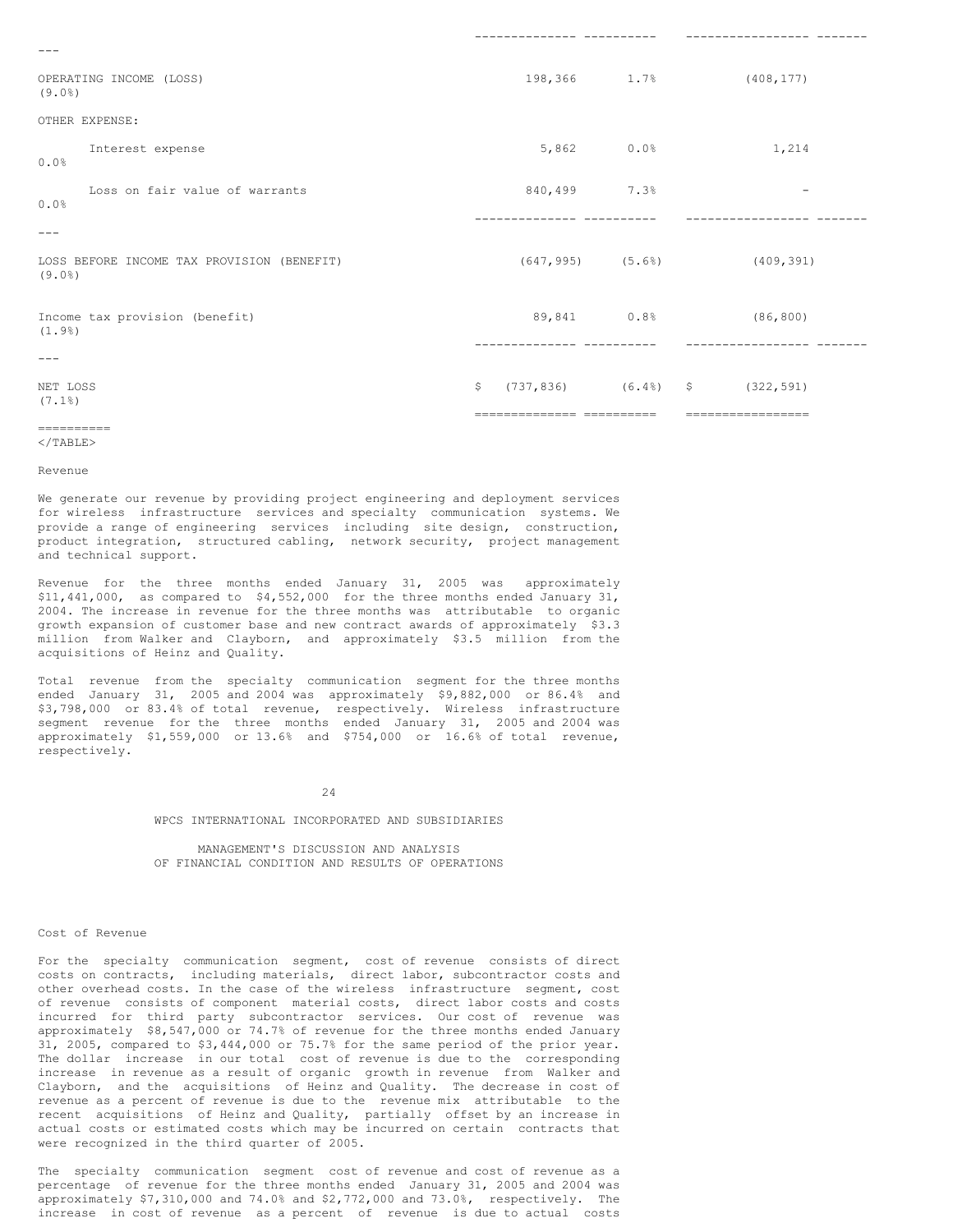incurred or estimated costs which may be incurred on certain contracts that were recognized in the third quarter of 2005, partially offset by lower cost of revenue on revenue attributable to the Quality acquisition.

Wireless infrastructure segment cost of revenue and cost of revenue as a percentage of revenue for the three months ended January 31, 2005 and 2004 was approximately \$1,237,000 and 79.3% and \$672,000 and 89.1%, respectively. The decrease in cost of revenue as a percentage of revenue is due to the revenue mix attributable to the recent acquisition of Heinz.

## Selling, general and administrative expenses

For the three months ended January 31, 2005, total selling, general and administrative expenses were \$2,512,000, or 22.0% of total revenue compared to \$1,416,000 or 31.1% of revenue for the same period in the prior year. The percentage decrease is due to the management of our cost structure as we leverage incremental revenue dollars in fiscal 2005. Included in selling, general and administrative expenses for the three months ended January 31, 2005 are \$943,000 for salaries, commissions, and payroll taxes. The increase in salaries and payroll taxes compared to the same period in the prior year is due to the increase in headcount as a result of the acquisitions of Heinz and Quality. In addition, Walker employs union employees for whom it incurred \$671,000 in union benefits during the quarter. Professional fees were \$100,000, which include accounting, legal and investor relation fees. Insurance costs were \$370,000 and rent for office facilities was \$96,000. Other selling, general and administrative expenses totaled \$332,000. For the three months ended January 31, 2005, total selling, general and administrative expenses for the specialty communication and wireless infrastructure segments were \$2,046,000 and \$235,000, respectively.

For the three months ended January 31, 2004, selling, general and administrative expenses were \$1,416,000 or 31.1% of revenue. Included in the selling, general and administrative expenses were \$586,000 for salaries, commissions and payroll taxes, \$47,000 in professional fees, \$295,000 in union benefits, insurance costs of \$199,000. Rent for our office facilities amounted to \$66,000. Other selling, general and administrative expenses totaled \$223,000. For the three months ended January 31, 2004, total selling, general and administrative expenses for the specialty communication and wireless infrastructure segments were \$1,075,000 and \$130,000, respectively.

25

#### WPCS INTERNATIONAL INCORPORATED AND SUBSIDIARIES

MANAGEMENT'S DISCUSSION AND ANALYSIS OF FINANCIAL CONDITION AND RESULTS OF OPERATIONS

# Depreciation and amortization

For the three months ended January 31, 2005 and 2004, depreciation was approximately \$88,000 and \$73,000, respectively. The increase in depreciation is due to the acquisition of fixed assets from acquiring Heinz and Quality. The amortization of customer lists and backlog for the three months ended January 31, 2005 was \$96,000 as compared to \$27,000 for the same period of the prior year. The increase in amortization is due to the acquisition of customer lists from Clayborn and Heinz and backlog from Heinz. All customer lists are amortized over a period of five years from the date of their acquisition. Backlog is amortized over a period of one year from the date of acquisition.

## Loss on Fair Value of Warrants

Loss on fair value of warrants for the three months ended January 31, 2005 was approximately \$840,000. The increase in the loss is due principally to the increase in the market value of our common stock. The loss represents the unrealized non-cash change in the fair value of certain warrants for the quarter, using the Black-Scholes option pricing model. The non-cash loss on fair value of warrants has no impact on our cash flows or liquidity.

Net loss

Net loss was approximately \$738,000 for the three months ended January 31, 2005. Net income is net of federal and state income tax expense of approximately \$90,000. The variation in effective tax rates between periods is primarily due to the Heinz acquisition and certain book-to-tax permanent differences.

We incurred a net loss of approximately \$323,000 for the three months ended January 31, 2004.

NINE MONTHS ENDED JANUARY 31, 2005 Consolidated results for the nine months ended January 31, 2005 and 2004 are as follows.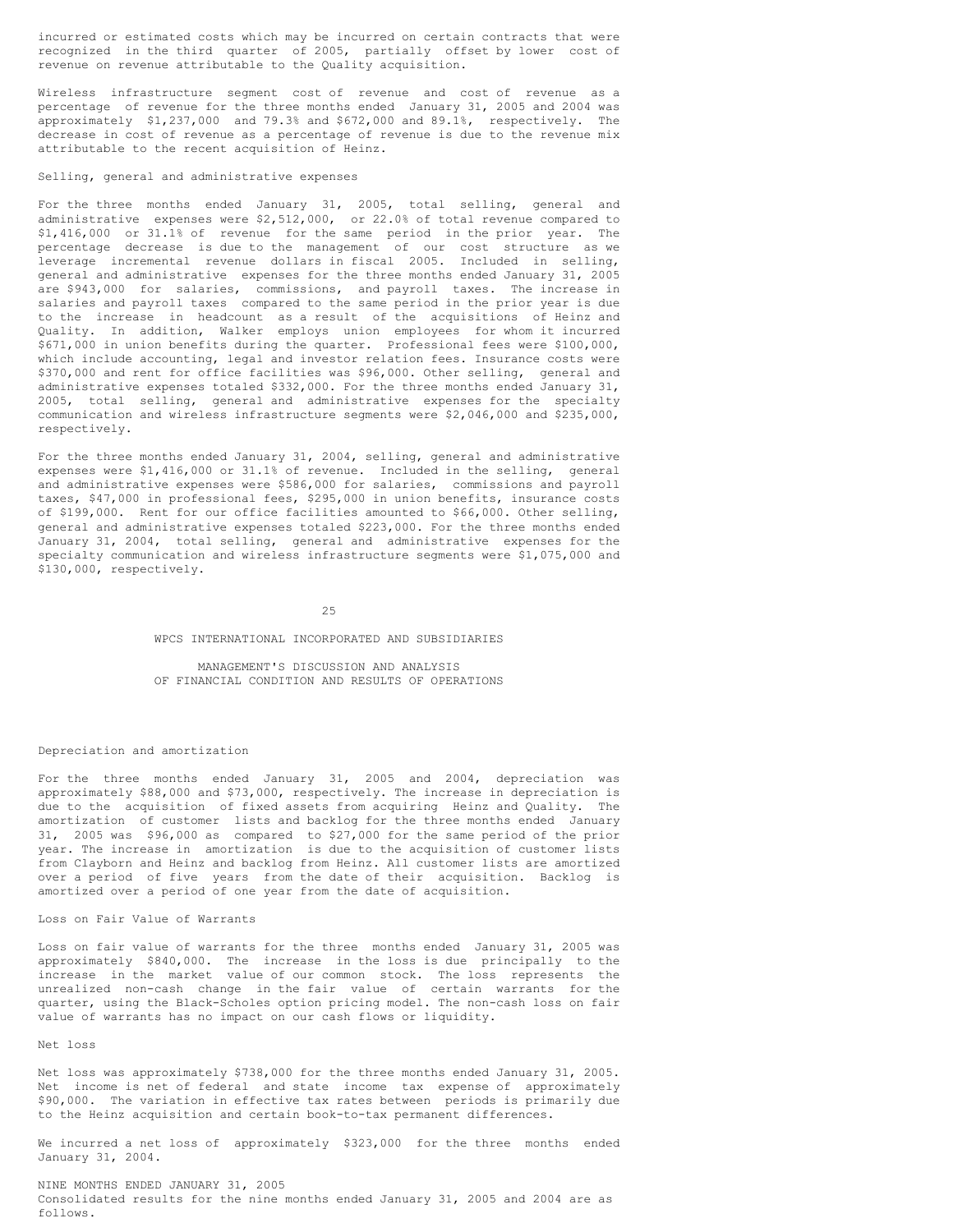|                                                                                                                                                                                                                                                                                                                                                                                                                                                                                                 |                                              | Nine Months Ended<br>January 31,<br>2005 |                               |                      | 2004 |                                                                            |  |
|-------------------------------------------------------------------------------------------------------------------------------------------------------------------------------------------------------------------------------------------------------------------------------------------------------------------------------------------------------------------------------------------------------------------------------------------------------------------------------------------------|----------------------------------------------|------------------------------------------|-------------------------------|----------------------|------|----------------------------------------------------------------------------|--|
| $\qquad \qquad - -$                                                                                                                                                                                                                                                                                                                                                                                                                                                                             |                                              |                                          | ----------------- --------    |                      |      | ------------------ ------                                                  |  |
| $<$ S $>$<br><b>REVENUE</b><br>100.0%                                                                                                                                                                                                                                                                                                                                                                                                                                                           |                                              | \$                                       | $<\infty$                     | < <c></c>            |      | $\langle C \rangle$ $\langle C \rangle$<br>29,015,396 100.0% \$ 13,874,616 |  |
| $---$                                                                                                                                                                                                                                                                                                                                                                                                                                                                                           |                                              |                                          | ----------------- ---------   |                      |      |                                                                            |  |
|                                                                                                                                                                                                                                                                                                                                                                                                                                                                                                 | COSTS AND EXPENSES:<br>Cost of revenue       |                                          |                               |                      |      | 21,881,729 75.4% 10,084,508                                                |  |
| 72.7%<br>28.5%                                                                                                                                                                                                                                                                                                                                                                                                                                                                                  | Selling, general and administrative expenses |                                          | 6, 312, 547 21.8% 3, 956, 611 |                      |      |                                                                            |  |
| 1.8%                                                                                                                                                                                                                                                                                                                                                                                                                                                                                            | Depreciation and amortization                |                                          | 430,438 1.5%                  |                      |      | 254,214                                                                    |  |
| $- - -$                                                                                                                                                                                                                                                                                                                                                                                                                                                                                         |                                              |                                          |                               |                      |      |                                                                            |  |
| 103.0%                                                                                                                                                                                                                                                                                                                                                                                                                                                                                          | Total costs and expenses                     |                                          |                               |                      |      | 28,624,714 98.7% 14,295,333                                                |  |
| $\qquad \qquad - -$                                                                                                                                                                                                                                                                                                                                                                                                                                                                             |                                              |                                          | ---------------- --------     |                      |      | ------------------ ------                                                  |  |
| (3.0%                                                                                                                                                                                                                                                                                                                                                                                                                                                                                           | OPERATING INCOME (LOSS)                      |                                          |                               |                      |      | 390,682 1.3% (420,717)                                                     |  |
| 0.1%                                                                                                                                                                                                                                                                                                                                                                                                                                                                                            | OTHER EXPENSE:<br>Interest expense           |                                          |                               | 18,625 0.0%          |      | 9,410                                                                      |  |
| 0.0%                                                                                                                                                                                                                                                                                                                                                                                                                                                                                            | Loss on fair value of warrants               |                                          | 840,499 2.9%                  |                      |      |                                                                            |  |
| $\frac{1}{2}$                                                                                                                                                                                                                                                                                                                                                                                                                                                                                   |                                              |                                          | ---------------- --------     |                      |      |                                                                            |  |
| (3.1)                                                                                                                                                                                                                                                                                                                                                                                                                                                                                           | LOSS BEFORE INCOME TAX PROVISION             |                                          |                               | $(468, 442)$ $(1.6%$ |      | (430, 127)                                                                 |  |
| 0.0%                                                                                                                                                                                                                                                                                                                                                                                                                                                                                            | Income tax provision                         |                                          |                               | 161,736 0.6%         |      | 4,200<br>------------------ ------                                         |  |
| $\frac{1}{2}$                                                                                                                                                                                                                                                                                                                                                                                                                                                                                   |                                              |                                          |                               |                      |      |                                                                            |  |
| NET LOSS<br>$(3.1$ $8)$                                                                                                                                                                                                                                                                                                                                                                                                                                                                         |                                              | \$                                       |                               |                      |      | $(630, 178)$ $(2.2\%)$ \$ $(434, 327)$                                     |  |
| $\begin{tabular}{ll} \multicolumn{2}{c}{\textbf{}} & \multicolumn{2}{c}{\textbf{}} & \multicolumn{2}{c}{\textbf{}} \\ \multicolumn{2}{c}{\textbf{}} & \multicolumn{2}{c}{\textbf{}} & \multicolumn{2}{c}{\textbf{}} \\ \multicolumn{2}{c}{\textbf{}} & \multicolumn{2}{c}{\textbf{}} & \multicolumn{2}{c}{\textbf{}} \\ \multicolumn{2}{c}{\textbf{}} & \multicolumn{2}{c}{\textbf{}} & \multicolumn{2}{c}{\textbf{}} \\ \multicolumn{2}{c}{\textbf{}} & \multicolumn{2}{c}{\textbf{}} & \mult$ |                                              |                                          |                               |                      |      |                                                                            |  |

Revenue  $<$ /TABLE $>$ 

26

#### WPCS INTERNATIONAL INCORPORATED AND SUBSIDIARIES

# MANAGEMENT'S DISCUSSION AND ANALYSIS OF FINANCIAL CONDITION AND RESULTS OF OPERATIONS

Revenue for the nine months ended January 31, 2005 was approximately \$29,015,000, as compared to \$13,875,000 for the nine months ended January 31, 2004. The increase in revenue for the nine months was attributable to organic growth expansion of customer base and new contract awards of approximately \$7.5 million from Walker, Invisinet and Clayborn, and approximately \$7.6 million from the acquisitions of Clayborn, Heinz and Quality.

Total revenue from the specialty communication segment for the nine months ended January 31, 2005 and 2004 was approximately \$22,249,000 or 76.7% and \$11,398,000 or 82.1% of total revenue, respectively. Wireless infrastructure segment revenue for the nine months ended January 31, 2005 and 2004 was approximately \$6,766,000 or 23.3% and \$2,477,000 or 17.9% of total revenue, respectively.

# Cost of Revenue

Our cost of revenue was approximately \$21,882,000 or 75.4% of revenue for the nine months ended January 31, 2005, compared to \$10,085,000 or 72.7% for the same period in the prior year. The dollar increase in our total cost of revenue is due to the corresponding increase in revenue during the nine months ended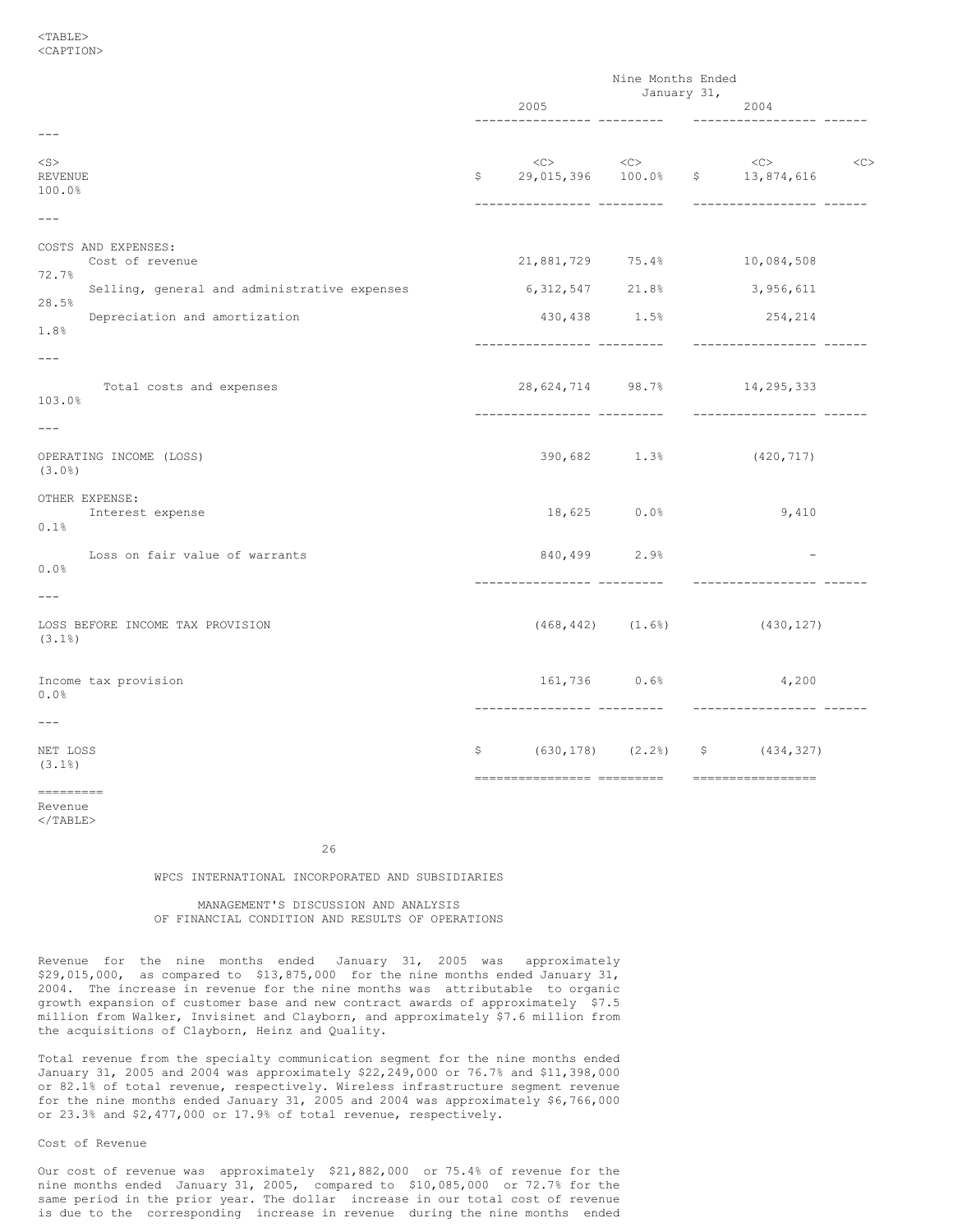January 31, 2005 as a result of the acquisitions of Clayborn, Heinz and Quality, internal growth in revenue from Walker, Invisinet and Clayborn and an increase in actual costs or estimated costs which may be incurred on certain contracts that were recognized during the period. The increase in cost of revenue as a percentage of revenue is due primarily to an increase in the actual costs incurred or estimated costs which may be incurred on certain contracts, offset by the revenue mix attributable to the recent acquisitions of Heinz and Quality.

The specialty communication segment cost of revenue and cost of revenue as a percentage of revenue for the nine months ended January 31, 2005 and 2004 was approximately \$16,820,000 and 75.6% and \$8,091,000 and 71.0%, respectively. As discussed above, the increase in cost of revenue as a percentage of revenue is due to an increase in the actual costs incurred or estimated costs which may be incurred on certain contracts recognized during the period, partially offset by lower cost of revenue on revenues attributable to the Quality acquisition.

Wireless infrastructure segment cost of revenue and cost of revenue as a percentage of revenue for the nine months ended January 31, 2005 and 2004 was approximately \$5,062,000 and 74.8% and \$1,994,000 and 80.5%, respectively. The decrease in cost of revenue as a percentage of revenue is due to the revenue mix attributable to internal growth and the recent acquisition of Heinz.

#### Selling, general and administrative expenses

For the nine months ended January 31, 2005, total selling, general and administrative expenses were \$6,313,000, or 21.8% of total revenue compared to \$3,957,000 or 28.5% of revenue for the same period in the prior year. The percentage decrease is due to the management of our cost structure as we leverage incremental revenue dollars in fiscal 2005. Included in selling, general and administrative expenses for the nine months ended January 31, 2005 are \$2,346,000 for salaries, commissions, and payroll taxes. The increase in salaries and payroll taxes compared to the same period in the prior year is due to the increase in headcount as a result of the acquisitions of Clayborn, Heinz and Quality. In addition, Walker employs union employees for whom it incurred \$1,561,000 in union benefits. Professional fees were \$422,000, which include accounting, legal and investor relation fees. Insurance costs were \$861,000 and rent for office facilities was \$253,000. Other selling, general and administrative expenses totaled \$870,000. For the nine months ended January 31, 2005, total selling, general and administrative expenses for the specialty communication and wireless infrastructure segments were \$4,655,000 and \$759,000, respectively.

For the nine months ended January 31, 2004, selling, general and administrative expenses were \$3,957,000 or 28.5% of revenue. Included in the selling, general and administrative expenses was \$1,464,000 for salaries, commissions and payroll taxes, \$451,000 in professional fees, \$840,000 in union benefits, and insurance costs of \$487,000. Rent for our office facilities amounted to \$180,000. Other selling, general and administrative expenses totaled \$535,000. For the nine months ended January 31, 2004, total selling, general and administrative expenses for the specialty communication and wireless infrastructure segments were \$2,723,000 and \$432,000, respectively.

#### 27

#### WPCS INTERNATIONAL INCORPORATED AND SUBSIDIARIES

# MANAGEMENT'S DISCUSSION AND ANALYSIS OF FINANCIAL CONDITION AND RESULTS OF OPERATIONS

## Depreciation and amortization

For the nine months ended January 31, 2005 and 2004, depreciation was approximately \$256,000 and \$173,000, respectively. The increase in depreciation is due to the acquisition of fixed assets from acquiring Clayborn, Heinz, and Quality. The amortization of customer lists and backlog for the nine months ended January 31, 2005 was \$174,000 as compared to \$81,000 for the same period of the prior year. The increase in amortization is due to the acquisition of customer lists from Clayborn and Heinz, and backlog from Heinz. All customer lists are amortized over a period of five years from the date of their acquisition. Backlog is amortized over a period of one year from the date of acquisition.

# Loss on Fair Value of Warrants

Loss on fair value of warrants for the nine months ended January 31, 2005 was approximately \$840,000. The increase in the loss is due principally to the increase in the market value of our common stock. The loss represents the unrealized non-cash change in the fair value of certain warrants for the quarter, using the Black-Scholes option pricing model. The non-cash loss on fair value of warrants has no impact on our cash flows or liquidity.

#### Net loss

Net loss was approximately \$630,000 for the nine months ended January 31, 2005.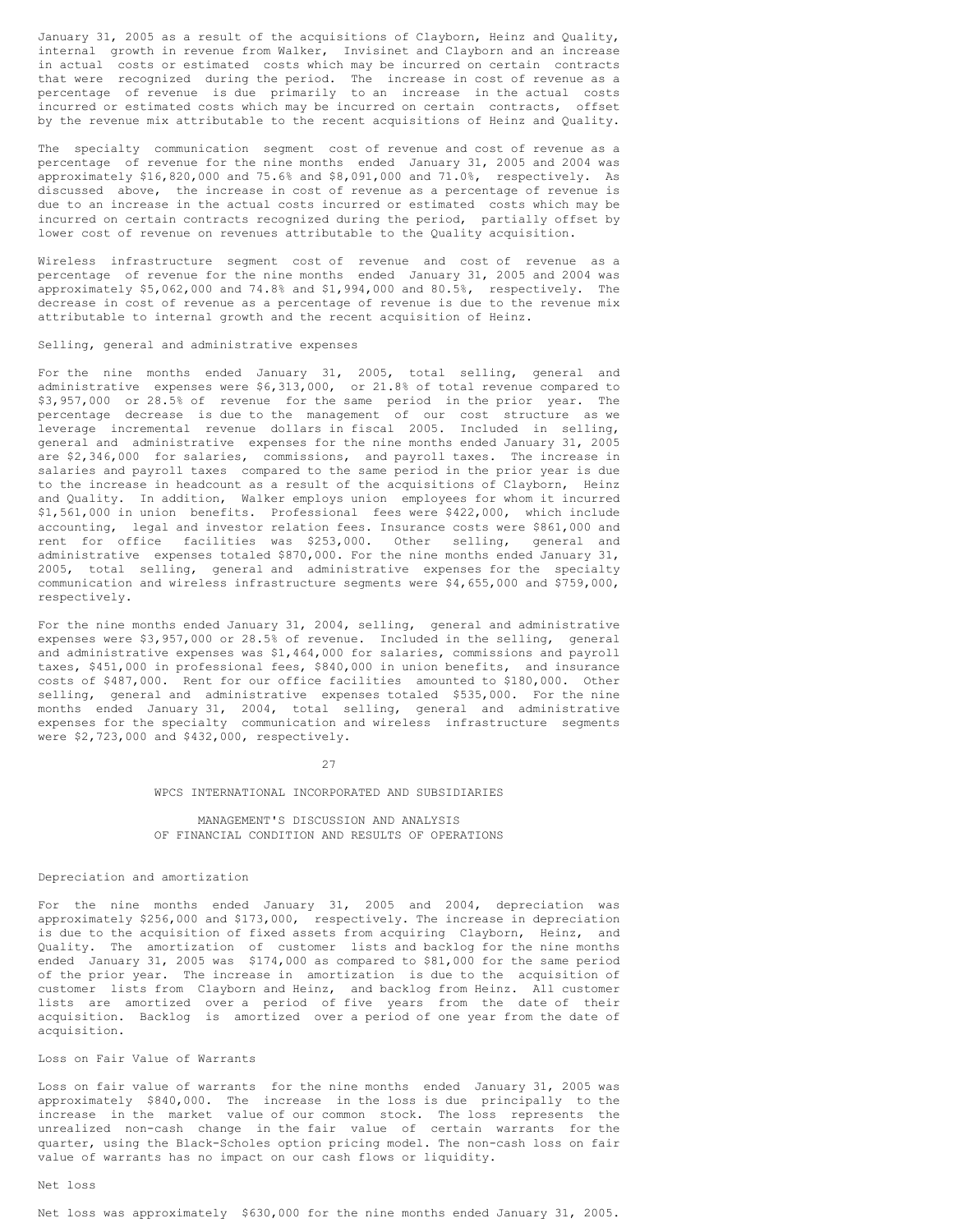Net income is net of federal and state income tax expense of approximately \$162,000. The variation in effective tax rates between periods is primarily due to the Clayborn and Heinz acquisitions and certain book-to-tax permanent differences.

We incurred a net loss of approximately \$434,000 for the nine months ended January 31, 2004.

## Liquidity and capital resources

At January 31, 2005, we had working capital of \$6,179,000, which consisted of current assets of approximately \$14,637,000 and current liabilities of \$8,458,000.

Operating activities used \$1,454,000 in cash during the nine months ended January 31, 2005. This was mainly comprised of \$630,000 of net loss plus \$1,243,000 in net non-cash charges, a \$946,000 increase in accounts receivable, \$104,000 decrease in income taxes payable, a \$42,000 increase in costs and estimated earnings in excess of billings on uncompleted contracts, a \$447,000 increase in inventory, \$133,000 increase in accounts payable and accrued expenses, \$647,000 decrease in billings in excess of costs and estimated earnings on uncompleted contracts payable and a \$14,000 net increase in other assets.

Our investing activities utilized \$6,974,000 in cash during the nine months ended January 31, 2005, which consisted of \$151,000 paid for property and equipment, \$6,710,000 for the acquisition of Quality, net of cash acquired of \$164,000, and \$113,000 of acquisition earn-out payments and other acquisition transaction costs.

Our financing activities provided cash of \$8,738,000 during the nine months ended January 31, 2005. Financing activities included net proceeds from the issuance of common stock of \$9,138,000, repayments on lines of credit of \$333,000, and repayments of equipment loans and capital lease obligations of approximately \$67,000.

Our capital requirements depend on numerous factors, including the market for our services, the resources we devote to developing, marketing, selling and supporting our business, the timing and extent of establishing additional markets and other factors. Walker maintains a revolving line of credit facility with a commercial bank with a borrowing limit up to 70% of eligible Walker accounts receivable. As of January 31, 2005, the borrowing base was \$700,000 and the outstanding balance was approximately \$353,000. Effective August 30, 2004, the amount available to Walker was decreased from \$1,200,000 to \$700,000 to support a \$500,000 letter of credit issued in favor of Walker's surety bonding

28

#### WPCS INTERNATIONAL INCORPORATED AND SUBSIDIARIES

## MANAGEMENT'S DISCUSSION AND ANALYSIS OF FINANCIAL CONDITION AND RESULTS OF OPERATIONS

company. In August 2004, Walker was awarded a contract of approximately \$5,000,000, which required performance and payment bonds. In order to provide the bonds, the surety bonding company required a letter of credit for 10% of the total contract award. The line of credit is collateralized by all of Walker's accounts receivable, inventory and equipment, and bears interest at the Wall Street Journal Prime Index Rate plus 1.5% (6.75% as of January 31, 2005). In addition, the Company and certain executive officers of ours have personally guaranteed this line of credit facility. This line is subject to annual renewal and matures on July 30, 2005.

On November 16, 2004, we sold an aggregate of \$10,000,000 of the Company's common stock and common stock purchase warrants to eight investors. We sold an aggregate of 2,083,337 shares of common stock and 2,083,337 of warrants to the investors. The common stock and the warrants were issued in a private placement transaction pursuant to Section 4(2) under the Securities Act of 1933. Pursuant to the terms of sale, the Company filed a resale registration statement on December 30, 2004 covering the common stock and the common stock issuable upon exercise of the warrants, which was declared effective by the SEC on January 18, 2005.

Each warrant is exercisable for a period of five years at a price of \$8.40 per share, subject to certain adjustments. The exercise price of the warrants is subject to adjustment for subsequent lower price issuances by the Company, as well as customary adjustment provisions for stock splits, combinations, dividends and the like. The warrants are callable by the Company, upon 30 days notice, should the common stock trade at or above \$25.20 per share for 25 out of 30 consecutive trading days. A maximum of 20% of the warrants may be called in any three-month period.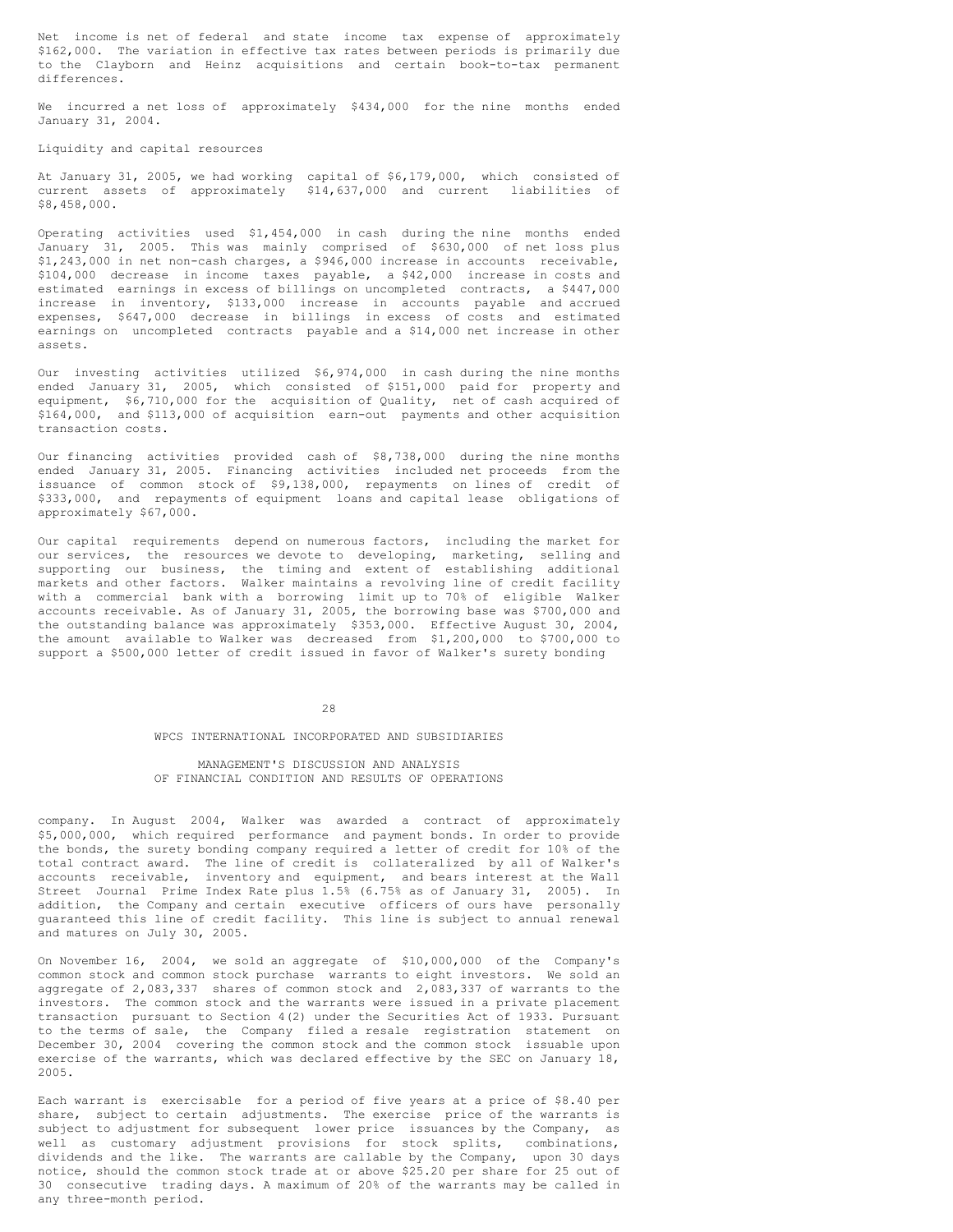In connection with sale of the common stock and warrants, the Company effectuated a one-for-twelve reverse split of its outstanding common stock on January 10, 2005. The Company also agreed to seek listing of its equity on the Nasdaq SmallCap Stock Market.

On November 24, 2004, the Company completed the acquisition of Quality Communications & Alarm Company, Inc. of Lakewood, New Jersey, for \$6.7 million in cash, subject to adjustment. Upon completion of a formal purchase price allocation, the amounts assigned to tangible assets, other intangible assets and goodwill will be determined. The acquisition of Quality gives the Company additional project engineering expertise for wireless infrastructure service opportunities, broadens its customer base especially in the public safety sector and gaming industry, and expands its geographic presence in the Northeastern United States. The financing for this transaction was completed through the issuance of the common stock as described above.

At January 31, 2005, we had cash and cash equivalents of \$2,295,000, working capital of approximately \$6,179,000 and revolving lines of credit available of \$347,000. With the additional capital resources raised from the issuance of the common stock, and internally available funds, we believe that we have sufficient capital to meet our needs through January 31, 2006. Our future operating results may be affected by a number of factors including our success in bidding on future contracts and our continued ability to manage controllable costs effectively. To the extent we grow by future acquisitions that involve consideration other than stock, our cash requirements may increase. We also anticipate obtaining a debt facility for the Company prior to January 31, 2006, to assist with working capital needs as the business and customer base expands.

#### Critical Accounting Policies

Financial Reporting Release No. 60, published by the SEC, recommends that all companies include a discussion of critical accounting policies used in the preparation of their financial statements. While all these significant accounting policies impact its financial condition and results of operations, we view certain of these policies as critical. Policies determined to be critical are those policies that have the most significant impact on our consolidated financial statements and require management to use a greater degree of judgment and estimates. Actual results may differ from those estimates.

We believe that given current facts and circumstances, it is unlikely that applying any other reasonable judgments or estimate methodologies would cause a material effect on our consolidated results of operations, financial position or liquidity for the periods presented in this report.

29

#### WPCS INTERNATIONAL INCORPORATED AND SUBSIDIARIES

MANAGEMENT'S DISCUSSION AND ANALYSIS OF FINANCIAL CONDITION AND RESULTS OF OPERATIONS

The accounting policies identified as critical are as follows:

# Use of Estimates

In preparing financial statements in conformity with accounting principles generally accepted in the United States of America, management is required to make estimates and assumptions that affect the reported amounts of assets and liabilities and the disclosure of contingent assets and liabilities at the date of the financial statements and revenue and expenses during the reporting period. The most significant estimates relate to estimation of percentage of completion on uncompleted contracts, valuation of inventory, allowance for doubtful accounts and estimated life of customer lists. Actual results could differ from those estimates.

# Goodwill and other Long-lived Assets

We assess the impairment of long-lived assets whenever events or changes in circumstances indicate that their carrying value may not be recoverable from the estimated future cash flows expected to result from their use and eventual disposition. Our long-lived assets subject to this evaluation include property and equipment and amortizable intangible assets. We assess the impairment of goodwill annually in our fourth fiscal quarter and whenever events or changes in circumstances indicate that it is more likely than not that an impairment loss has been incurred. Intangible assets other than goodwill are reviewed for impairment whenever events or changes in circumstances indicate that the carrying value may not be fully recoverable. We are required to make judgments and assumptions in identifying those events or changes in circumstances that may trigger impairment.

Our impairment review is based on comparing the fair value to the carrying value of the reporting units with goodwill. The fair value of a reporting unit is measured at the business unit level using a discounted cash flow approach that incorporates our estimates of future revenue and costs for those business units.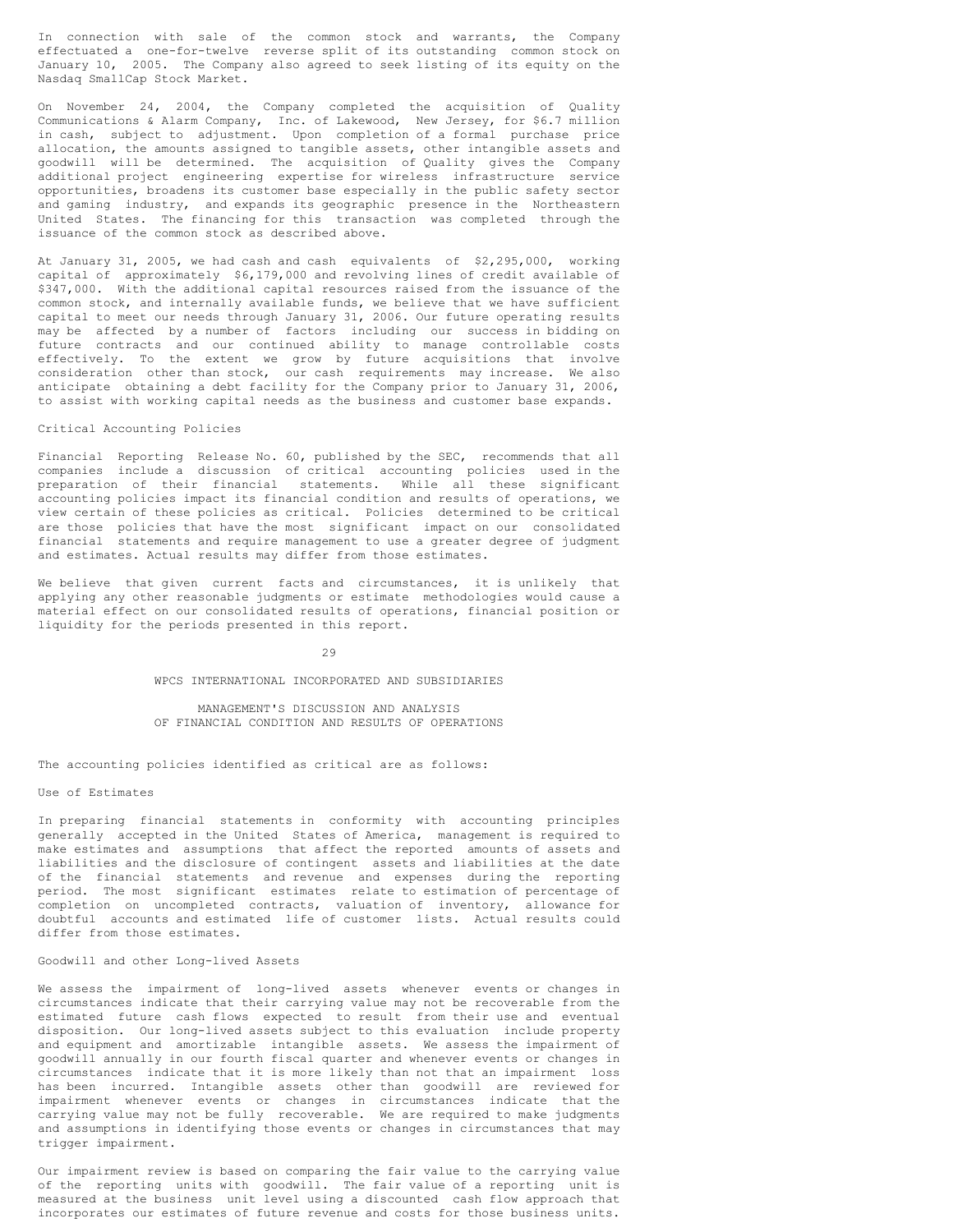Our estimates are consistent with the plans and estimates that we are using to manage the underlying businesses. If we fail to deliver products and services for these business units, or market conditions for these businesses fail to improve, our revenue and cost forecasts may not be achieved and we may incur charges for goodwill impairment, which could be significant and could have a material adverse effect on our net equity and results of operations.

# Revenue recognition

We generate our revenue by providing project engineering and deployment services for wireless infrastructure services and specialty communication systems. We provide a range of engineering services including site design, construction, product integration, structured cabling, network security, project management and technical support.

We record revenue and profit on these contracts on a percentage-of-completion basis on the cost-to-cost method. Contracts in process are valued at cost plus accrued profits less earned revenues and progress payments on uncompleted contracts. Contracts are generally considered substantially complete when engineering is completed and/or site construction is completed. The Company includes in operations pass-through revenue and costs on cost-plus contracts, which are customer-reimbursable materials, equipment and subcontractor costs, when the Company determines that it is responsible for the engineering specification, procurement and management of such cost components on behalf of the customer.

We have numerous contracts that are in various stages of completion. Such contracts require estimates to determine the appropriate cost and revenue recognition. Cost estimates are reviewed monthly on a contract-by-contract basis, and are revised periodically throughout the life of the contract such that adjustments to profit resulting from revisions are made cumulative to the date of the revision. Significant management judgments and estimates, including the estimated cost to complete projects, which determines the project's percent complete, must be made and used in connection with the revenue recognized in the accounting period. Current estimates may be revised as additional information becomes available. If estimates of costs to complete long-term contracts indicate a loss, provision is made currently for the total loss anticipated.

30

#### WPCS INTERNATIONAL INCORPORATED AND SUBSIDIARIES

## MANAGEMENT'S DISCUSSION AND ANALYSIS OF FINANCIAL CONDITION AND RESULTS OF OPERATIONS

# Recently issued accounting pronouncements

In May 2003, the Financial Accounting Standards Board ("FASB") issued SFAS No. 150, "Accounting for Certain Financial Instruments with Characteristics of both Liabilities and Equity." SFAS No. 150 changes the accounting for certain financial instruments that, under previous guidance, issuers could account for as equity and requires that those instruments be classified as liabilities in statements of financial position. Most of the guidance in SFAS No. 150 is effective for all financial instruments entered into or modified after May 31, 2003. The adoption of this statement did not have a material impact on our consolidated financial position, or results of operations.

In December 2004, the FASB issued SFAS No. 123(R) (revised 2004), "Share-Based Payment", which amends FASB Statement No. 123 and will be effective for public companies that are small business insurers for interim or annual periods beginning after December 15, 2005. The new standard will require us to expense employee stock options and other share-based payments. The FASB believes the use of a binomial lattice model for option valuation is capable of more fully reflecting certain characteristics of employee share options compared to the Black-Scholes options pricing model. The new standard may be adopted in one of three ways - the modified prospective transition method, a variation of the modified prospective transition method or the modified retrospective transition method. We are currently evaluating how we will adopt the standard and evaluating the effect that the adoption of SFAS 123(R) will have on our financial position and results of operations.

In November 2004, the FASB issued SFAS No. 151, "Inventory Costs, an amendment of ARB No. 43, Chapter 4." This statement amends the guidance in ARB No. 43, Chapter 4, Inventory Pricing, to clarify the accounting for abnormal amounts of idle facility expense, freight, handling costs and wasted material (spoilage). Paragraph 5 of ARB No. 43, Chapter 4, previously stated that "...under some circumstances, items such as idle facility expense, excessive spoilage, double freight, and rehandling costs may be so abnormal as to require treatment as current period charges..." SFAS No. 151 requires that those items be recognized as current-period charges regardless of whether they meet the criterion of "so abnormal." In addition, this statement requires that allocation of fixed production overheads to the costs of conversion be based on the normal capacity of the production facilities. The provisions of SFAS 151 shall be applied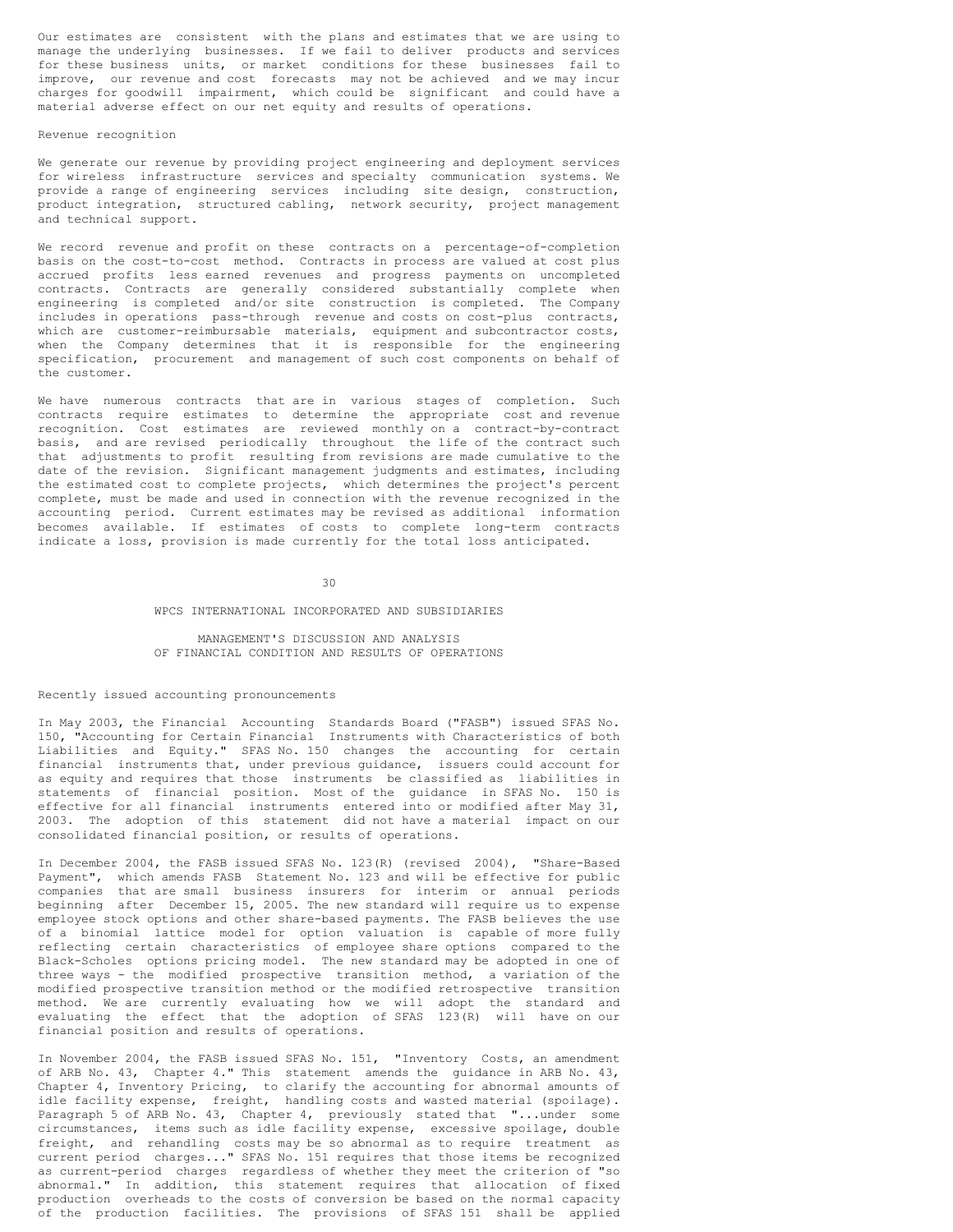prospectively and are effective for inventory costs incurred during fiscal years beginning after June 15, 2005, with earlier application permitted for inventory costs incurred during fiscal years beginning after the date this Statement was issued. The adoption of SFAS No. 151 is not expected to have a material impact on our financial position and results of operations.

In December 2004, the FASB issued SFAS No. 153, "Exchanges of Nonmonetary Assets, an amendment of APB Opinion No. 29". The guidance in APB Opinion No. 29, "Accounting for Nonmonetary Transactions", is based on the principle that exchanges of nonmonetary assets should be measured based on the fair value of assets exchanged. The guidance in that Opinion, however, included certain exceptions to that principle. This Statement amends Opinion 29 to eliminate the exception for nonmonetary exchanges of similar productive assets that do not have commercial substance. A nonmonetary exchange has commercial substance if the future cash flows of the entity are expected to change significantly as a result of the exchange. SFAS No. 153 is effective for nonmonetary exchanges occurring in fiscal periods beginning after June 15, 2005. The adoption of SFAS No. 153 is not expected to have a material impact on our financial position and results of operations.

31

## WPCS INTERNATIONAL INCORPORATED AND SUBSIDIARIES

MANAGEMENT'S DISCUSSION AND ANALYSIS OF FINANCIAL CONDITION AND RESULTS OF OPERATIONS

# Forward Looking Statements

This Management's Discussion and Analysis of Financial Condition and Results of Operations includes a number of forward-looking statements that reflect Management's current views with respect to future events and financial performance. Those statements include statements regarding the intent, belief or current expectations of us and members of its management team as well as the assumptions on which such statements are based. Prospective investors are cautioned that any such forward-looking statements are not guarantees of future performance and involve risk and uncertainties, and that actual results may differ materially from those contemplated by such forward-looking statements.

Readers are urged to carefully review and consider the various disclosures made by us in this report and in our other reports filed with the Securities and Exchange Commission. Important factors currently known to Management could cause actual results to differ materially from those in forward-looking statements. We undertake no obligation to update or revise forward-looking statements to reflect changed assumptions, the occurrence of unanticipated events or changes in the future operating results over time. We believe that its assumptions are based upon reasonable data derived from and known about our business and operations and the business and operations of the Company. No assurances are made that actual results of operations or the results of our future activities will not differ materially from its assumptions.

32

#### WPCS INTERNATIONAL INCORPORATED AND SUBSIDIARIES

# PART II - OTHER INFORMATION

a) Evaluation of Disclosure Controls and Procedures. As of January 31, 2005, the Company's management carried out an evaluation, under the supervision of the Company's Chief Executive Officer and the Chief Financial Officer of the effectiveness of the design and operation of the Company's system of disclosure controls and procedures pursuant to the Securities and Exchange Act , Rule 13a-15(d) and 15d-15(d) under the Exchange Act. Based upon that evaluation, the Chief Executive Officer and Chief Financial Officer concluded that the Company's disclosure controls and procedures were effective, as of the date of their evaluation, for the purposes of recording, processing, summarizing and timely reporting material information required to be disclosed in reports filed by the Company under the Securities Exchange Act of 1934 except as explained below.

In connection with its review of the Company's financial statements for the three and nine months ended January 31, 2005, J.H. Cohn LLP, the Company's independent registered public accounting firm ("J.H. Cohn") brought to the attention of the Company's management and Audit Committee that the Company had initially understated its provision for income taxes by improperly reversing deferred tax liabilities arising from an acquisition. The Company subsequently adopted additional procedures to address this deficiency.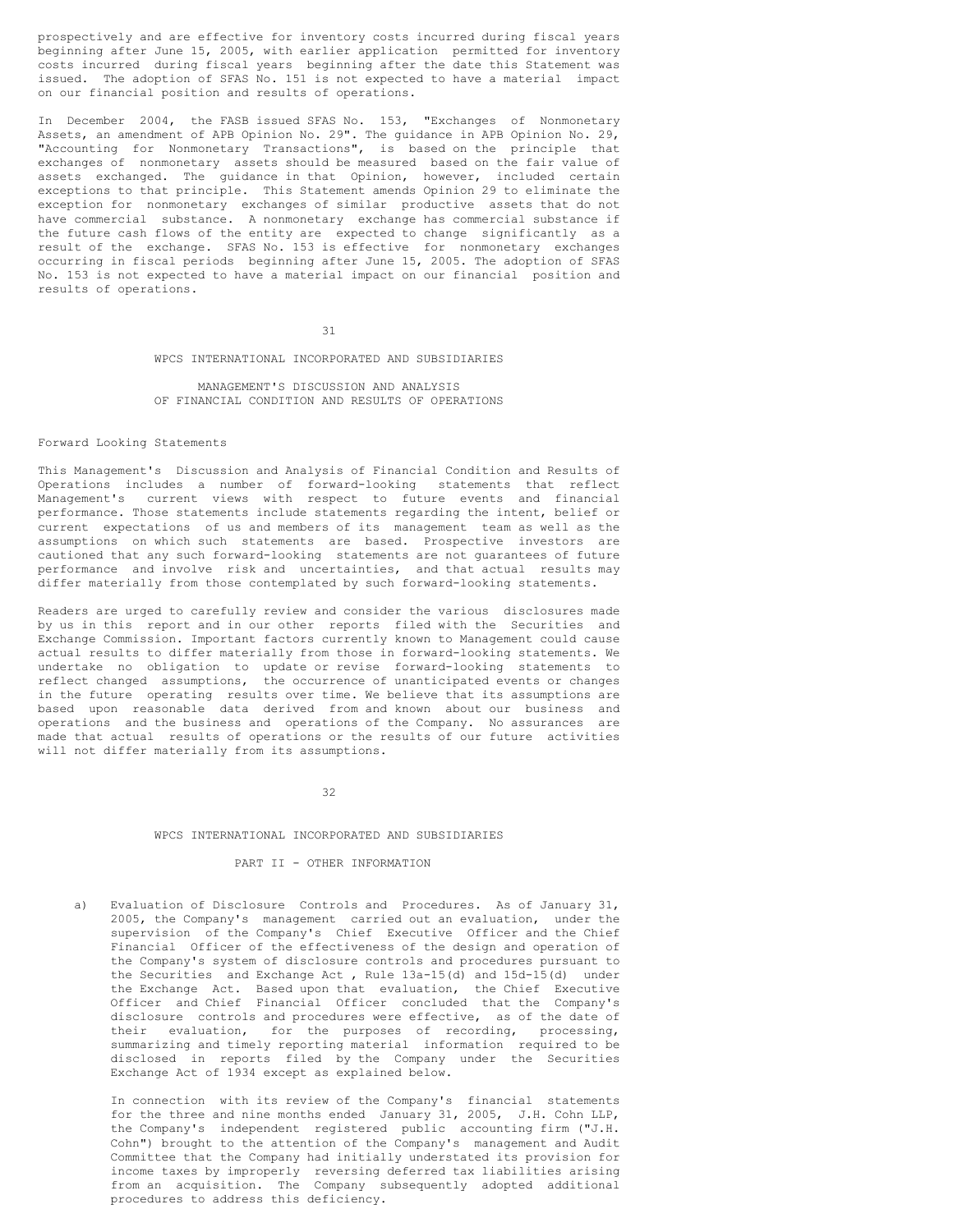b) Changes in internal controls. There were no changes in the Company's internal controls over financial reporting, that occurred during the period covered by this report that has materially affected, or is reasonably likely to materially effect, the Company's internal control over financial reporting.

33

#### WPCS INTERNATIONAL INCORPORATED AND SUBSIDIARIES

#### PART II - OTHER INFORMATION

#### ITEM 1 LEGAL PROCEEDINGS

From time to time, we may become involved in various lawsuits and legal proceedings which arise in the ordinary course of business. However, litigation is subject to inherent uncertainties, and an adverse result in these or other matters may arise from time to time that may harm our business. We are currently not aware of any such legal proceedings or claims that we believe will have, individually or in the aggregate, a material adverse affect on our business, financial condition or operating results.

ITEM 2 UNREGISTERED SALES OF EQUITY SECURITIES AND USE OF PROCEEDS

On November 16, 2004, we sold an aggregate of \$10,000,000 of the Company's common stock and common stock purchase warrants to eight investors. We sold an aggregate of 2,083,337 shares of common stock and 2,083,337 warrants to the investors. The common stock and the warrants were issued in a private placement transaction pursuant to Section 4(2) under the Securities Act of 1933. Pursuant to the terms of sale, the Company filed a resale registration statement on December 30, 2004 covering the Common Stock and the Common Stock issuable upon exercise of the warrants, which was declared effective by the SEC on January 18, 2005.

Each warrant is exercisable for a period of five years at a price of \$8.40 per share, subject to certain adjustments. The exercise price of the warrants is subject to adjustment for subsequent lower price issuances by the Company, as well as customary adjustment provisions for stock splits, combinations, dividends and the like. At any time after the registration statement is effective, the warrants are callable by the Company, upon 30 days notice, should the common stock trade at or above \$25.20 for 25 out of 30 consecutive trading days. A maximum of 20% of the warrants may be called in any three-month period.

Approximately \$6.9 million of the net proceeds were used for the acquisition of Quality Communications & Alarm Company, Inc. and related costs. The balance of the net proceeds will be used for working capital.

The following table provides information about purchases by us and our affiliated purchasers during the quarter ended January 31, 2005 of equity securities that are registered by us pursuant to Section 12 of the Securities Exchange Act of 1934:  $<$ TABLE $>$ 

<CAPTION>

#### ISSUER PURCHASES OF EQUITY SECURITIES

|                        | (a)               | (b)           | (c)                         | (d)                                |
|------------------------|-------------------|---------------|-----------------------------|------------------------------------|
|                        |                   | Average Price | Total Number of Shares (or  | Maximum Number (or Approximate     |
|                        | Total Number of   | Paid per      | Units) Purchased as Part of | Dollar Value) of Shares (or Units) |
|                        | Shares (or Units) | Share (or     | Publicly Announced Plans or | that May Yet Be Purchased Under    |
| Period                 | Purchased)        | Unit)         | Programs (1)                | the Plans or Programs (1)          |
|                        |                   |               |                             |                                    |
| <<                     | < <sub></sub>     | <<            | < <sub></sub>               | < <sub></sub>                      |
| 11/01/04-11/30/04      |                   | \$0           |                             |                                    |
| 12/01/04-12/31/04      |                   | \$0           |                             |                                    |
| $1/01/05 -$<br>1/31/05 |                   | \$O           |                             |                                    |

 $\langle$ /TABLE>

(1) We have not entered into any plans or programs under which we may repurchase its common stock.

ITEM 3 DEFAULTS UPON SENIOR SECURITIES

Not applicable.

# ITEM 4 SUBMISSION OF MATTERS TO A VOTE OF SECURITY HOLDERS

On November 12, 2004, a majority of the shareholders of the Company approved the reserve stock split on a one-for twelve basis, the outstanding common stock of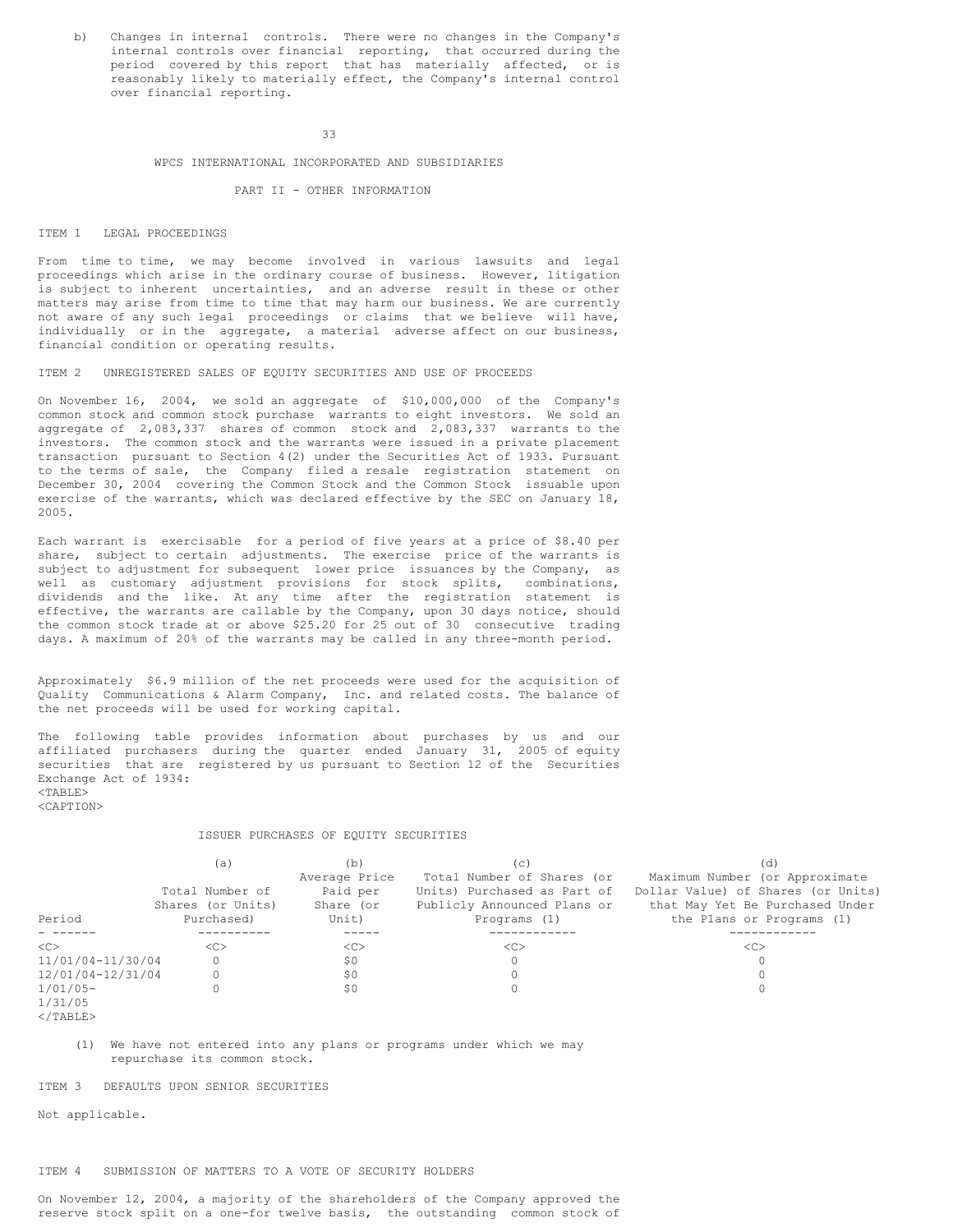the Company.

ITEM 5 OTHER INFORMATION

Not applicable.

$$
\begin{array}{cc} & 34 \\ \texttt{PART II} & - \texttt{ OTHER INFORMATION} \end{array}
$$

ITEM 6 EXHIBITS

(a) Exhibits.

31.1 - Certification of Principal Executive Officer pursuant to Rule 13a-14 and Rule 15d-14(a), promulgated under the Securities and Exchange Act of 1934, as amended

31.2 - Certification of Principal Financial Officer pursuant to Rule 13a-14 and Rule 15d 14(a), promulgated under the Securities and Exchange Act of 1934, as amended

32.1 - Certification pursuant to 18 U.S.C. Section 1350, as adopted pursuant to Section 906 of the Sarbanes-Oxley Act of 2002 (Chief Executive Officer)

32.2 - Certification pursuant to 18 U.S.C. Section 1350, as adopted pursuant to Section 906 of the Sarbanes-Oxley Act of 2002 (Chief Financial Officer)

35

#### WPCS INTERNATIONAL INCORPORATED AND SUBSIDIARIES

#### SIGNATURES

In accordance with the requirements of the Exchange Act, the registrant caused this report to be signed on its behalf by the undersigned, thereunto duly authorized.

WPCS INTERNATIONAL INCORPORATED

Date: March 31, 2006 By: /s/ JOSEPH HEATER ---------------------- Joseph Heater Chief Financial Officer

36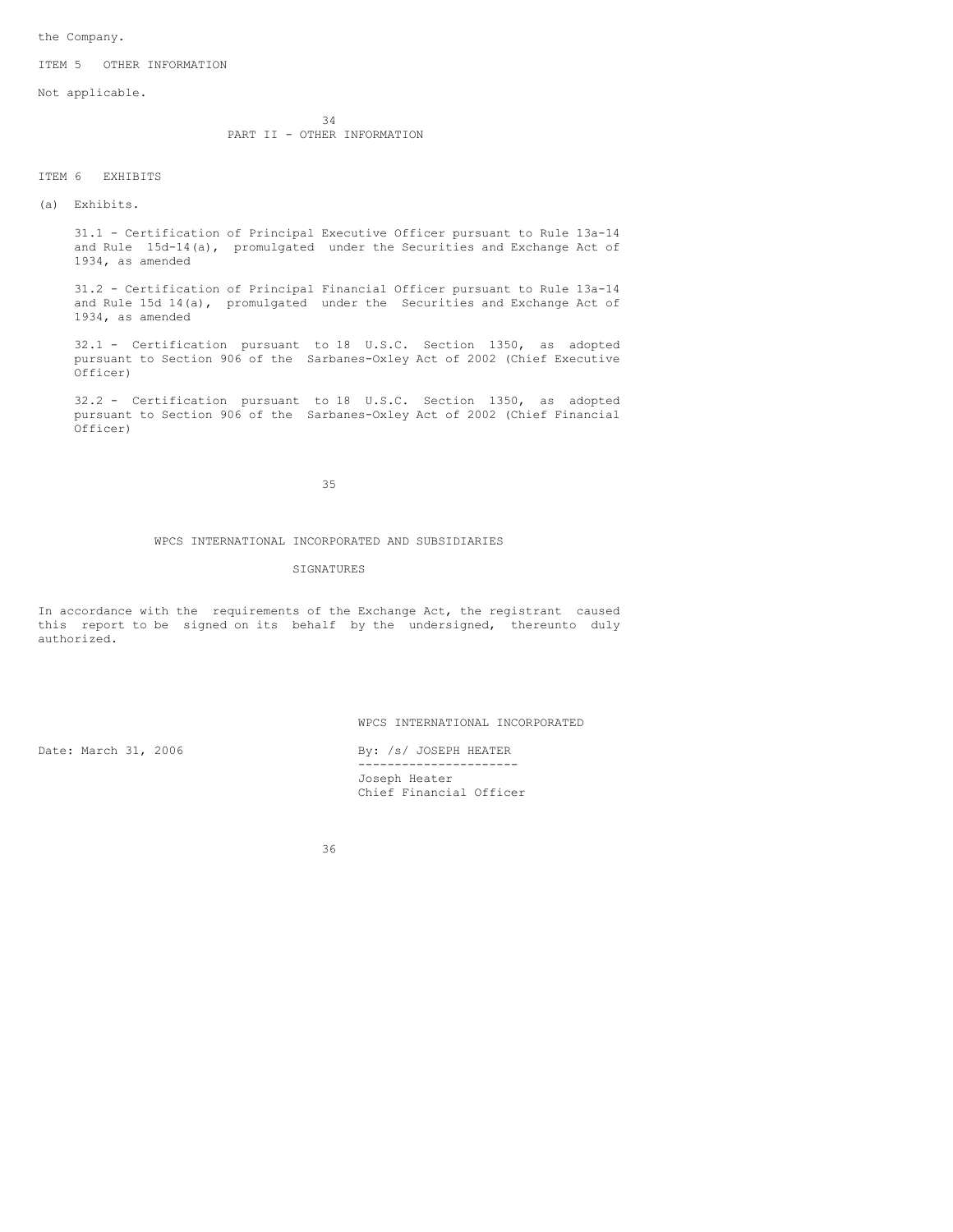Exhibit 31.1

I, Andrew Hidalgo, certify that:

1. I have reviewed this quarterly report on Form 10-QSB/A of WPCS International Incorporated;

2. Based on my knowledge, this quarterly report does not contain any untrue statement of a material fact or omit to state a material fact necessary to make the statements made, in light of the circumstances under which such statements were made, not misleading with respect to the period covered by this quarterly report;

3. Based on my knowledge, the financial statements, and other financial information included in this quarterly report, fairly present in all material respects the financial condition, results of operations and cash flows of the small business issuer as of, and for, the periods presented in this quarterly report;

4. The small business issuer's other certifying officer and I are responsible for establishing and maintaining disclosure controls and procedures (as defined in Exchange Act Rules 13a-15(e) and 15d-15(e)) and 15d-15(f) for the small business issuer and have:

- a) Designed such disclosure controls and procedures, or caused such disclosure controls and procedures to be designed under our supervision, to ensure that material information relating to the small business issuer, including its consolidated subsidiaries, is made known to us by others within those entities, particularly during the period in which this report is being prepared;
- b) Evaluated the effectiveness of the small business issuer's disclosure controls and procedures and presented in this report our conclusions about the effectiveness of the disclosure controls and procedures, as of the end of the period covered by this report based on such evaluation; and
- c) Disclosed in this report any change in the small business issuer's internal control over financial reporting that occurred during the small business issuer's most recent fiscal quarter (the small business issuer's fourth fiscal quarter in the case of an annual report) that has materially affected, or is reasonably likely to materially affect, the small business issuer's internal control over financial reporting; and

5. The small business issuer's other certifying officer and I have disclosed, based on our most recent evaluation of internal control over financial reporting, to the small business issuer's auditors and the audit committee of small business issuer's board of directors (or persons performing the equivalent functions):

- a) All significant deficiencies and material weaknesses in the design or operation of internal control over financial reporting which are reasonably likely to adversely affect the small business issuer's ability to record, process, summarize and report financial information; and
- b) Any fraud, whether or not material, that involves management or other employees who have a significant role in the small business issuer's internal control over financial reporting.

Date: March 31, 2006 By: /s/ ANDREW HIDALGO ------------------- Andrew Hidalgo Chief Executive Officer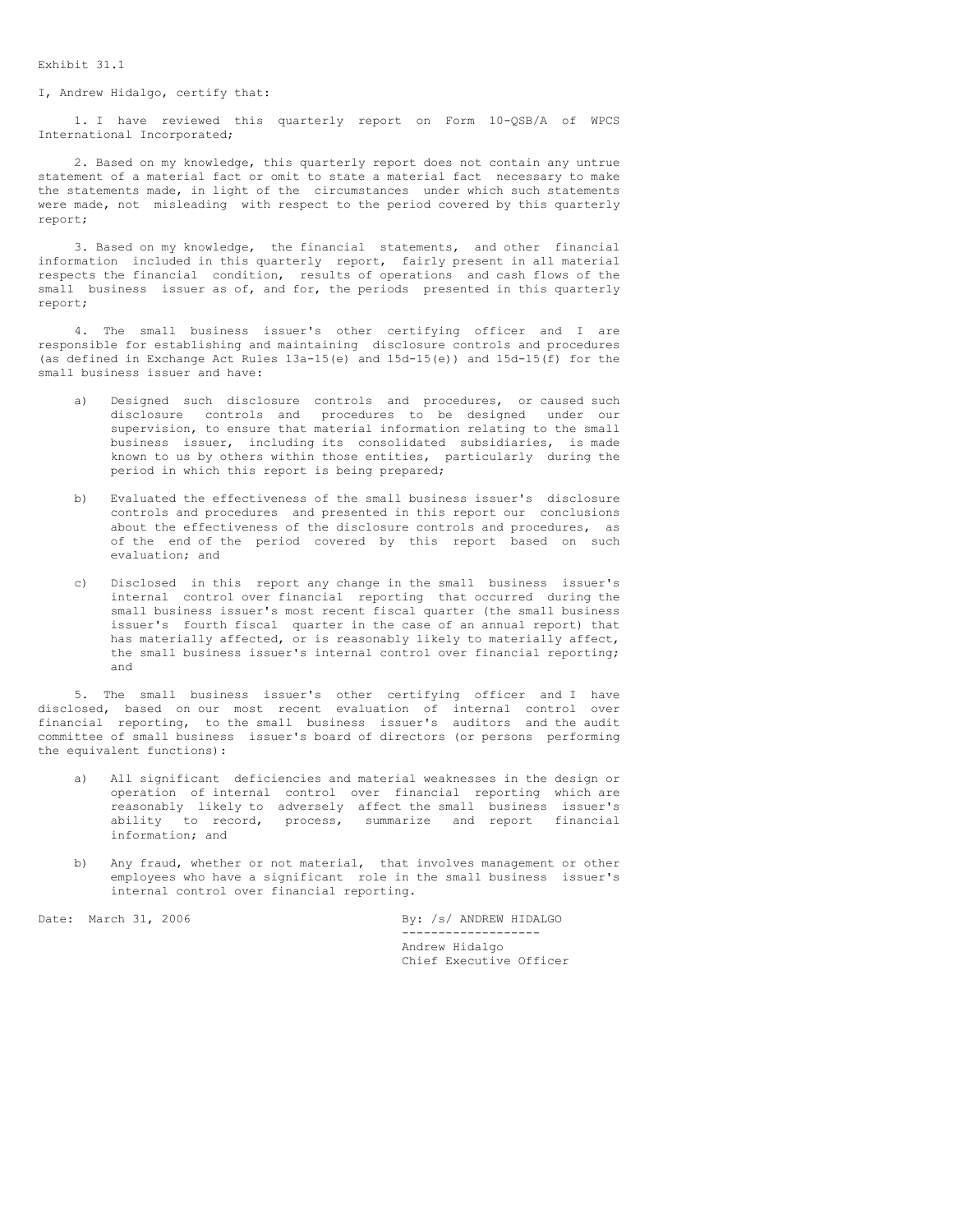Exhibit 31.2

I, Joseph Heater, certify that:

1. I have reviewed this quarterly report on Form 10-QSB/A of WPCS International Incorporated;

2. Based on my knowledge, this quarterly report does not contain any untrue statement of a material fact or omit to state a material fact necessary to make the statements made, in light of the circumstances under which such statements were made, not misleading with respect to the period covered by this quarterly report;

3. Based on my knowledge, the financial statements, and other financial information included in this quarterly report, fairly present in all material respects the financial condition, results of operations and cash flows of the small business issuer as of, and for, the periods presented in this quarterly report;

4. The small business issuer's other certifying officer and I are responsible for establishing and maintaining disclosure controls and procedures (as defined in Exchange Act Rules 13a-15(e) and 15d-15(e)) and 15d-15(f) for the small business issuer and have:

- a) Designed such disclosure controls and procedures, or caused such disclosure controls and procedures to be designed under our supervision, to ensure that material information relating to the small business issuer, including its consolidated subsidiaries, is made known to us by others within those entities, particularly during the period in which this report is being prepared;
- b) Evaluated the effectiveness of the small business issuer's disclosure controls and procedures and presented in this report our conclusions about the effectiveness of the disclosure controls and procedures, as of the end of the period covered by this report based on such evaluation; and
- c) Disclosed in this report any change in the small business issuer's internal control over financial reporting that occurred during the small business issuer's most recent fiscal quarter (the small business issuer's fourth fiscal quarter in the case of an annual report) that has materially affected, or is reasonably likely to materially affect, the small business issuer's internal control over financial reporting; and

5. The small business issuer's other certifying officer and I have disclosed, based on our most recent evaluation of internal control over financial reporting, to the small business issuer's auditors and the audit committee of small business issuer's board of directors (or persons performing the equivalent functions):

- a) All significant deficiencies and material weaknesses in the design or operation of internal control over financial reporting which are reasonably likely to adversely affect the small business issuer's ability to record, process, summarize and report financial information; and
- b) Any fraud, whether or not material, that involves management or other employees who have a significant role in the small business issuer's internal control over financial reporting.

Date: March 31, 2006 By: /s/ JOSEPH HEATER -------------------- Joseph Heater Chief Financial Officer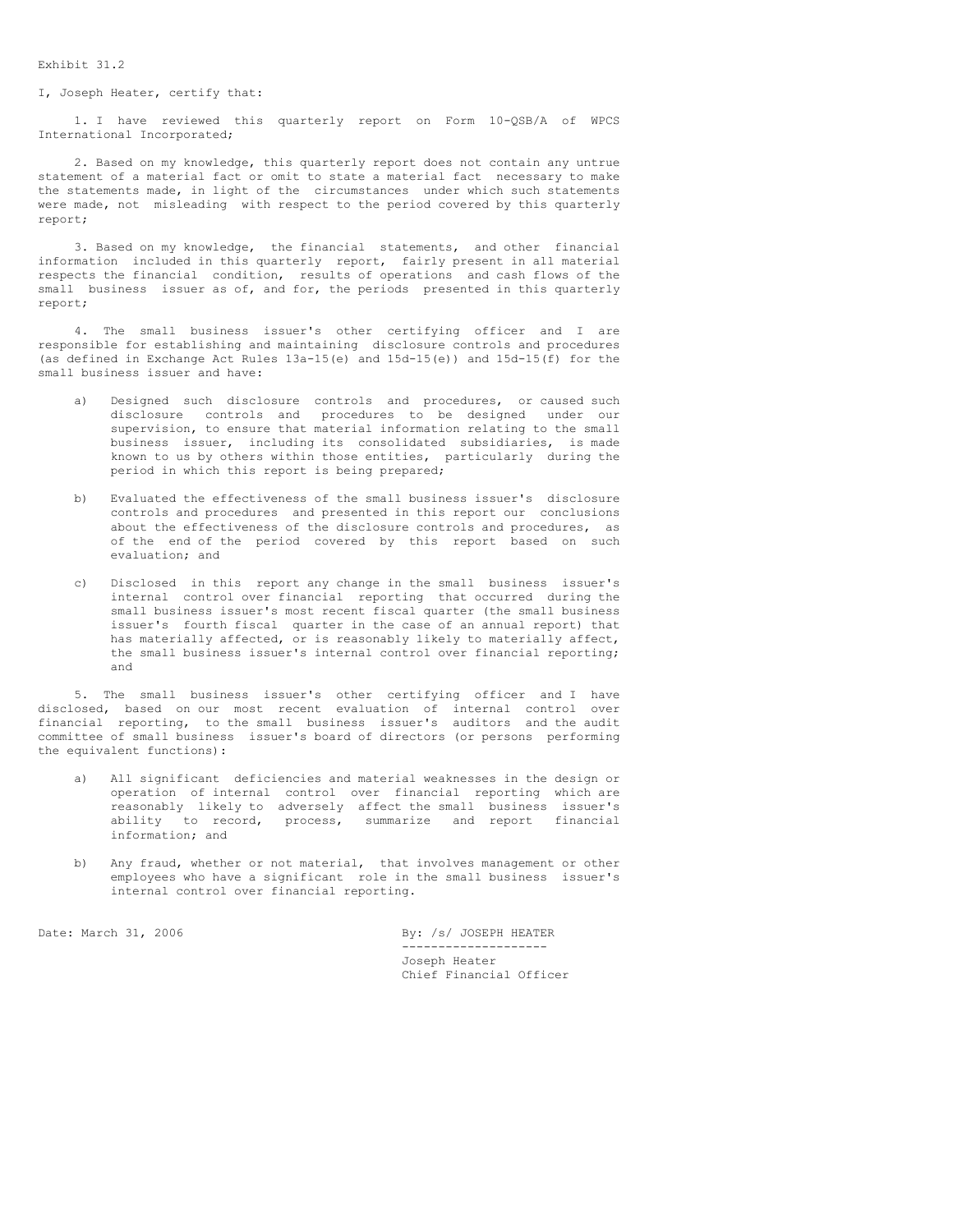# CERTIFICATION PURSUANT TO 18 U.S.C. SECTION 1350, AS ADOPTED PURSUANT TO SECTION 906 OF THE SARBANES-OXLEY ACT OF 2002

In connection with the Quarterly report of WPCS International Incorporated (the "Company") on Form 10-QSB/A for the period ended January 31, 2005 as filed with the Securities and Exchange Commission on the date hereof (the "Report"), I, Andrew Hidalgo, Chief Executive Officer of the Company, certify, pursuant to 18 U.S.C. section 906 of the Sarbanes-Oxley Act of 2002, that:

- (1) The Report fully complies with the requirements of section 13(a) or 15(d) of the Securities and Exchange Act of 1934; and
- (2) The information contained in the Report fairly presents, in all material respects, the financial condition and result of operations of the Company.

Date: March 31, 2006 By: /s/ ANDREW HIDALGO -------------------- Andrew Hidalgo Chief Executive Officer